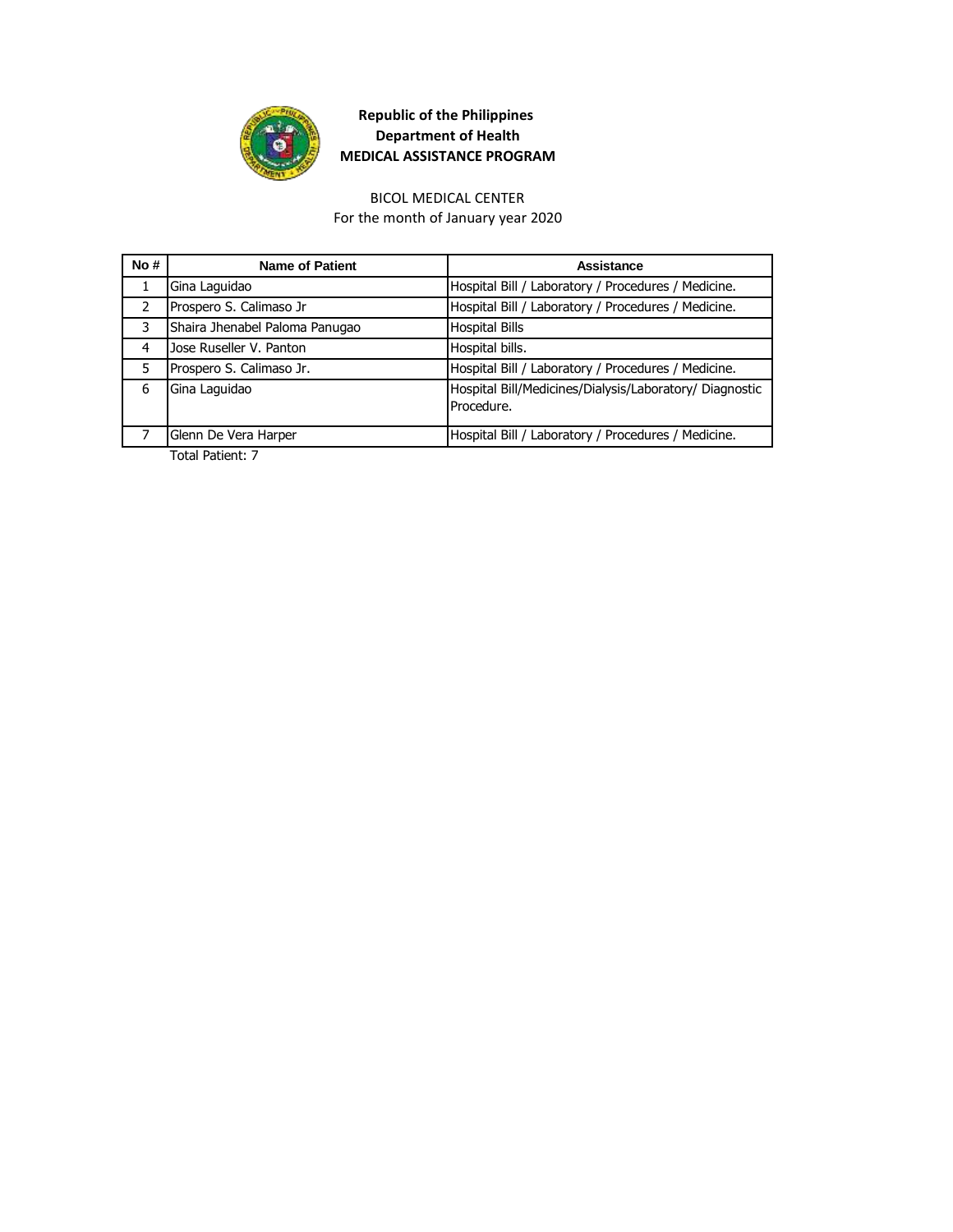

#### BICOL MEDICAL CENTER

For the month of February year 2020

| No#           | <b>Name of Patient</b> | Assistance                                                                     |
|---------------|------------------------|--------------------------------------------------------------------------------|
| 1             | Fernando R. Abihay     | Hospital bills.                                                                |
| $\mathcal{P}$ | Cesar Bermas Fernando  | LAPAROSCOPY.                                                                   |
| 3             | Eleanor C. Verceluz    | Laboratory/Procedures/Medicines.                                               |
| 4             | Dandy V. Dimanarig     | Hosptial Bills/Dialyzer/Diagnostic<br>Procedures/Dialysis/Medicines/Laboratory |
| 5             | Clarc O. Belano        | Hospital bills / Medicines.                                                    |
| 6             | Ansley T. Dimabaya     | Hospital Bill / Laboratory / Procedures / Medicine.                            |
| 7             | Efren Oseo Levantino   | Hospital bill/Medicines/Laboratories/ Diagnostic<br>Procedures.                |
| 8             | Aida G. Merioles       | Hospital Bill / Laboratory / Procedures / Medicine.                            |
| 9             | Rey Bunga Mirabueno    | Hospital Bill / Laboratory / Procedures / Medicine.                            |
| 10            | Airene G. Vega         | Hospital Bill / Laboratory / Procedures / Medicine.                            |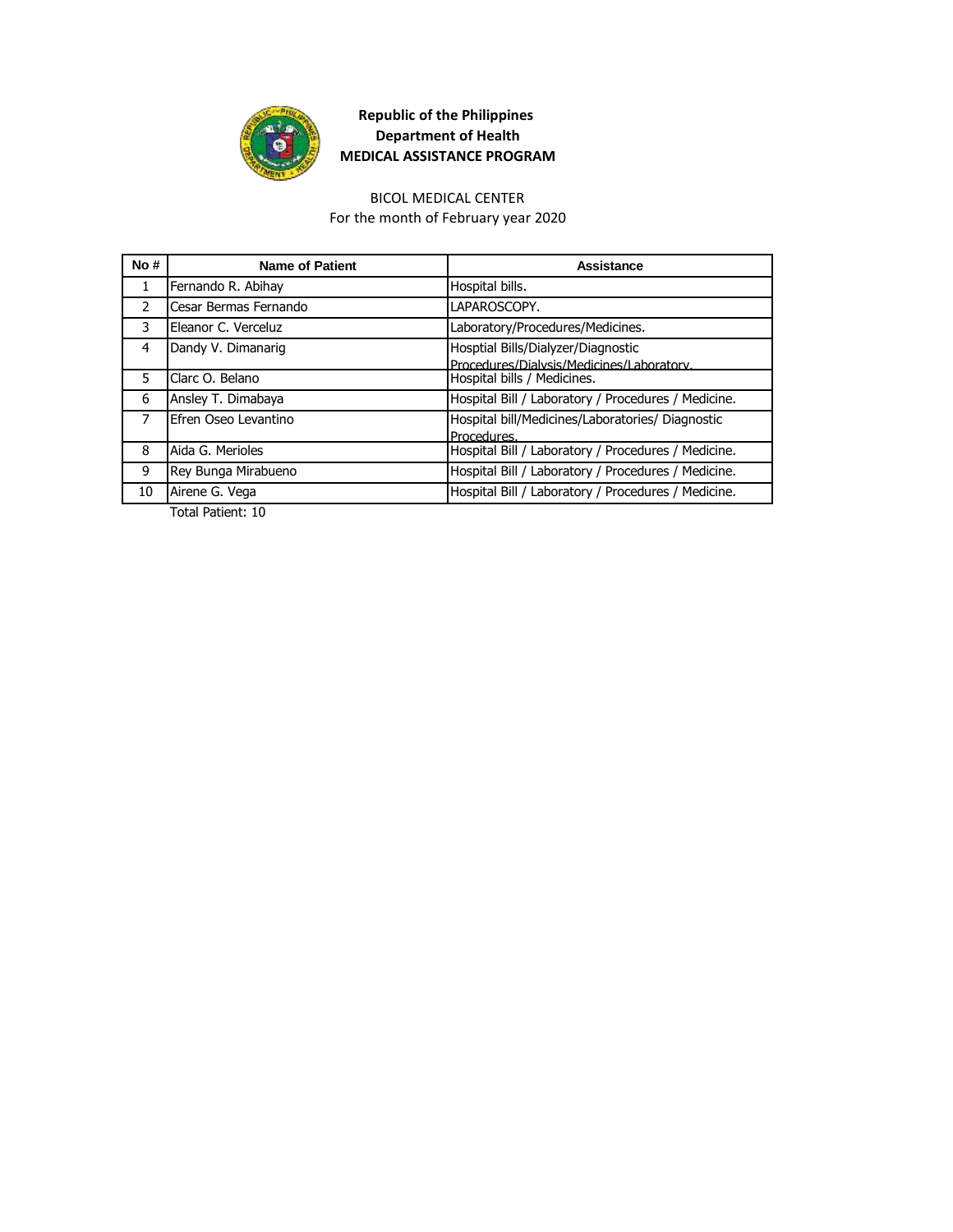

#### BICOL MEDICAL CENTER

For the month of March year 2020

| No#          | <b>Name of Patient</b>         | Assistance                                          |
|--------------|--------------------------------|-----------------------------------------------------|
| $\mathbf{1}$ | Sheena France C. Brutas        | CT Scan procedures and medicines                    |
| 2            | Mary Anne A. Ynacay            | <b>Hospital Bills</b>                               |
| 3            | Alfred Jumawak                 | Hospital Bill / Laboratory / Procedures / Medicine. |
| 4            | Rosally C. Borjal              | 2D ECHO/MEDICINE/LABORATORY PROCEDURE.              |
| 5            | Nicanor Julia Callo            | Hospital Bill / Laboratory / Procedures / Medicine. |
| 6            | Rodel B. Garbin                | Hospital Bill / Laboratory / Procedures / Medicine. |
| 7            | Violeta Dasico.                | Laboratory Procedures                               |
| 8            | Mary Ann A. Navarez            | Hospital Bills / Medicines                          |
| 9            | Maria Alexa Dennise V. Calleja | Hospital Bill / Laboratory / Procedures / Medicine. |
| 10           | Josebel D. Gabionza            | Implant/Hospital Bill.                              |
| 11           | Maria Alexa Dennise V. Calleja | Hospital Bill / Laboratory / Procedures / Medicine. |
| 12           | Mary Ann A. Navarez            | Hospital bills / Medicines.                         |
| 13           | Juvic John P. Martinez         | Hospital Bill / Laboratory / Procedures / Medicine. |
| 14           | Bernito Rivera Basa            | Hospital Bill / Laboratory / Procedures / Medicine. |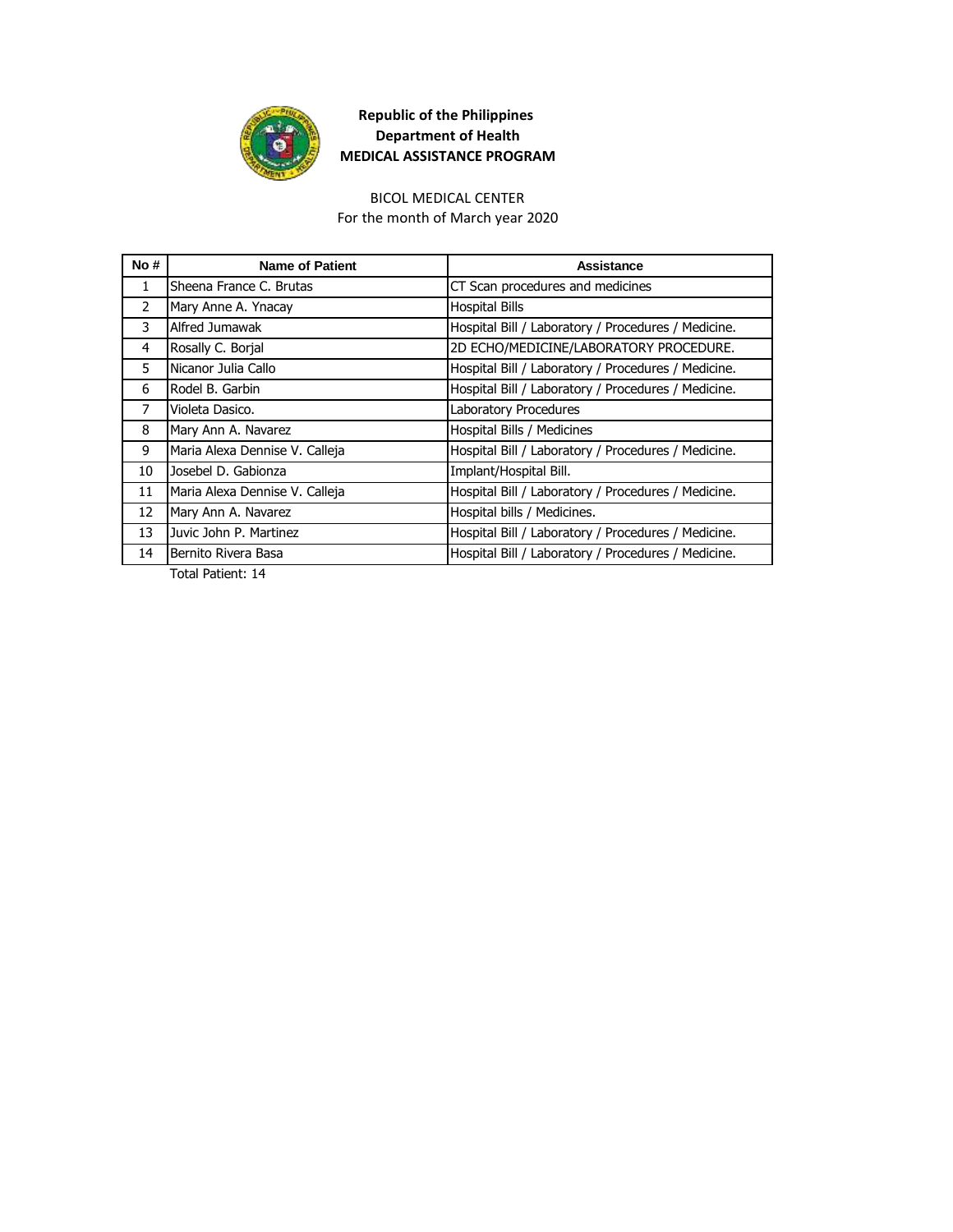

# BICOL MEDICAL CENTER

For the month of April year 2020

| No#            | <b>Name of Patient</b>           | Assistance                       |
|----------------|----------------------------------|----------------------------------|
| $\mathbf{1}$   | Shekinah Bigay Casinsinan        | <b>Hospital Bills</b>            |
| $\overline{2}$ | Madelleine Rogando San Miguel    | Laboratory/Procedures/Medicines. |
| 3              | Maria Luisa Macoycruz Monteclaro | <b>Hospital Bills</b>            |
| 4              | Maria Luisa Macoycruz Monteclaro | <b>Hospital Bills</b>            |
| 5              | Cloei Ann Furiscal Breis         | <b>Medicines</b>                 |
| 6              | Michael Pasco Brandes            | <b>Hospital Bills</b>            |
| 7              | Emmalyn Lozacez Javier           | <b>Hospital Bills</b>            |
| 8              | Diogenes Jose Dialogo            | <b>Hospital Bills</b>            |
| 9              | Evelyn Masagca De Quiros         | Chemotherapy & Medicines         |
| 10             | Grace Shiela Alcid Francisco     | Hospital Bills / Medicines       |
| 11             | Aida Gabatan Merioles            | Hospital Bills / Medicines       |
| 12             | Airrel Calicsarino Rosquites     | Laboratory/Procedures/Medicines. |
| 13             | Charito Camacho Dasalla          | <b>Hospital Bills</b>            |
| 14             | Jane Manrique Pacis              | <b>Hospital Bills</b>            |
| 15             | Gerlyn Relato Real               | Medical Assistance / Medicines.  |
| 16             | Nonita Qui�onez Garcia           | OPD Procedures                   |
| 17             | Nathaniel Aporto Cabiles         | Medical Assistance / Medicines.  |
| 18             | John Ernesto Veras               | Medical Assistance / Medicines.  |
| 19             | David Bahian                     | <b>Hospital Bills</b>            |
| 20             | Marcelo Gonzales Abay            | Medical Assistance / Medicines.  |
| 21             | Karen Portugal Pontillas         | Medical Assistance / Medicines.  |
| 22             | Arlyn Nazareno Basioo            | Medical Assistance / Medicines.  |
| 23             | Sheryl Visitacion Narvarte       | <b>Hospital Bills</b>            |
| 24             | Oscar Pesimo Pardi�as            | <b>Hospital Bills</b>            |
| 25             | Kimberly Alarcon Bigay           | <b>Hospital Bills</b>            |
| 26             | Christopher Lee Panton Rosales   | <b>Hospital Bills</b>            |
| 27             | Cyrell Castro Mora               | <b>Hospital Bills</b>            |
| 28             | Cloei Ann Furiscal Breis         | <b>Medicines</b>                 |
| 29             | Emmalyn Javier Lozaoes           | <b>Hospital Bills</b>            |
| 30             | Gaylene Arieta Delos Santos      | <b>Hospital Bills</b>            |
| 31             | Nonita Quioonez Garcia           | Radiotherapy                     |
| 32             | Christian Dave Cuadro Bueno      | <b>OPD Procedures</b>            |
| 33             | Ivy Salcedo Yago                 | <b>Hospital Bills</b>            |
| 34             | Lea Mi�a Sta, Ana                | <b>Hospital Bills</b>            |
| 35             | Ladymhar Cangayao Antiquira      | <b>Hospital Bills</b>            |
| 36             | Marife Balatucan Alog            | <b>Hospital Bills</b>            |
| 37             | Clarence Purca Ariscon           | <b>Hospital Bills</b>            |
| 38             | Cornello Aices Callo             | Laboratory/Procedures/Medicines. |
| 39             | Gilda Torazo Umbao               | <b>Hospital Bills</b>            |
| 40             | Jhanine Tonggo Azuela            | Hospital bills / Medicines.      |
| 41             | Nonita Quioonez Garcia           | Radiotherapy                     |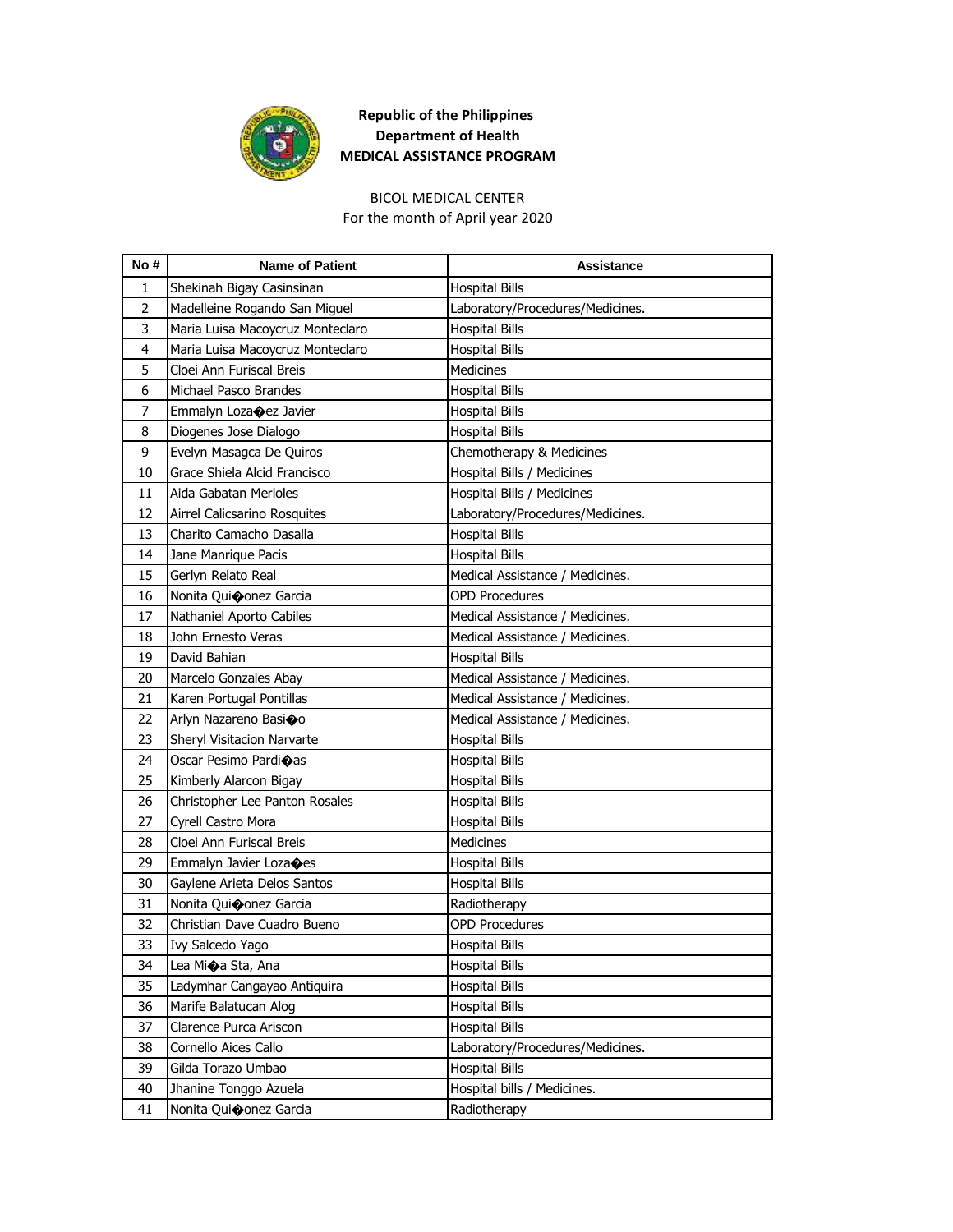| 42 | Mike Andrei Arroyo Abundabar        | <b>Hospital Bills</b>            |
|----|-------------------------------------|----------------------------------|
| 43 | Celso Maranan Bausas                | Laboratory/Procedures/Medicines. |
| 44 | Jose Leroy Medina                   | <b>Hospital Bills</b>            |
| 45 | Salvacion San Diego Ibana           | <b>OPD Procedures</b>            |
| 46 | Colen Operio Hertez                 | <b>Hospital Bills</b>            |
| 47 | Conralin Bermas Pilongo             | <b>Medical Assistance</b>        |
| 48 | Rudy Basco Bocaya                   | Medical Assistance               |
| 49 | Bernardita Penera Gabriel           | Chemotherapy & Medicines         |
| 50 | Rainer Rojo Patiag                  | <b>Hospital Bills</b>            |
| 51 | Allan Buhay Salmorin                | <b>Hospital Bills</b>            |
| 52 | Luna N/a Saberit                    | <b>Hospital Bills</b>            |
| 53 | Rowem Prado Sabaupan                | Medical Assistance               |
| 54 | Maria Victoria Guevara Avizola      | <b>Medical Assistance</b>        |
| 55 | Sherlyn Papin Barredo               | <b>Hospital Bills</b>            |
| 56 | Arlene Aliado Arcilla               | <b>Hospital Bills</b>            |
| 57 | Georem Rechi Anne Cordoviz Anonuevo | Medical Assistance / Medicines.  |
| 58 | Bernardita Penera Gabriel           | Medical Assistance               |
| 59 | Jocelyn Valerio                     | <b>Hospital Bills</b>            |
| 60 | Herbert Osio                        | <b>Hospital Bills</b>            |
| 61 | Jaime B. Sierda                     | <b>Hospital Bills</b>            |
| 62 | Raiza Mae Delfino Timbang           | Medical Assistance.              |
| 63 | Jolina Esquerra Tatel               | <b>Hospital Bills</b>            |
| 64 | Jenefer Lozano Boletic              | <b>Hospital Bills</b>            |
| 65 | Rose Marie Irene Tibuyen Palaes     | <b>Hospital Bills</b>            |
| 66 | Estelita Tormes Bergado             | <b>Hospital Bills</b>            |
| 67 | Nonita Quioonez Garcia              | <b>Hospital Bills</b>            |
| 68 | Rodolfo Peralta Carillo             | Chemotherapy                     |
| 69 | Dario Bolso Equipado                | Chemotherapy                     |
| 70 | Refugia Agravante Prado             | <b>Hospital Bills</b>            |
| 71 | Roger Capin Reyes                   | <b>Hospital Bills</b>            |
| 72 | Allan Ferrer Jaurez                 | <b>Hospital Bills</b>            |
| 73 | Jocelyn Praxidio Esplana            | X ray/ Procedures.               |
| 74 | Ann Margarette Antioquia Madrid     | Physical Therapy                 |
| 75 | Mariel Tenorio Bordonada            | <b>Hospital Bills</b>            |
| 76 | Shaira May Bansay Formalejo         | <b>Hospital Bills</b>            |
| 77 | Manuel Tenorio Bordonada            | <b>Hospital Bills</b>            |
| 78 | <b>Edrian Nantes Manantal</b>       | Laboratory/Procedures/Medicines. |
| 79 | Rodolfo Peralta Carillo             | Chemotherapy & Medicines         |
| 80 | Rodolfo Peralta Carillo             | <b>OPD Procedures</b>            |
| 81 | Edrian Nantes Marantal              | Laboratory/Procedures/Medicines. |
| 82 | Nonita Quioonez Garcia              | <b>OPD Procedures</b>            |
| 83 | Oscar Pesimo Pardioas               | <b>Hospital Bills</b>            |
| 84 | Rodolfo Peralta Carillo             | <b>OPD Procedures</b>            |
| 85 | Mark John Condat Aripaypay          | <b>Hospital Bills</b>            |
| 86 | Pura Semifranca Hernandez           | <b>Hospital Bills</b>            |
| 87 | Nonita Quioonez Garcia              | <b>OPD Procedures</b>            |
| 88 | Rodolfo Peralta Carillo             | <b>OPD Procedures</b>            |
| 89 | Marcelo Gonzales Abay               | <b>Hospital Bills</b>            |
|    |                                     |                                  |
| 90 | Nonita Quiconez Garcia              | <b>OPD Procedures</b>            |
| 91 | Brendalyn Tarbina Quizada           | <b>Hospital Bills</b>            |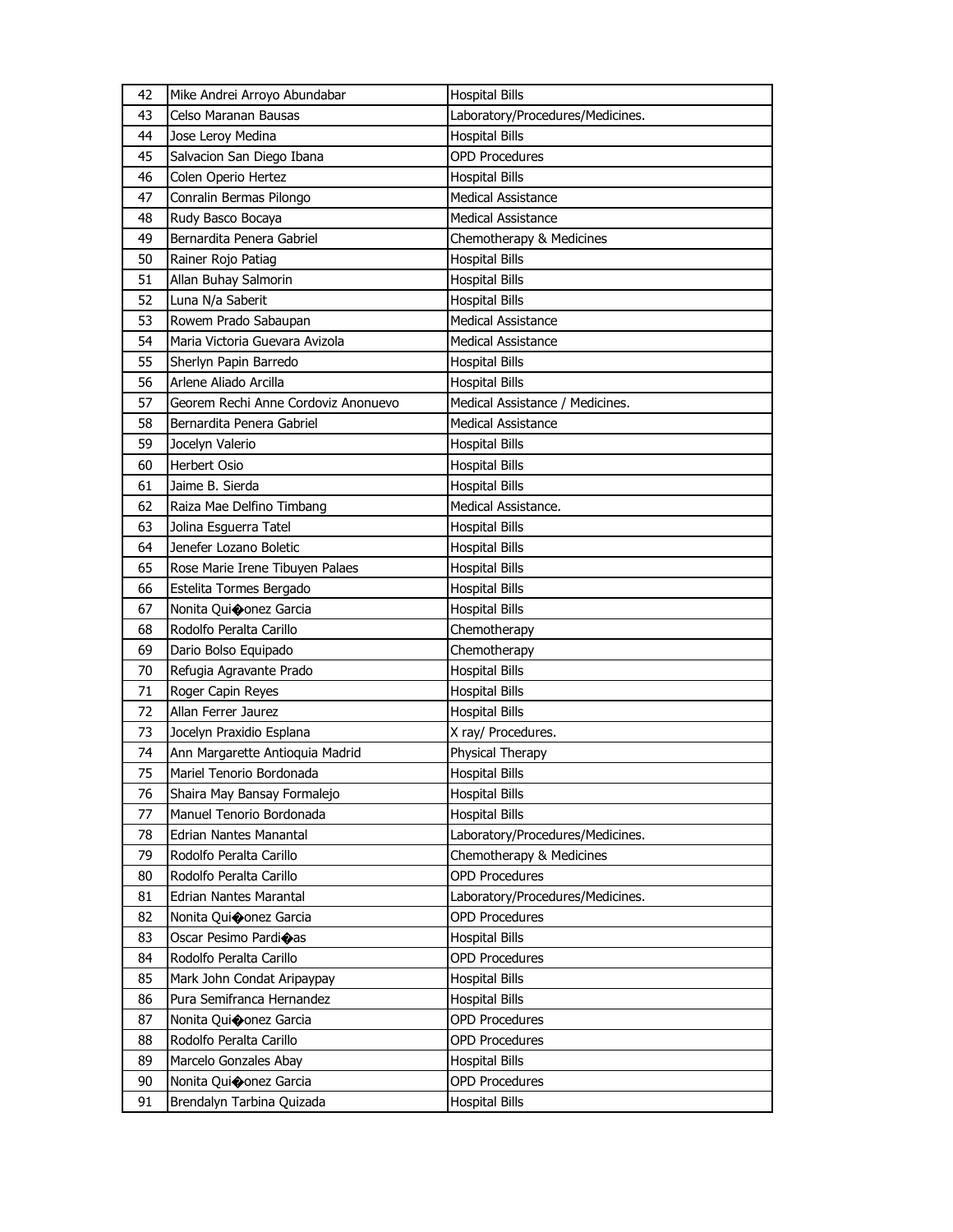| 92  | Rodolfo Peralta Carillo      | Procedures/Hospital Bills.       |
|-----|------------------------------|----------------------------------|
| 93  | Nonita Quioonez Garcia       | <b>Hospital Bills</b>            |
| 94  | Nonita Quioonez Garcia       | <b>OPD Procedures</b>            |
| 95  | Celso Maranan Bausas         | Laboratory/Procedures/Medicines. |
| 96  | Lyka Marquez Cuenza          | <b>Hospital Bills</b>            |
| 97  | Amelyn Pornobe Antonio       | <b>Hospital Bills</b>            |
| 98  | Lakhama Mangabhai Gadhavi    | <b>Hospital Bills</b>            |
| 99  | Chrischel Khey Picaro Tesoro | <b>Hospital Bills</b>            |
| 100 | John Escober                 | <b>Medicines</b>                 |
| 101 | Amado Jr Villaluz Servino    | <b>Hospital Bills</b>            |
| 102 | Anselmo Dela Merced Asuncion | <b>Hospital Bills</b>            |
| 103 | Hexel Delos Santos Hidalgo   | <b>Hospital Bills</b>            |
| 104 | Nonita Qui�onez Garcia       | <b>OPD Procedures</b>            |
| 105 | Nonita Quiconez Garcia       | Radiotherapy                     |
| 106 | Nonita Quioonez Garcia       | Radiotherapy                     |
| 107 | Nonita Quiconez Garcia       | Radiotherapy                     |
| 108 | Brendalyn Tarbina Quizada    | Laboratory/Procedures/Medicines. |
| 109 | Ella Cecilio Danao           | Laboratory/Procedures/Medicines. |
| 110 | Rodlfo Peralta Carillo       | Laboratory/Procedures/Medicines. |
| 111 | Henrietta Arroyo Blacer      | Physical Therapy                 |
| 112 | Celso Maranan Bausas         | <b>OPD Procedures</b>            |
| 113 | Rodolfo Peralta Carillo      | Radiotherapy                     |
| 114 | Gemuel Regonia Guevarra      | <b>Hospital Bills</b>            |
| 115 | Avelino Clavecilla Tenorio   | <b>Hospital Bills</b>            |
| 116 | Salvacion San Diego Ibana    | Laboratory/Procedures/Medicines. |
| 117 | Rodolfo Peralta Carillo      | Radiotherapy                     |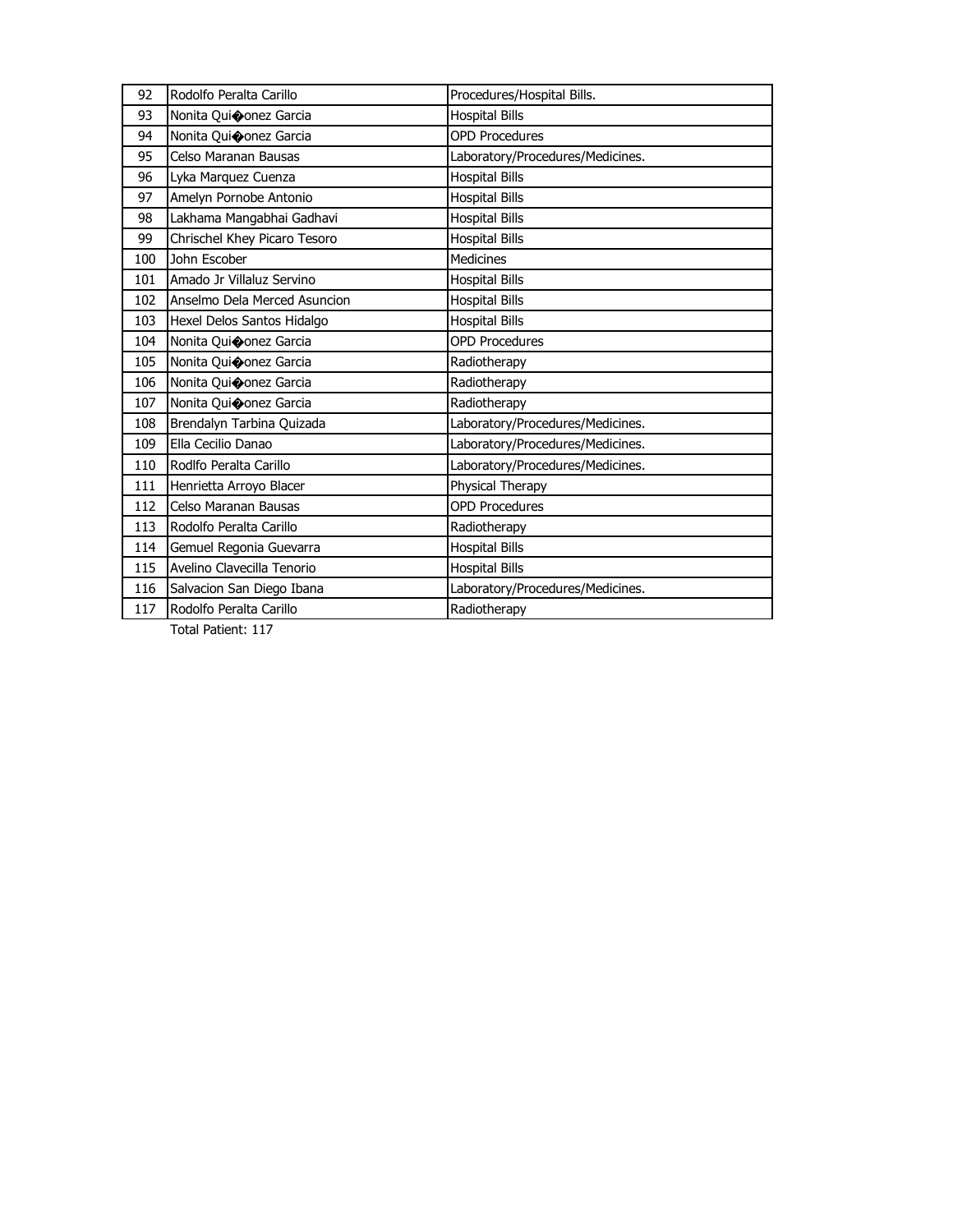

For the month of May year 2020 BICOL MEDICAL CENTER

| No# | <b>Name of Patient</b>         | Assistance                                          |
|-----|--------------------------------|-----------------------------------------------------|
|     | Ana Maria Bera�a               | Operation/Hospital Bills/Medicines/Lab.Procedures.  |
|     | Theresa Quimba                 | Hospital Bill / Laboratory / Procedures / Medicine. |
|     | John Arnesto Veras             | <b>Hospital Bills</b>                               |
| 4   | Juanito Wilson Licmoan Arnesto | <b>Hospital Bills</b>                               |
| 5   | Arnesto Rull Romarico          | <b>Hospital Bills</b>                               |
| 6   | Estrella Tabuena Temporal      | <b>Hospital Bills</b>                               |
|     | Xernan Fuertes Sallan          | Laboratory/Procedures/Medicines.                    |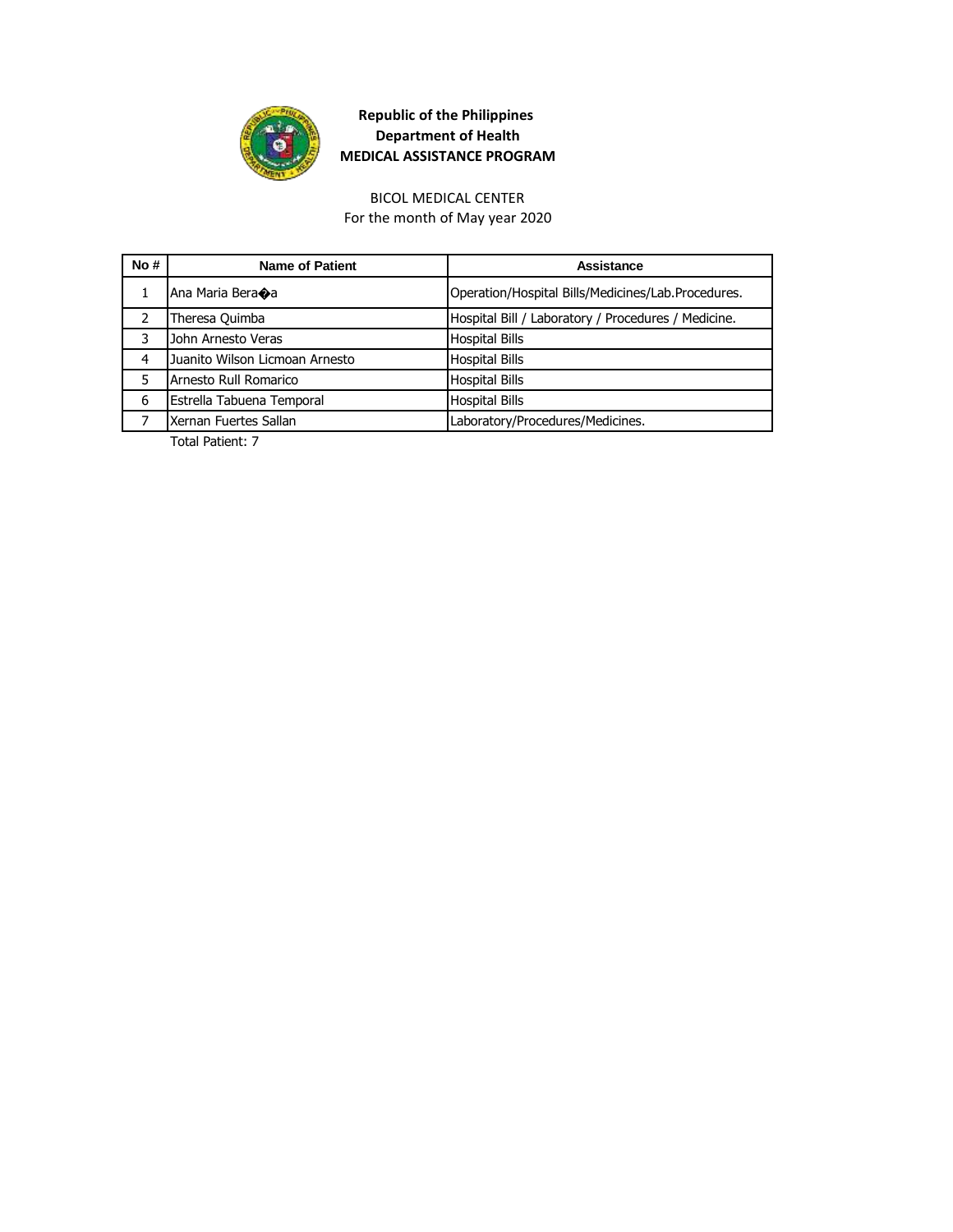

# BICOL MEDICAL CENTER

For the month of June year 2020

| No#            | <b>Name of Patient</b>               | Assistance                                                              |
|----------------|--------------------------------------|-------------------------------------------------------------------------|
| 1              | Marivic Pooo Malasa                  | <b>Hospital Bills</b>                                                   |
| $\overline{2}$ | Marjorie Aguirre Barajas             | <b>Hospital Bills</b>                                                   |
| 3              | Cindy Olvara Doblado                 | <b>Hospital Bills</b>                                                   |
| 4              | Kyle Roa Ferrer                      | <b>Hospital Bills</b>                                                   |
| 5              | Jude Nathaniel Delos Santos Moraleda | <b>Hospital Bills</b>                                                   |
| 6              | Karla Arligue Prado                  | <b>Hospital Bills</b>                                                   |
| 7              | Addison Arligue Prado                | <b>Hospital Bills</b>                                                   |
| 8              | Patricia Leigh Rivera Capal          | <b>Hospital Bills</b>                                                   |
| 9              | Rizza Morante Enrique                | <b>Hospital Bills</b>                                                   |
| 10             | Aika Perez Borlagdatan               | <b>Hospital Bills</b>                                                   |
| 11             | Kobe James Rivera                    | <b>Hospital Bills</b>                                                   |
| 12             | Kharie Jayne Moscoso Palenzuela      | <b>Hospital Bills</b>                                                   |
| 13             | Rainniel Lazado Nepas                | <b>Hospital Bills</b>                                                   |
| 14             | Regina Agomaa Limon                  | <b>Hospital Bills</b>                                                   |
| 15             | Emma Lyn Sumayao San Andres          | <b>Hospital Bills</b>                                                   |
| 16             | Lila Albo Cabase                     | <b>Hospital Bills</b>                                                   |
| 17             | Dan Gabriel Insuya Danabar           | <b>Hospital Bills</b>                                                   |
| 18             | Mary Ann Insuya Danabar              | <b>Hospital Bills</b>                                                   |
| 19             | Ailene Alvarez Valencia              | <b>Hospital Bills</b>                                                   |
| 20             | Ronj Gavin Januario Nepomuceno       | <b>Hospital Bills</b>                                                   |
| 21             | Aileen Alinday Abarientos            | <b>Hospital Bills</b>                                                   |
| 22             | Clent Axel Saavedra Doro             | <b>Hospital Bills</b>                                                   |
| 23             | Joan Januario Nepomuceno             | <b>Hospital Bills</b>                                                   |
| 24             | Jocel Agotilla Saavedra              | <b>Hospital Bills</b>                                                   |
| 25             | Julie Anne Enciso Cledera            | <b>Hospital Bills</b>                                                   |
| 26             | Princess Villarey Claron             | <b>Hospital Bills</b>                                                   |
| 27             | Arriane Kate Rejalde Juanillas       | <b>Hospital Bills</b>                                                   |
| 28             | May Cel Paelma Penolio               | <b>Hospital Bills</b>                                                   |
| 29             | Mayenne San Jose Entico              | <b>Hospital Bills</b>                                                   |
| 30             | Leonard Kristoff Tawagon Talisay     | Hospital Bills                                                          |
| 31             | Pedro Alberto Portuguez              | <b>Hospital Bills</b>                                                   |
| 32             | Noel Quelala Fabe                    | <b>Hospital Bills</b>                                                   |
| 33             | Marites Taduran Paya                 | <b>Hospital Bills</b>                                                   |
| 34             | Princess Akira Joy Ligtas Borja      | <b>Hospital Bills</b>                                                   |
| 35             | Ailene Alvarez Valencia              | <b>Hospital Bills</b>                                                   |
| 36             | Nestor Rabosa Bicaldo                | Dialysis, Dialyzer, PD Solution, Procedures, Medicines<br>& Laboratory. |
| 37             | Gemma Buhay Orpiana                  | <b>Hospital Bills</b>                                                   |
| 38             | Claribeth Fortuna Vargas             | <b>Hospital Bills</b>                                                   |
| 39             | Marygrace Edoyaga Nator              | <b>Hospital Bills</b>                                                   |
| 40             | Cathallina Barrientos Del Mundo      | <b>Hospital Bills</b>                                                   |
| 41             | John Nathan Pasiona Abdula           | <b>Hospital Bills</b>                                                   |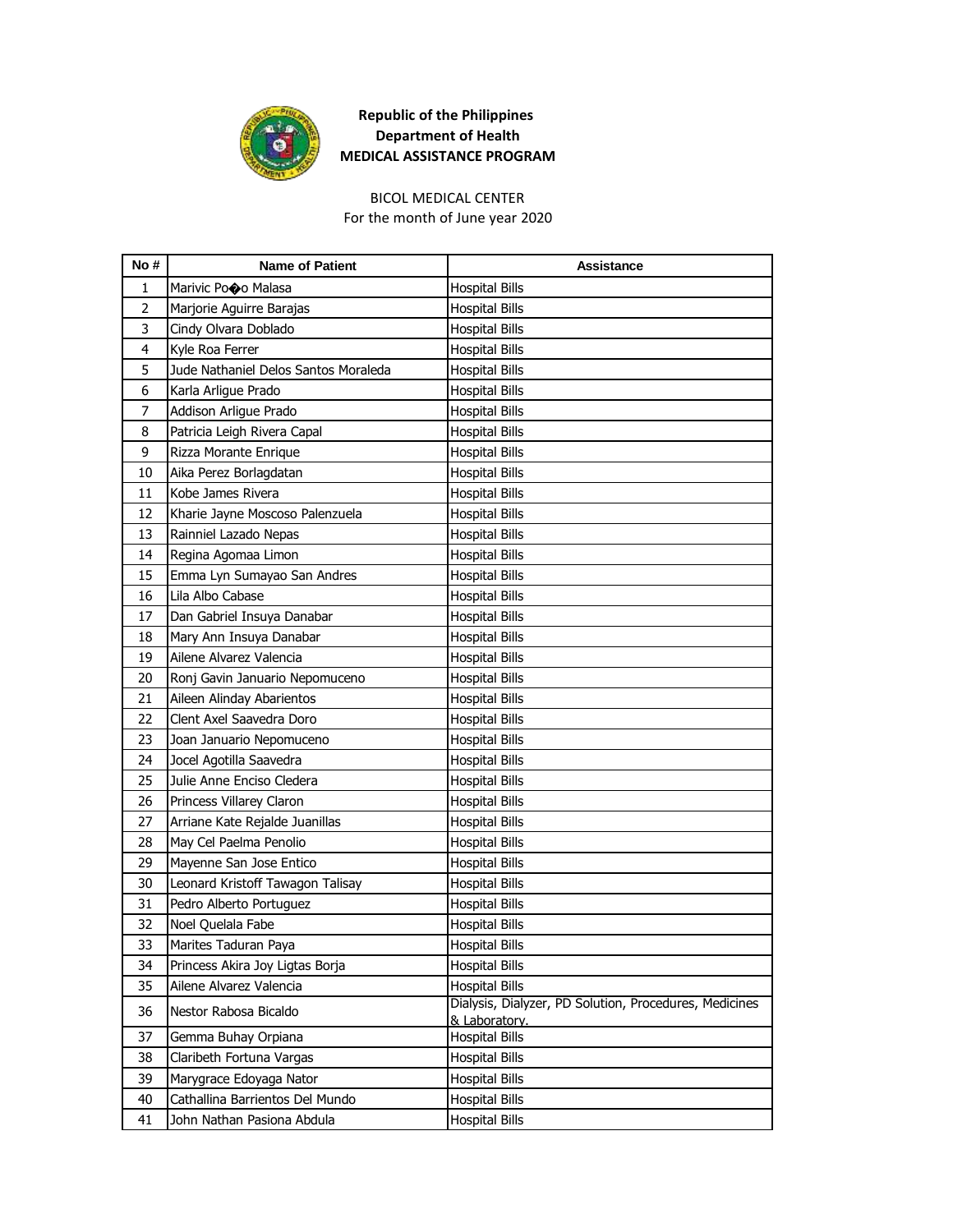| 42 | Zeljech Vashni Azur Sisno              | <b>Hospital Bills</b>                                  |
|----|----------------------------------------|--------------------------------------------------------|
| 43 | Salve De Vega Malana                   | <b>Hospital Bills</b>                                  |
| 44 | Angel Ando Sinson                      | <b>Hospital Bills</b>                                  |
| 45 | Glenda Awa Monteloyola                 | <b>Hospital Bills</b>                                  |
| 46 | Marienelle Petrimetre Siruma           | Laboratory/Procedures/Medicines.                       |
| 47 | Syrene Gorobat Bejeras                 | Laboratory/Procedures/Medicines.                       |
| 48 | Eduard Rodejo Ragamat                  | Dialysis, Dialyzer, PD Solution, Procedures, Medicines |
| 49 | Barbie Abala Cuenca                    | & Laboratory.<br>Laboratory/Procedures/Medicines.      |
| 50 | Emilyn Pequit Perez                    | Laboratory/Procedures/Medicines.                       |
| 51 | Estela Padin Matricio                  | <b>Hospital Bills</b>                                  |
| 52 | Jeann Bajamunde Nieva                  | <b>Hospital Bills</b>                                  |
| 53 | <b>Edward Golpe Panis</b>              | <b>Hospital Bills</b>                                  |
| 54 | Marjorie Rodriguez Agsangre            | <b>Hospital Bills</b>                                  |
| 55 | Sharla Pearl Loyola Oro                | <b>Hospital Bills</b>                                  |
| 56 | Jhonna Mae Parol Casero                | <b>Hospital Bills</b>                                  |
| 57 | Charlyn Torzar Polinag                 | <b>Hospital Bills</b>                                  |
| 58 | Nanette Aliben Perilla                 | <b>Hospital Bills</b>                                  |
| 59 | Juvy Raceles Zoilo                     | Hospital Bills                                         |
| 60 | Paul Arizapa Contemplacion             | <b>Hospital Bills</b>                                  |
| 61 | Joller Marco Japson                    | <b>Hospital Bills</b>                                  |
| 62 | Florefe Nocido Talaguit                | <b>Hospital Bills</b>                                  |
| 63 | Avellana Espalmado Flora               | <b>Hospital Bills</b>                                  |
| 64 | Flora Espalmado Avellana               | <b>Hospital Bills</b>                                  |
| 65 | Jacob Lagdaan Paredes                  | <b>Hospital Bills</b>                                  |
| 66 | Dennis Belleza Maligaya                | <b>Hospital Bills</b>                                  |
| 67 | Angeline Tusi Esguerra                 | <b>Hospital Bills</b>                                  |
| 68 | Melo Jane Obias Bual                   | Laboratory/Procedures/Medicines.                       |
| 69 | Eduardo Porto Castillo                 | <b>Hospital Bills</b>                                  |
| 70 | Carlo Dwyne Baldivino Pado             | <b>Hospital Bills</b>                                  |
| 71 | Erika Olivera Candelaria               | <b>Hospital Bills</b>                                  |
| 72 | John Philip Eborda Alegre              | <b>Hospital Bills</b>                                  |
| 73 | Gemma Esquibel Naraja                  | <b>Hospital Bills</b>                                  |
| 74 | Trenz Ivan Verdadero                   | <b>Hospital Bills</b>                                  |
| 75 | Trenz Ivan Verdadero                   | <b>Hospital Bills</b>                                  |
| 76 | Gabriel Matthew Delos Santos Fernandez | <b>Hospital Bills</b>                                  |
| 77 | Hanz Espirito Podiquit                 | <b>Hospital Bills</b>                                  |
| 78 | Gerlyn Relato Real                     | Medical Assistance / Medicines.                        |
| 79 | Hanz Espirito Podiquit                 | <b>Hospital Bills</b>                                  |
| 80 | Manilyn Rosales                        | <b>Hospital Bills</b>                                  |
| 81 | Ma Clarins Nicdao Tongo                | Laboratory/Procedures/Medicines.                       |
| 82 | Diana Darlin Bonito Teope              | <b>Medical Assistance</b>                              |
| 83 | Kaysie Balderama Consorte              | <b>Hospital Bills</b>                                  |
| 84 | Rowena Donato Luna                     | Laboratory/Procedures/Medicines.                       |
| 85 | Juliet Orillosa Recon                  | <b>Hospital Bills</b>                                  |
| 86 | Rowena Saldivar Pacer                  | <b>Hospital Bills</b>                                  |
| 87 | Kurt Wendil Gados Toyado               | Laboratory/Procedures/Medicines.                       |
| 88 | Brix Gio Cari�o Regonay                | <b>Hospital Bills</b>                                  |
| 89 | Claire Barja Gomez                     | <b>Hospital Bills</b>                                  |
| 90 | Joffrey Ilao Bas                       | Laboratory/Procedures/Medicines.                       |
| 91 | Marysil Velasco Zamudio                | <b>Hospital Bills</b>                                  |
|    |                                        |                                                        |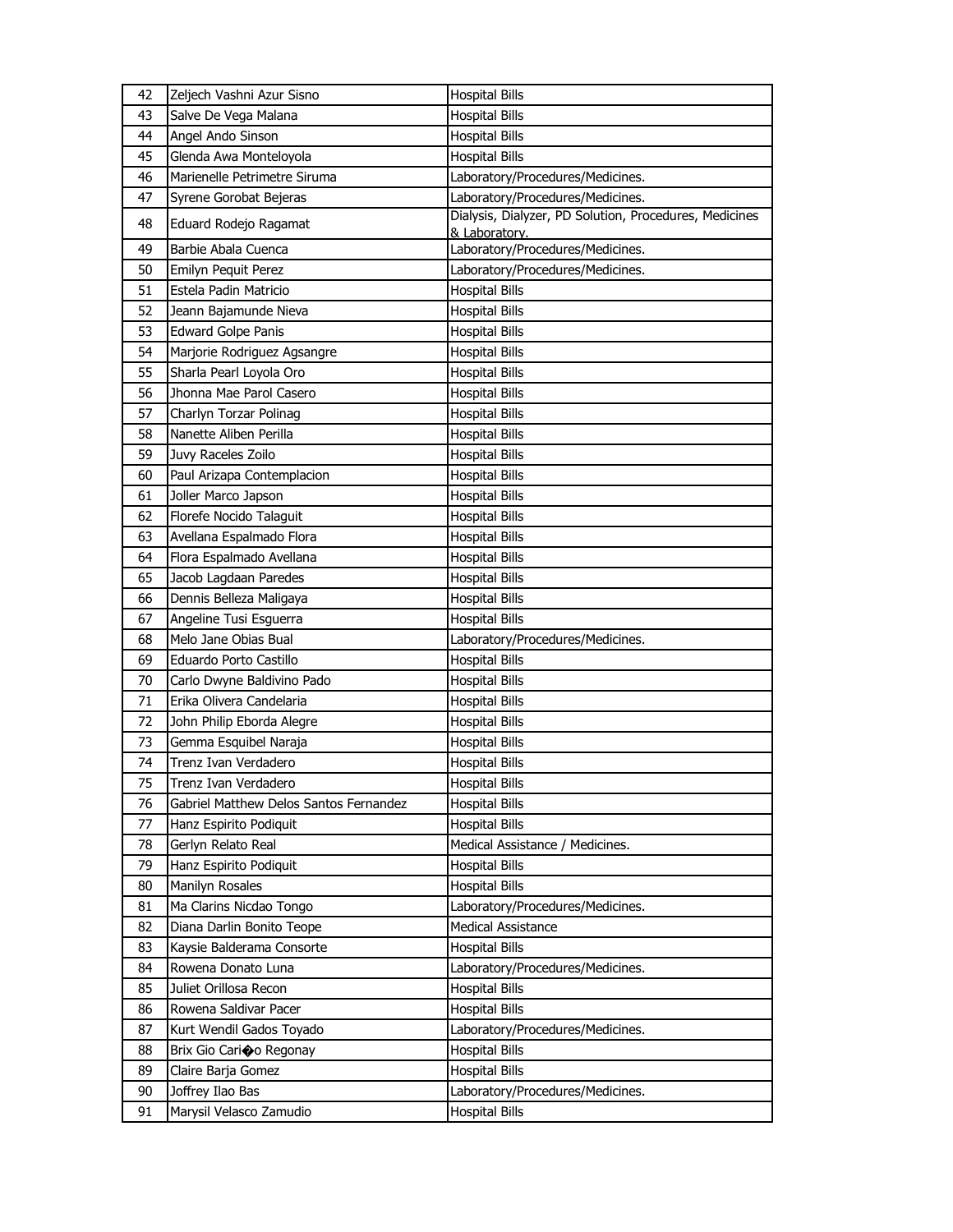| 92  | Editha Peoro Franzuela               | Laboratory/Procedures/Medicines.                    |
|-----|--------------------------------------|-----------------------------------------------------|
| 93  | Jessebel Belarmeno Avila             | Laboratory/Procedures/Medicines.                    |
| 94  | Ken Jhon Avila Parone                | <b>Hospital Bills</b>                               |
| 95  | Jasmin Corillo Lota                  | Medical Assistance / Medicines.                     |
| 96  | Benjie Oquindo                       | <b>Hospital Bills</b>                               |
| 97  | Elizar Nacario Bagacina              | Laboratory/Procedures/Medicines.                    |
| 98  | Asher Clyde Torzar Polinag           | <b>Hospital Bills</b>                               |
| 99  | Frances Karla Bataller Flores        | <b>Hospital Bills</b>                               |
| 100 | Alberto Quizon Aconuevo              | <b>Hospital Bills</b>                               |
| 101 | Genesis Ordeviza Basqui�a            | <b>Hospital Bills</b>                               |
| 102 | Elisa Obligado Delos Santos          | <b>Hospital Bills</b>                               |
| 103 | Kyla Butial Elen                     | <b>Hospital Bills</b>                               |
| 104 | Khatelyn Cordial Yongco              | <b>Hospital Bills</b>                               |
| 105 | Pauline Joy Diaz                     | <b>Hospital Bills</b>                               |
| 106 | Zyrus Aquino Padua                   | <b>Hospital Bills</b>                               |
| 107 | Jayhanne Avila                       | <b>Hospital Bills</b>                               |
| 108 | Evelyn Mirabel Garon                 | Hospital Bill / Laboratory / Procedures / Medicine. |
| 109 | Daisery Aguinaldo Mendoza            | <b>Hospital Bills</b>                               |
| 110 | Jhared Mendoza Laniog                | <b>Hospital Bills</b>                               |
| 111 | Wilma Montibano Barredo              | <b>Hospital Bills</b>                               |
| 112 | Alyas Nita Pulay                     | <b>Hospital Bills</b>                               |
| 113 | Jovy Brezuela Iligan                 | <b>Hospital Bills</b>                               |
| 114 | Nora Vergara Caoaveras               | <b>Hospital Bills</b>                               |
| 115 | Ma Myra Dela Cruz Casabuena          | <b>Hospital Bills</b>                               |
| 116 | Gloria San Agustin Mancilla          | <b>Hospital Bills</b>                               |
|     |                                      |                                                     |
| 117 | Levita Cail Bernardo                 | <b>Hospital Bills</b>                               |
| 118 | Jose Palaypayon Porteria             | Hospital Bill / Laboratory / Procedures / Medicine. |
| 119 | Sheryl, Valenzuela Flores            | Hospital Bills                                      |
| 120 | Marijane Ibarrientos                 | <b>Hospital Bills</b>                               |
| 121 | Joven Artista Palmaria               | <b>Hospital Bills</b>                               |
| 122 | Patrice Kassandra Mendoza Laysa      | <b>Hospital Bills</b>                               |
| 123 | Lolita Tacorda Tordilla              | Laboratory/Procedures/Medicines.                    |
| 124 | Herbert Calisin Paglinawan           | Laboratory/Procedures/Medicines.                    |
| 125 | Elesia De Chavez Pasia               | Laboratory/Procedures/Medicines.                    |
| 126 | Joel Somido Del Castillo             | Laboratory/Procedures/Medicines.                    |
| 127 | Celia Aguilar Navarro                | Laboratory/Procedures/Medicines.                    |
| 128 | Monchielo Ramisol Cortezano Fullante | <b>Hospital Bills</b>                               |
| 129 | Thomas Competente Pielago            | <b>Hospital Bills</b>                               |
| 130 | Marisol Salva Cortezano              | <b>Hospital Bills</b>                               |
| 131 | Lance Anthony Gallorte Bagasbas      | <b>Hospital Bills</b>                               |
| 132 | Flora Espalmado Avellana             | <b>Hospital Bills</b>                               |
| 133 | Norma Hernandez Valenzuela           | <b>Hospital Bills</b>                               |
| 134 | Rayven Kiel San Lorenzo Hernandez    | <b>Hospital Bills</b>                               |
| 135 | Geraldine Ombao Albo                 | Laboratory/Procedures/Medicines.                    |
| 136 | Mercy Moreno Sanje                   | <b>Hospital Bills</b>                               |
|     |                                      | Laboratory/Procedures/Medicines.                    |
| 137 | Richard Peralta Brutas               | Laboratory/Procedures/Medicines.                    |
| 138 | Junelline Juvireca Luz Briones       | Laboratory/Procedures/Medicines.                    |
| 139 | Lorena Litana Repecilo               | <b>Hospital Bills</b>                               |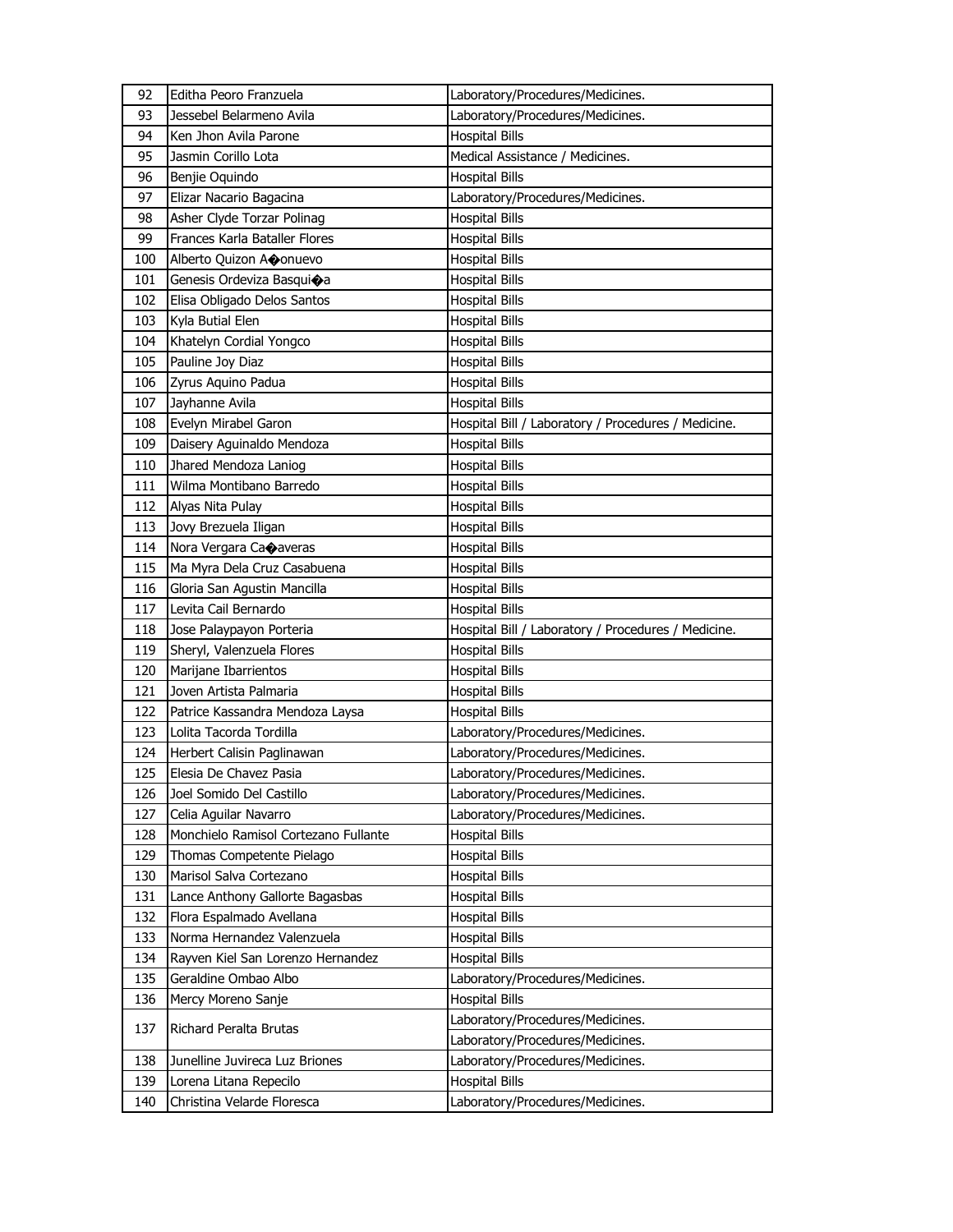| 141 | Princess Perla Serapio           | Laboratory/Procedures/Medicines.                    |
|-----|----------------------------------|-----------------------------------------------------|
| 142 | Mercy Beltran Abias              | Laboratory/Procedures/Medicines.                    |
| 143 | Jelly Ann Maca Ma $\bigcirc$ ago | <b>Hospital Bills</b>                               |
| 144 | Maria Riza Ordiales Cultivo      | <b>Hospital Bills</b>                               |
| 145 | Glorevey Prima Flores            | <b>Hospital Bills</b>                               |
| 146 | Teresita Toca Palacio            | <b>Hospital Bills</b>                               |
| 147 | Sandy Porca Mayao                | <b>Hospital Bills</b>                               |
| 148 | Teresita Toca Palacio            | <b>Hospital Bills</b>                               |
| 149 | Teresita Toca Palacio            | Hospital Bills                                      |
| 150 | Laiza Mae Valencia Baoez         | <b>Hospital Bills</b>                               |
| 151 | Chessika Bolocon                 | <b>Hospital Bills</b>                               |
| 152 | Danneca Danao                    | <b>Hospital Bills</b>                               |
| 153 | Rizza Garcia Nama                | <b>Hospital Bills</b>                               |
| 154 | Rizza Garcia Nama                | Hospital Bills                                      |
| 155 | Sooia Belista Bande              | <b>Hospital Bills</b>                               |
| 156 | Welfredo Oafallas Fabellare      | Hospital Bills                                      |
| 157 | Marisa Rivera Borais             | <b>Hospital Bills</b>                               |
| 158 | Janet Asico Vida                 | <b>Hospital Bills</b>                               |
| 159 | Analyn Lacaba Gabalfin           | Hospital Bills                                      |
| 160 | Tablati Corneja Glaiza           | <b>Hospital Bills</b>                               |
| 161 | Erica Marcelo Tacorda            | Laboratory/Procedures/Medicines.                    |
| 162 | Elsan Benitez Nator              | <b>Hospital Bills</b>                               |
| 163 | Maricel Banaria Bersola          | Hospital Bill / Laboratory / Procedures / Medicine. |
| 164 | Jenkin Paola Dillo Capistrano    | <b>Medical Assistance</b>                           |
| 165 | Julie Ann Biag Malaque           | Hospital Bill / Laboratory / Procedures / Medicine. |
| 166 | Sotero Alejandria Jr.            | Hospital Bill / Laboratory / Procedures / Medicine. |
| 167 | Iah Mei Sanje                    | <b>Hospital Bills</b>                               |
| 168 | Lanie Manalo Escalante           | <b>Hospital Bills</b>                               |
| 169 | Jessa Cordovilla Almilla         | Hospital Bills                                      |
| 170 | Vhinz Ivan Colaway Del Castillo  | <b>Hospital Bills</b>                               |
| 171 | Melissa Colaway Del Castillo     | Hospital Bills                                      |
| 172 | Jasmin David Perez               | Hospital Bills                                      |
| 173 | Wilma Cantorne Azur              | Hospital Bills                                      |
| 174 | Vevian Rodella Cayadong          | <b>Hospital Bills</b>                               |
| 175 | Sheryn Mae Selpo Abrazado        | <b>Hospital Bills</b>                               |
| 176 | Noel Antonio Neo                 | <b>Hospital Bills</b>                               |
| 177 | Princess Jane Jacobe Coronel     | Hospital Bills                                      |
| 178 | Nilda Gabrera Ba $\bullet$ aria  | Hospital Bills                                      |
| 179 | Juvie Ruiz Fajardo               | Hospital Bills                                      |
| 180 | Elyka Seguenza Lacroa            | <b>Hospital Bills</b>                               |
| 181 | Robin San Pascual                | <b>Hospital Bills</b>                               |
| 182 | Denver Kaiser Nocido Talaguit    | <b>Hospital Bills</b>                               |
| 183 | Richard Evalla Dorol             | Hospital Bills                                      |
| 184 | Ma. Kayla Garcia Ramos           | <b>Hospital Bills</b>                               |
| 185 | <b>Ivy Junio Briones</b>         | <b>Hospital Bills</b>                               |
| 186 | Zeus John C. Balote              | <b>Hospital Bills</b>                               |
| 187 | Fe Belmonte Moreno               | <b>Hospital Bills</b>                               |
| 188 | Alberto Sedantes Amaro           | Hospital Bills                                      |
| 189 | Isidro Serrano Batiancila        | Hospital Bills                                      |
| 190 | Isidro Serrano Batiancila        | <b>Hospital Bills</b>                               |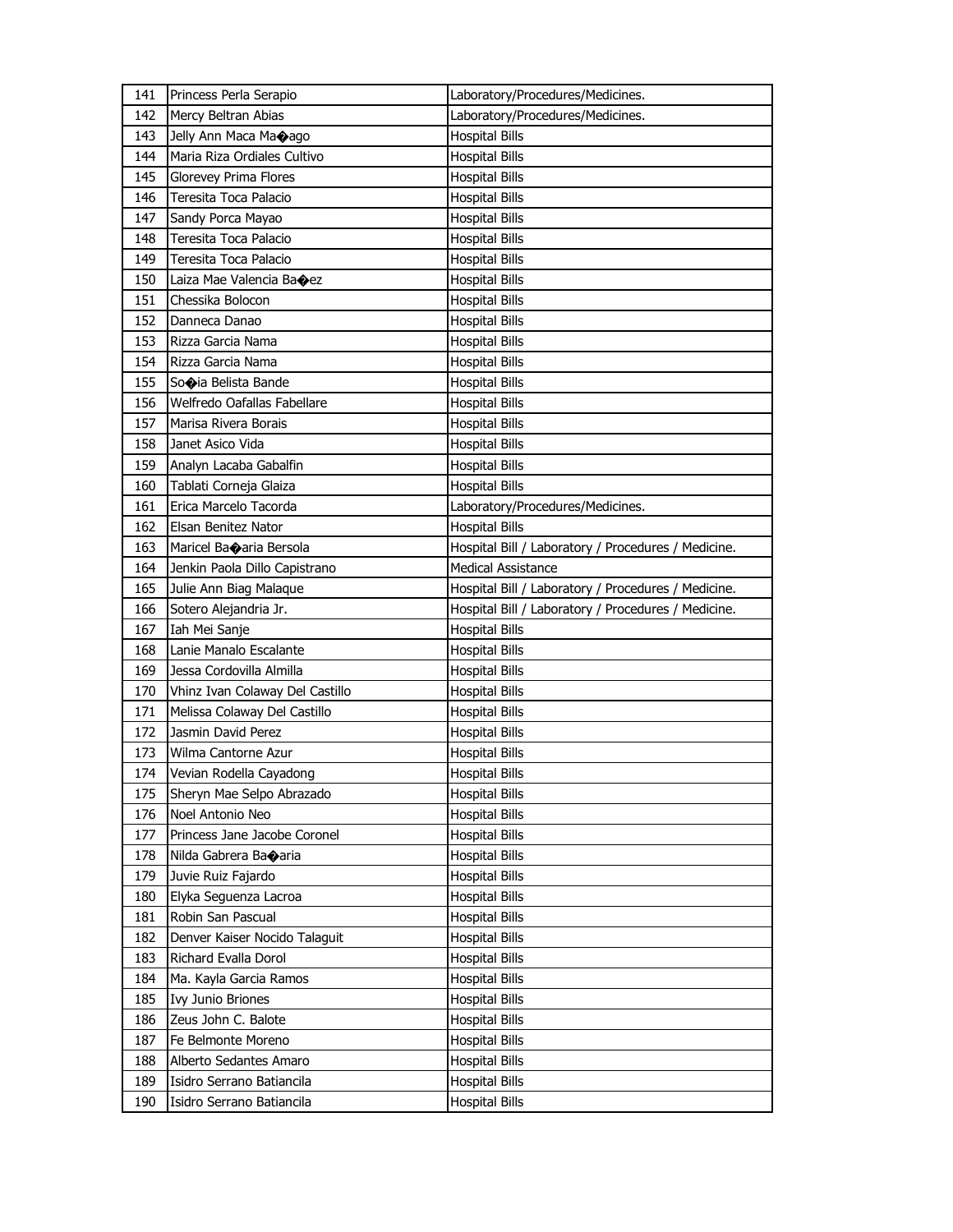| 191 | Mary Joy Torcelino Alvis           | <b>Hospital Bills</b> |
|-----|------------------------------------|-----------------------|
| 192 | Mervie Basilia Agnas               | <b>Hospital Bills</b> |
| 193 | Sherlyn Mae Abrazado               | <b>Hospital Bills</b> |
| 194 | Erika Bisco Delos Santos           | <b>Hospital Bills</b> |
| 195 | Vivian Francia Chiong              | <b>Hospital Bills</b> |
| 196 | Beverly Pellogo Cometa             | <b>Hospital Bills</b> |
| 197 | Florence Camaong Mayores           | <b>Hospital Bills</b> |
| 198 | Aldy Camille Alinea Angeles        | <b>Hospital Bills</b> |
| 199 | Katherine Fajardo Santa Maria      | <b>Hospital Bills</b> |
| 200 | Kasie Areia Fajardo Santa Maria    | <b>Hospital Bills</b> |
| 201 | Gabriele Labayo                    | <b>Hospital Bills</b> |
| 202 | Mae Requejo Labayo                 | <b>Hospital Bills</b> |
| 203 | John Paul Delgado Tolosa           | <b>Hospital Bills</b> |
| 204 | Rodolfo Espiritu San Andres        | <b>Hospital Bills</b> |
| 205 | Rodolfo Espiritu San Andres        | <b>Hospital Bills</b> |
| 206 | Jessica Mae Llamado Lo             | <b>Hospital Bills</b> |
| 207 | Chareziel Geralde Benito           | <b>Hospital Bills</b> |
| 208 | Silvestre Cea Bermillo             | <b>Hospital Bills</b> |
| 209 | Joy Requinala Brioso               | <b>Hospital Bills</b> |
| 210 | Joan Priolo Damot                  | <b>Hospital Bills</b> |
| 211 | Ester Carillo Semaoa               | <b>Hospital Bills</b> |
| 212 | Ester Carillo Sema $\spadesuit$ a  | <b>Hospital Bills</b> |
| 213 | Ma. Theresa Nacario Sirios         | <b>Hospital Bills</b> |
| 214 | Ceslavi Cerias Abon                | <b>Hospital Bills</b> |
| 215 | Lyn Buendia Lagdaan                | <b>Hospital Bills</b> |
| 216 | Audrey Dominique Villar Alberto    | <b>Hospital Bills</b> |
| 217 | Aaliyah Jaymee Buhay Orpiana       | <b>Hospital Bills</b> |
| 218 | Gemma Buhay Orpiana                | <b>Hospital Bills</b> |
| 219 | Angelie Fernandez Baldon           | <b>Hospital Bills</b> |
|     | Marjorie Buenaflor Zamora          |                       |
| 220 | Prince Knaxequille Pineda Bagacina | <b>Hospital Bills</b> |
| 221 |                                    | <b>Hospital Bills</b> |
| 222 | Rea Jean Donacao                   | <b>Hospital Bills</b> |
| 223 | Tricia Mae Vasquez Palino          | <b>Hospital Bills</b> |
| 224 | Jannen Coralde Caluya              | <b>Hospital Bills</b> |
| 225 | Narline De Los Santos Liwag        | <b>Hospital Bills</b> |
| 226 | Narline De Los Santos Liwag        | <b>Hospital Bills</b> |
| 227 | Aljun Climaco                      | <b>Hospital Bills</b> |
| 228 | Bellie Jane Contreras Oquindo      | <b>Hospital Bills</b> |
| 229 | Bellie Jane Contreras Oquindo      | <b>Hospital Bills</b> |
| 230 | Melchora Recaido Morato            | <b>Hospital Bills</b> |
| 231 | Madelon O. Merilles                | <b>Hospital Bills</b> |
| 232 | Gravin Rhys Tejero Alama           | <b>Hospital Bills</b> |
| 233 | Cecilia Recon Tipones              | <b>Hospital Bills</b> |
| 234 | Agnes Papruz Parlero               | <b>Hospital Bills</b> |
| 235 |                                    |                       |
|     | Sheila Joy Bereoa Blancaflor       | <b>Hospital Bills</b> |
| 236 | Mary Angel Abraham Gonzales        | <b>Hospital Bills</b> |
| 237 | Julie Igup Labrador                | <b>Hospital Bills</b> |
| 238 | James Matthew Lebit Agna           | <b>Hospital Bills</b> |
| 239 | Richelle Ferrera Alfon             | <b>Hospital Bills</b> |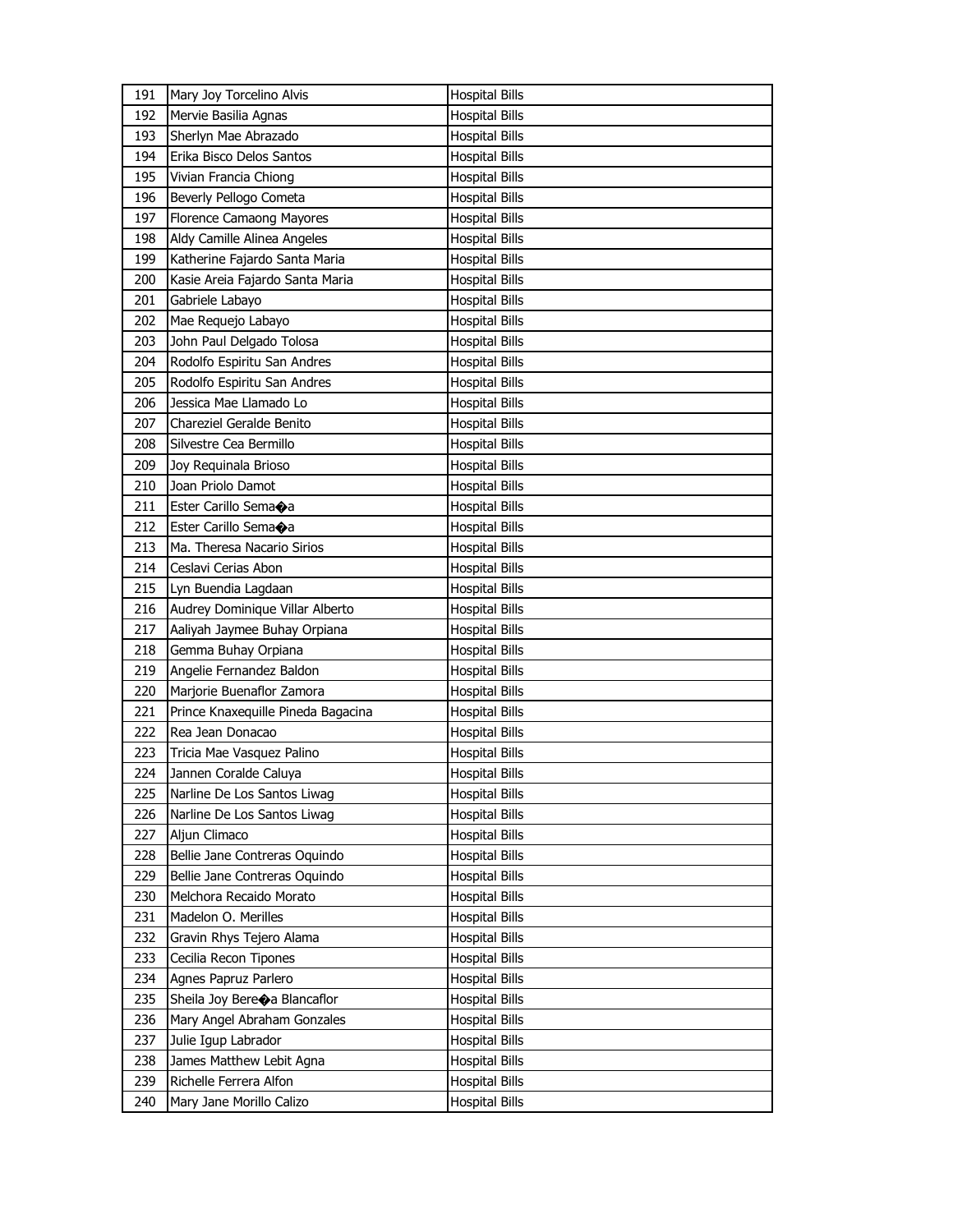| 241 | Melinda Moldez Lasala         | <b>Hospital Bills</b>                                                |
|-----|-------------------------------|----------------------------------------------------------------------|
| 242 | Ma. Vanessa Amaro Reburiano   | <b>Hospital Bills</b>                                                |
| 243 | Sarah Claire Tabinas Borrega  | <b>Hospital Bills</b>                                                |
| 244 | Maria Morena Bonilla          | <b>Hospital Bills</b>                                                |
| 245 | Joana Mae Naval Porteza       | <b>Hospital Bills</b>                                                |
| 246 | Arlene Brillo Brisenio        | <b>Hospital Bills</b>                                                |
| 247 | John Kenneth Brisenio Bigay   | <b>Hospital Bills</b>                                                |
| 248 | Jose Sombrero                 | <b>Hospital Bills</b>                                                |
| 249 | Renato S Mimay                | <b>Hospital Bills</b>                                                |
| 250 | Ester Carillo Semaoa          | <b>Hospital Bills</b>                                                |
| 251 | Aldous Tam Moraco             | <b>Hospital Bills</b>                                                |
| 252 | Sarah Claire Tabinas Borrega  | <b>Hospital Bills</b>                                                |
| 253 | Ester Carillo Semaoa          | <b>Hospital Bills</b>                                                |
| 254 | Clark Nichole Borrega Pado    | <b>Hospital Bills</b>                                                |
| 255 | Jennifer De Los Santos Pelaez | <b>Hospital Bills</b>                                                |
| 256 | Marilou Delos Santos Noora    | <b>Hospital Bills</b>                                                |
| 257 | Desiree Mae Boral Abuyo       | <b>Hospital Bills</b>                                                |
| 258 | <b>Fausto Combate</b>         | Dialysis, Dialyzer, PD Solution, Procedures, Medicines               |
| 259 | Nida M. Bandales              | & Laboratory.<br>Hospital Bill / Laboratory / Procedures / Medicine. |
| 260 | Nonita Quioonez Garcia        | Laboratory/Procedures/Medicines.                                     |
| 261 | Charlene Legaspi Sanchez      | <b>Hospital Bills</b>                                                |
| 262 | Emily Amisola Ma�ago          | <b>Hospital Bills</b>                                                |
| 263 | Gelacio Martinez Monay        | <b>Hospital Bills</b>                                                |
| 264 | <b>Talar Casaol Nimfa</b>     | <b>Hospital Bills</b>                                                |
| 265 | John Rayden Ausa Capellan     | <b>Hospital Bills</b>                                                |
| 266 | Dante Panualos Moreno         | <b>Hospital Bills</b>                                                |
| 267 | Tanya Isabelle E. Espana      | <b>Hospital Bills</b>                                                |
| 268 | Marielle Amorosa Jacinto      | <b>Hospital Bills</b>                                                |
| 269 | Anthony Lopera                | <b>Hospital Bills</b>                                                |
| 270 | Daniel Darilay Sumpay         | <b>Hospital Bills</b>                                                |
| 271 | Hazel Tipones Capin           | <b>Hospital Bills</b>                                                |
| 272 | Jaime Tataro Baldovino        | <b>Hospital Bills</b>                                                |
| 273 | Yurie Ezekiel Cantor Cea      | <b>Hospital Bills</b>                                                |
| 274 | Emery May Darilay Sumpay      | <b>Hospital Bills</b>                                                |
| 275 | Shally Gascon Cantor          | <b>Hospital Bills</b>                                                |
| 276 | Marlyn Mae Cea Acedo          | Hospital Bills                                                       |
| 277 | Mark Anthony Acedo Ravago     | Hospital Bills                                                       |
| 278 | Annabell Tipones Labis        | <b>Hospital Bills</b>                                                |
| 279 | John Mark Siruma Regidor      | <b>Hospital Bills</b>                                                |
| 280 | Leonardo Cabaot Notario       | <b>Hospital Bills</b>                                                |
| 281 | Teresita Metran Roblas        | <b>Hospital Bills</b>                                                |
| 282 | Rafael Lacibal San Juan       | Hospital Bills                                                       |
| 283 | Marlon Monforte San Luis      | <b>Hospital Bills</b>                                                |
| 284 | Christine May Eco Roxas       | <b>Hospital Bills</b>                                                |
| 285 | Ni�o Bodino Condecion         | <b>Hospital Bills</b>                                                |
| 286 | Rainniel Lazado Nepas         | <b>Medicines</b>                                                     |
| 287 | Karen Raymundo Pineda         | Hospital Bills                                                       |
| 288 | Janine Rose Bermudo Bongon    | <b>Hospital Bills</b>                                                |
| 289 | Karla Mae Pao Hapos           | <b>Hospital Bills</b>                                                |
| 290 | Luzle Carioo Regonay          | <b>Hospital Bills</b>                                                |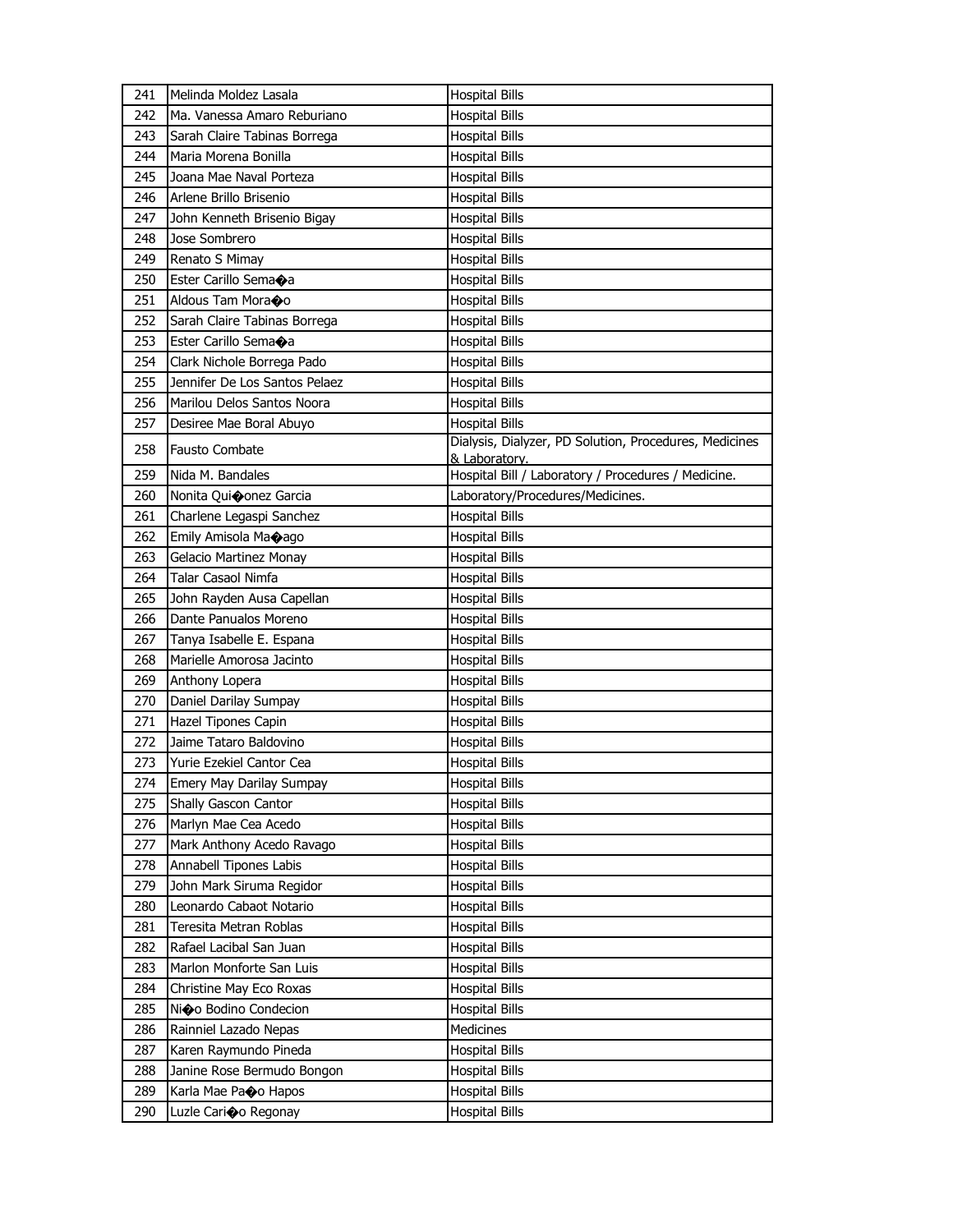| 291 | Clifford De Villa Belen    | <b>Hospital Bills</b> |
|-----|----------------------------|-----------------------|
| 292 | Chris Jayniel Pante Estuya | <b>Hospital Bills</b> |
| 293 | Ailene Alvarez Valencia    | <b>Hospital Bills</b> |
| 294 | Alias Anita                | <b>Hospital Bills</b> |
| 295 | Michelle Colores Mago      | <b>Hospital Bills</b> |
| 296 | Joan Acosta Custodio       | <b>Hospital Bills</b> |
| 297 | Marites Freseo Segui       | <b>Hospital Bills</b> |
| 298 | Quizha Wamerga Verdeflor   | <b>Hospital Bills</b> |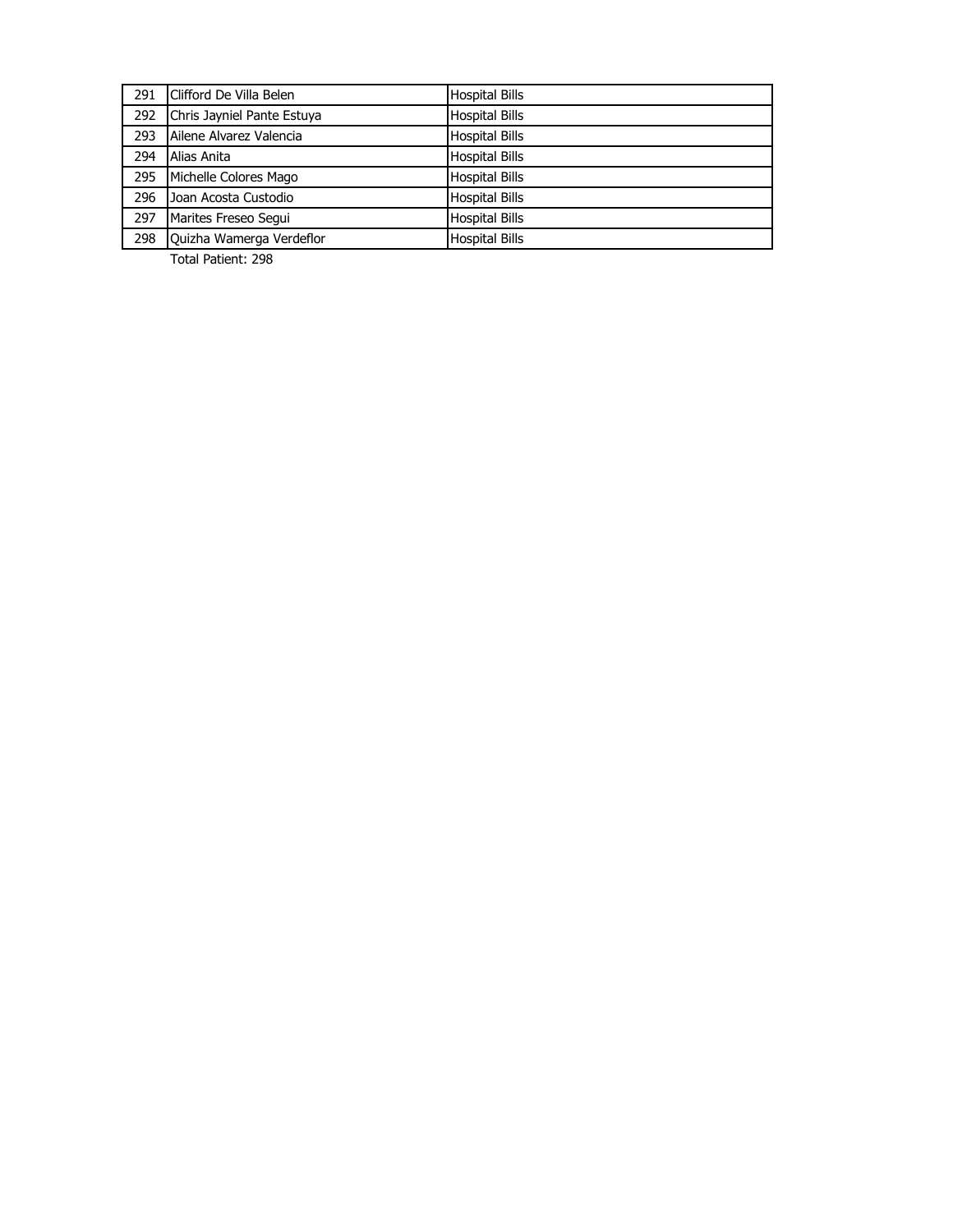

## BICOL MEDICAL CENTER

For the month of July year 2020

| No#            | <b>Name of Patient</b>            | Assistance            |
|----------------|-----------------------------------|-----------------------|
| 1              | Kent Xiandrei Maliniza            | <b>Hospital Bills</b> |
| $\overline{2}$ | Remsell Orendain Boseo            | <b>Hospital Bills</b> |
| 3              | Gysell Orendain Boseo             | <b>Hospital Bills</b> |
| 4              | Raph Alexis Republo Flor          | <b>Hospital Bills</b> |
| 5              | Marjolit Republo Flor             | <b>Hospital Bills</b> |
| 6              | Tristan Asher Pe�aradanda Abonita | <b>Hospital Bills</b> |
| 7              | Rhea Sesno Peoaranda              | <b>Hospital Bills</b> |
| 8              | Krea Delos Santos Asor            | <b>Hospital Bills</b> |
| 9              | Clarita Ramirez Llego             | <b>Hospital Bills</b> |
| 10             | Joel Adranida Rances              | <b>Hospital Bills</b> |
| 11             | Arlyn Bongalbal Bataller          | <b>Hospital Bills</b> |
| 12             | Shiela Manlangit Alde             | <b>Hospital Bills</b> |
| 13             | Cahrlie Nemo Candelaria           | <b>Hospital Bills</b> |
| 14             | Archimedes Pepito Ternal          | <b>Hospital Bills</b> |
| 15             | John Ccedric Wyane Acas           | <b>Hospital Bills</b> |
| 16             | Nive Klein Broncano Pempolio      | <b>Hospital Bills</b> |
| 17             | Ryshiel Segui Jarcia              | <b>Hospital Bills</b> |
| 18             | Rudy Bueno Brillo                 | <b>Hospital Bills</b> |
| 19             | Kiefer Jarcia                     | <b>Hospital Bills</b> |
| 20             | Princess Alferez                  | <b>Hospital Bills</b> |
| 21             | Allan Christian Bale Balderama    | <b>Hospital Bills</b> |
| 22             | Princess Alferez                  | <b>Hospital Bills</b> |
| 23             | Jay Ar Rodriguez Espineda         | <b>Hospital Bills</b> |
| 24             | Marcil Joy Sanchez Marohomsar     | <b>Hospital Bills</b> |
| 25             | Jay Ar Rodriguez Espineda         | <b>Hospital Bills</b> |
| 26             | Analyn Parra Cabal                | <b>Hospital Bills</b> |
| 27             | Daniela Gutierez Moraleda         | <b>Hospital Bills</b> |
| 28             | Elsa Nicolas Oliveros             | <b>Hospital Bills</b> |
| 29             | Arvin Nicolas Oliveros            | <b>Hospital Bills</b> |
| 30             | Aillen Bioan Concepcion           | <b>Hospital Bills</b> |
| 31             | Mary Rose Flordeliz Maliniza      | <b>Hospital Bills</b> |
| 32             | Jacqueline Orlaen Delloro         | <b>Hospital Bills</b> |
| 33             | Yassy Delloro                     | <b>Hospital Bills</b> |
| 34             | Ivo Lunar                         | <b>Hospital Bills</b> |
| 35             | Catleya Prevosa Villante          | <b>Hospital Bills</b> |
| 36             | Sherelyn Bolilia Amar             | <b>Hospital Bills</b> |
| 37             | Jhoanna De Los Reyes Reyes        | <b>Hospital Bills</b> |
| 38             | Mary Lyn Dela Cruz Manog          | <b>Hospital Bills</b> |
| 39             | Mathew Flores Taduran             | <b>Hospital Bills</b> |
| 40             | Samuel Cielos                     | <b>Hospital Bills</b> |
| 41             | Mathew Flores Taduran             | <b>Hospital Bills</b> |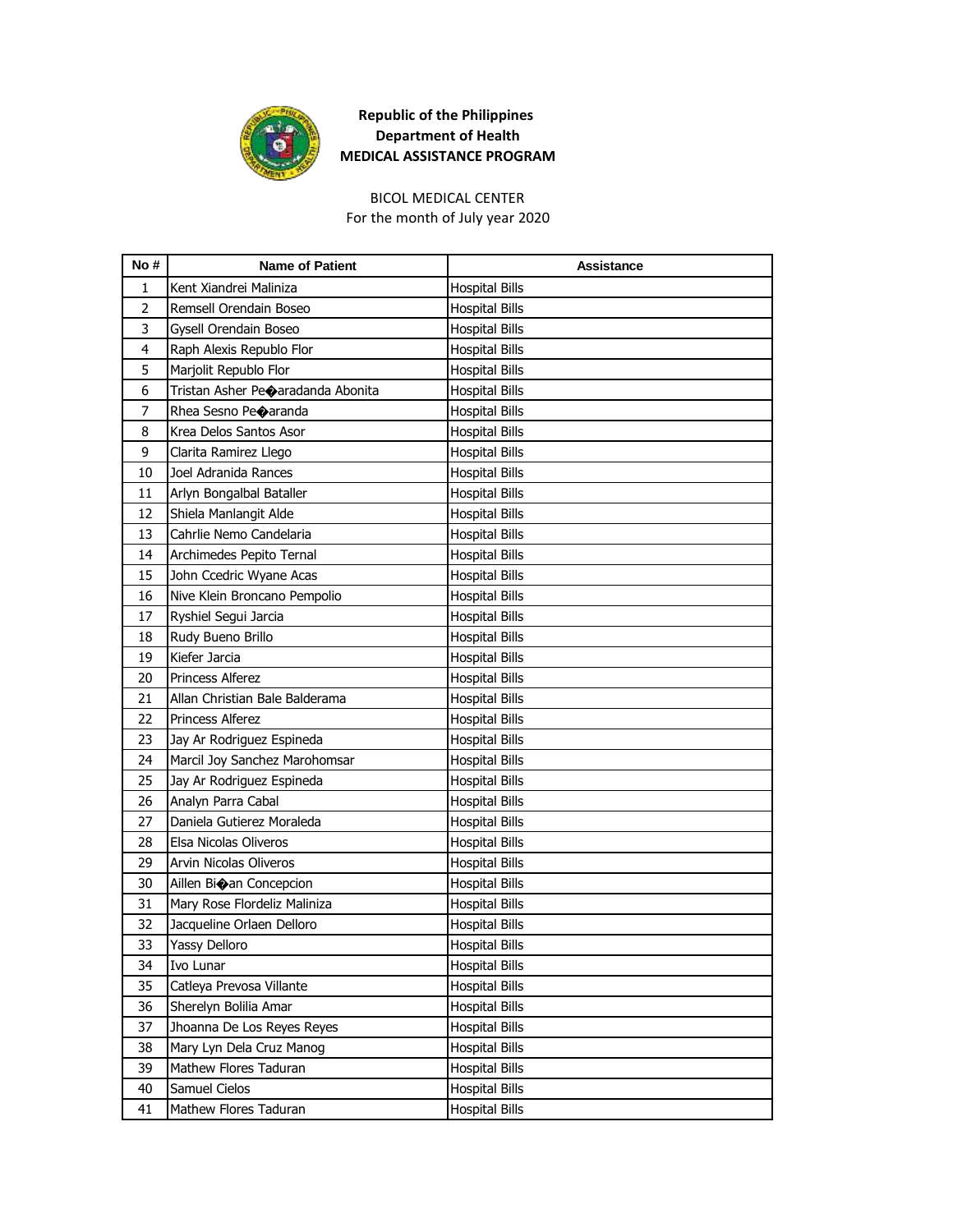| 42 | Joal Mora Cerillo                  | <b>Hospital Bills</b>                                  |
|----|------------------------------------|--------------------------------------------------------|
| 43 | Melody Bongat                      | <b>Hospital Bills</b>                                  |
| 44 | Ronnie Dorero Ordebiza Jr.         | <b>Hospital Bills</b>                                  |
| 45 | Joanna Camille San Pablo           | <b>Hospital Bills</b>                                  |
| 46 | Joseph Bueno Almazar               | <b>Hospital Bills</b>                                  |
| 47 | Kurt Ethan Bustarga San Pablo      | <b>Hospital Bills</b>                                  |
| 48 | Crist Ezekiel Pao Hapos            | <b>Hospital Bills</b>                                  |
| 49 | Erwin Cervantes Miravite           | <b>Hospital Bills</b>                                  |
| 50 | Xian Jay Manog                     | <b>Hospital Bills</b>                                  |
| 51 | Maria Elena San Buenaventura Mojal | <b>Hospital Bills</b>                                  |
| 52 | Eljhon Ace Jacob                   | <b>Hospital Bills</b>                                  |
| 53 | Crystal Joy Vecina Mancera         | <b>Hospital Bills</b>                                  |
| 54 | John Louie Chavez Lavandero        | <b>Hospital Bills</b>                                  |
| 55 | Elaien Paz Jacob                   | <b>Hospital Bills</b>                                  |
| 56 | Jane Diane Montecillo Halanes      | <b>Hospital Bills</b>                                  |
| 57 | John Kenneth Esguerra Delfino      | <b>Hospital Bills</b>                                  |
| 58 | Jenalyn Pelaez Malaa               | <b>Hospital Bills</b>                                  |
| 59 | Michelle Pelaez Aborde             | <b>Hospital Bills</b>                                  |
| 60 | Norbela-ann Guazon Belale          | <b>Hospital Bills</b>                                  |
| 61 | Kylie Samantha Guazon Belale       | <b>Hospital Bills</b>                                  |
| 62 | Leanna Sophie Camano               | Dialysis, Dialyzer, PD Solution, Procedures, Medicines |
|    |                                    | & Laboratory.                                          |
| 63 | Zian Kyle Villarante               | <b>Hospital Bills</b>                                  |
| 64 | Calvin Jax Mancera Nevarez         | <b>Hospital Bills</b>                                  |
| 65 | Jairus Bolvar Bodoy                | <b>Hospital Bills</b>                                  |
| 66 | Hazel Bolvar Bodoy                 | <b>Hospital Bills</b>                                  |
| 67 | Jaela Mcxine De Castro Cabildo     | <b>Hospital Bills</b>                                  |
| 68 | Niel John Bodegas Estrada          | <b>Hospital Bills</b>                                  |
| 69 | Carlito Jr Dela Torre Zapanta      | <b>Hospital Bills</b>                                  |
| 70 | Jenlyn Pelaez Malaa                | <b>Hospital Bills</b>                                  |
| 71 | Jocelyn, Bodegas Estrada           | <b>Hospital Bills</b>                                  |
| 72 | Catherine Plazo Sabas              | <b>Hospital Bills</b>                                  |
| 73 | Vicente Paoero Cezar               | <b>Hospital Bills</b>                                  |
| 74 | Caila Ellie Plazo Sabas            | <b>Hospital Bills</b>                                  |
| 75 | Merlyn Belaro Gamelo               | <b>Hospital Bills</b>                                  |
| 76 | Maxwell Pajarin Ramos              | <b>Hospital Bills</b>                                  |
| 77 | Joshua Bravante Garcia             | <b>Hospital Bills</b>                                  |
| 78 | Abegail Relos Eloreta              | Hospital Bills                                         |
| 79 | Elma May Ibarrientos Valladolid    | Hospital Bills                                         |
| 80 | Ferlyn San Buenaventura Lacida     | <b>Hospital Bills</b>                                  |
| 81 | Rosario Gabrera Ibo                | <b>Hospital Bills</b>                                  |
| 82 | Jonna Respeto Estabilla            | <b>Hospital Bills</b>                                  |
| 83 | Geremy Tamara Baduria              | Hospital Bills                                         |
| 84 | Celia De Lioa Cuento               | Hospital Bills                                         |
| 85 | Catalina Rose Nollora Bustamante   | <b>Hospital Bills</b>                                  |
| 86 | Ruby Mae Tomboc Tamara             | <b>Hospital Bills</b>                                  |
| 87 | Jane Cascabel Lacandula            | <b>Hospital Bills</b>                                  |
| 88 | Alfonso Dizon Caceres              | Hospital Bills                                         |
| 89 | Olivia Shane Roaring Sapad         | Hospital Bills                                         |
| 90 | Ma. Elsa Ivy Roaring Sapad         | <b>Hospital Bills</b>                                  |
| 91 | Russel Orendain Boseo              | <b>Hospital Bills</b>                                  |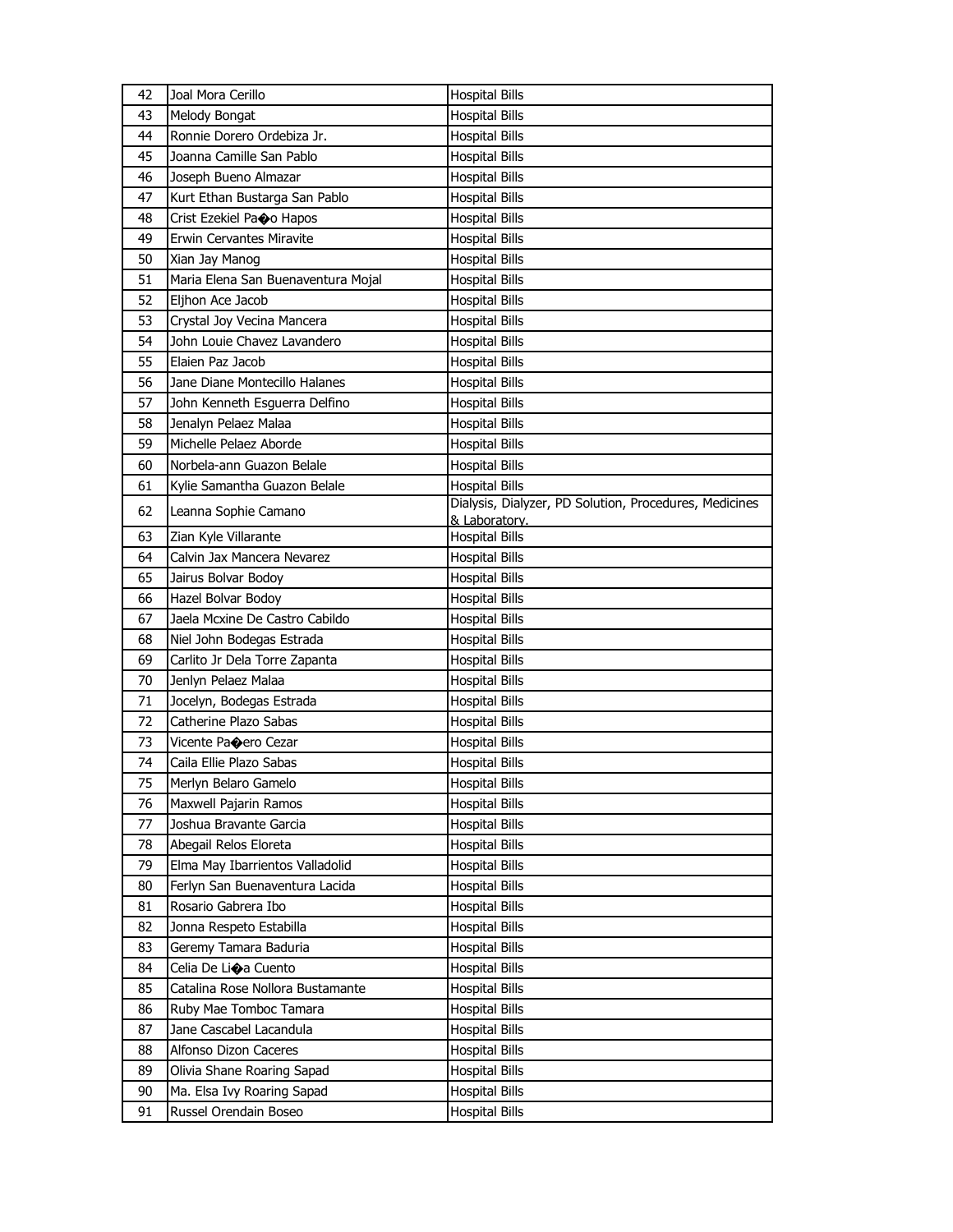| 92         | Ashly Domingo Caballero                                 | <b>Hospital Bills</b>                               |
|------------|---------------------------------------------------------|-----------------------------------------------------|
| 93         | Prince Caballero Tolentino                              | <b>Hospital Bills</b>                               |
| 94         | Darlyn Luzentales                                       | <b>Hospital Bills</b>                               |
| 95         | Jocelyn Aureus Luzentales                               | <b>Hospital Bills</b>                               |
| 96         | Jobet Villarino Gaytano                                 | <b>Hospital Bills</b>                               |
| 97         | Bethany Rose Gerobin Gabriel                            | <b>Hospital Bills</b>                               |
| 98         | Jose Mendoza Cano                                       | Hospital Bill / Laboratory / Procedures / Medicine. |
| 99         | Prince Caballero Tolentino                              | <b>Hospital Bills</b>                               |
| 100        | Jayson Diones Alejandre                                 | <b>Hospital Bills</b>                               |
| 101        | Mery Lovely Petremere Benavedes                         | Laboratory/Procedures/Medicines.                    |
| 102        | Jayson Diones Alejandre                                 | <b>Hospital Bills</b>                               |
| 103        | Daisy Narvaez Balderama                                 | <b>Hospital Bills</b>                               |
| 104        | Henry Jr Plaza Paular                                   | <b>Hospital Bills</b>                               |
| 105        | Angelica Dasal Oreza                                    | <b>Hospital Bills</b>                               |
| 106        | Therenz Monico Sanglay Lara                             | <b>Hospital Bills</b>                               |
| 107        | Rousseau Mikael Moreno Borromeo                         | <b>Hospital Bills</b>                               |
| 108        | Juvy Ann Rull Venuz                                     | <b>Hospital Bills</b>                               |
| 109        | Juvy Ann Rull Venus                                     | <b>Hospital Bills</b>                               |
| 110        | Alex Adorna Baracina                                    | <b>Hospital Bills</b>                               |
| 111        | Jolius Jay Piano Bragais                                | <b>Hospital Bills</b>                               |
| 112        | Eden Cordial Flores                                     | Hospital Bill / Laboratory / Procedures / Medicine. |
| 113        | Hazel Novelo Rebagoda                                   | <b>Hospital Bills</b>                               |
| 114        | Jhan Paul Rebagoda Basilan                              | Hospital Bills                                      |
| 115        | Arcangel Briones Anacin                                 | <b>Hospital Bills</b>                               |
| 116        | Camila Tabor                                            | <b>Hospital Bills</b>                               |
| 117        | Maria Teresa Cortez Gonzales                            | <b>Hospital Bills</b>                               |
| 118        | Zoey Nathalie Tabor Qui�ones                            | <b>Hospital Bills</b>                               |
| 119        | Maria Teresa Cortez Gonzales                            | <b>Hospital Bills</b>                               |
|            |                                                         |                                                     |
|            |                                                         | <b>Hospital Bills</b>                               |
| 120<br>121 | Kharie Jayne Moscoso Palenzuela                         |                                                     |
|            | Ronito Cura Sarmiento<br>Ronito Cura Sarmiento          | <b>Hospital Bills</b>                               |
| 122<br>123 |                                                         | <b>Hospital Bills</b>                               |
| 124        | Amber Jade Baraga Asico                                 | <b>Hospital Bills</b>                               |
|            | Maryjane Arador Baraga                                  | Hospital Bills                                      |
| 125        | Ashley Nicole Tolentino Nocito                          | <b>Hospital Bills</b>                               |
| 126        | Denber Novero Dela Rosa                                 | <b>Hospital Bills</b>                               |
| 127<br>128 | Jesus Ricacho Lumampao                                  | <b>Hospital Bills</b>                               |
|            | Lauro Gedey De La Cruz                                  | <b>Hospital Bills</b>                               |
| 129        | Yarah Covacha Espanto<br>Jun Librero Morana             | <b>Hospital Bills</b><br><b>Hospital Bills</b>      |
| 130        |                                                         |                                                     |
| 131<br>132 | Ailene Alvarez Valencia<br>Meryl May Olayon Balanlayos  | <b>Hospital Bills</b><br><b>Hospital Bills</b>      |
| 133        |                                                         |                                                     |
| 134        | Manuel Nicholas Olayon Balanlayos<br>Girly Rull Conrado | Hospital Bills                                      |
|            |                                                         | <b>Hospital Bills</b>                               |
| 135        | Art Montes Fragata                                      | <b>Hospital Bills</b>                               |
| 136        | Mary Ann Tolentino Nocito                               | <b>Hospital Bills</b>                               |
| 137<br>138 | Mary Ann Tolentino Nocito                               | <b>Hospital Bills</b>                               |
|            | Marianne Peoaranda Bolina                               | <b>Hospital Bills</b>                               |
| 139        | Marjorie Ubante Alcantara                               | <b>Hospital Bills</b>                               |
| 140<br>141 | Jayceil Saavedra Ma<br>Jan Kobe Garchitorena Pastor     | <b>Hospital Bills</b><br><b>Hospital Bills</b>      |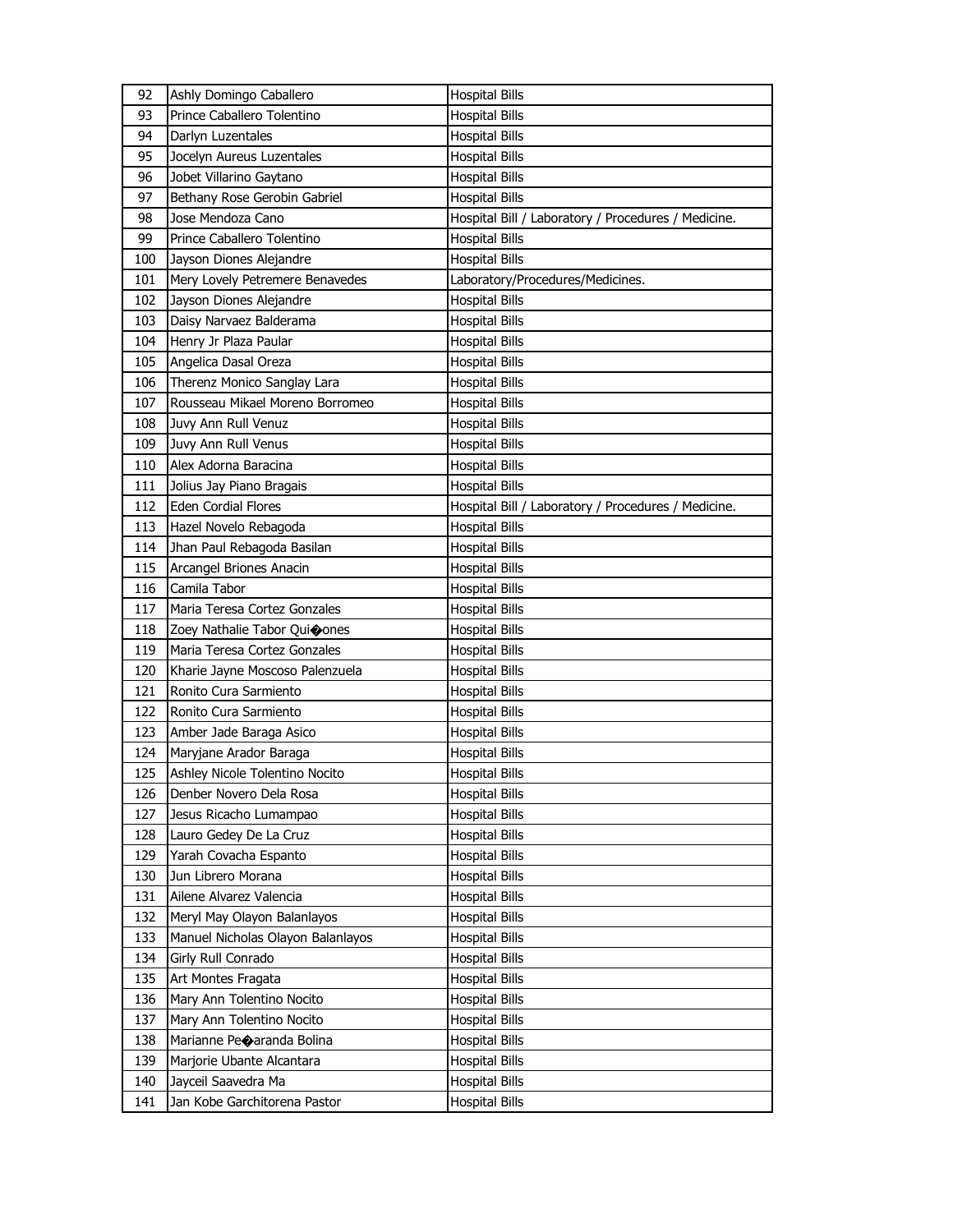| 142 | Josefina Belista Balmaceda         | <b>Hospital Bills</b>                               |
|-----|------------------------------------|-----------------------------------------------------|
| 143 | Megan Burce Ama                    | Hospital Bill / Laboratory / Procedures / Medicine. |
| 144 | Yszhaan Ama Bacolod                | Hospital Bill / Laboratory / Procedures / Medicine. |
| 145 | Lolita Delos Santos Panizares      | Laboratory Procedures.                              |
| 146 | Geraldine Oquendo Pealo            | <b>Hospital Bills</b>                               |
| 147 | Rico Sinfuego                      | <b>Hospital Bills</b>                               |
| 148 | Geraldine Oquendo Pealo            | Hospital Bills                                      |
| 149 | Christina Velarde Floresca         | <b>Hospital Bills</b>                               |
| 150 | Christopher Sibulo Sarcilla        | <b>Hospital Bills</b>                               |
| 151 | Jhoana Belle Marmol Baesa          | <b>Hospital Bills</b>                               |
| 152 | Chona Basilan Casulla              | <b>Hospital Bills</b>                               |
| 153 | Joy, Pujado Sanchez                | Hospital Bills                                      |
| 154 | Rochelle Ann Rull Bengua           | Hospital Bills                                      |
| 155 | Rachel Candelaria Argayoso         | Hospital Bills                                      |
| 156 | Margaret Candelaria Argayoso       | <b>Hospital Bills</b>                               |
| 157 | Lenie Ramirez Ipo                  | Hospital Bills                                      |
| 158 | Domingo Ventura Soltes             | Hospital Bills                                      |
| 159 | Margie Tesorero Orila              | Hospital Bills                                      |
| 160 | Rowena Culaway Zantua              | <b>Hospital Bills</b>                               |
| 161 | Aiza Baoaga Buesing                | <b>Hospital Bills</b>                               |
| 162 | Gianis Baoaga Buesing              | <b>Hospital Bills</b>                               |
| 163 | Maxine Zantua Magalona             | Hospital Bills                                      |
| 164 | Kenneth Padayao Almadrones         | Hospital Bills                                      |
| 165 | Christina Soliman Epres            | Hospital Bills                                      |
| 166 | Siegfred Lucas Manansala Silos     | <b>Hospital Bills</b>                               |
| 167 | Ivy Taoc Manansala                 | Hospital Bills                                      |
| 168 | Mark Anthony Batungas Armendi      | Hospital Bills                                      |
| 169 | Mark Anthony Batungas Armendi      | Hospital Bills                                      |
| 170 | Princess Perla Serapio             | Hospital Bills                                      |
| 171 | Roselyn Rodriguez Gacer            | <b>Hospital Bills</b>                               |
| 172 | Francine Gacer Borras              | Hospital Bills                                      |
| 173 | Jeremy Pitallano Orlina            | <b>Hospital Bills</b>                               |
| 174 | Sheryl Mae Borja Bermas            | Hospital Bills                                      |
| 175 | Rio Competente Seguenza            | <b>Hospital Bills</b>                               |
| 176 | Jayceil Saavedra Ma                | <b>Hospital Bills</b>                               |
| 177 | Miriam Claron Harochoc             | <b>Hospital Bills</b>                               |
| 178 | Junah Melissa Britana Soroan       | <b>Hospital Bills</b>                               |
| 179 | Nestor Padua Lodronio              | <b>Hospital Bills</b>                               |
| 180 | Rina Agliones Raoa                 | <b>Hospital Bills</b>                               |
| 181 | Shenna Corporal Caoeso             | Hospital Bills                                      |
| 182 | Angell Khate Banal Sentin          | <b>Hospital Bills</b>                               |
| 183 | Chloe Blisss Batalla Andal         | <b>Hospital Bills</b>                               |
| 184 | Regina Batalla Andal               | <b>Hospital Bills</b>                               |
| 185 | Ellena Spia Ros Mendez             | <b>Hospital Bills</b>                               |
| 186 | Febry Brul Ra�ola                  | Hospital Bills                                      |
| 187 | Diza Loreen Belano Orlanda         | Hospital Bills                                      |
| 188 | Edouard Damien Jay Orlanda Colaway | Hospital Bills                                      |
| 189 | Hazel Ann Morano Bongalbal         | <b>Hospital Bills</b>                               |
| 190 | Alona Rea Nantes Bombase           | Hospital Bills                                      |
| 191 | Aiza Ba�aga Buesing                | Hospital Bills                                      |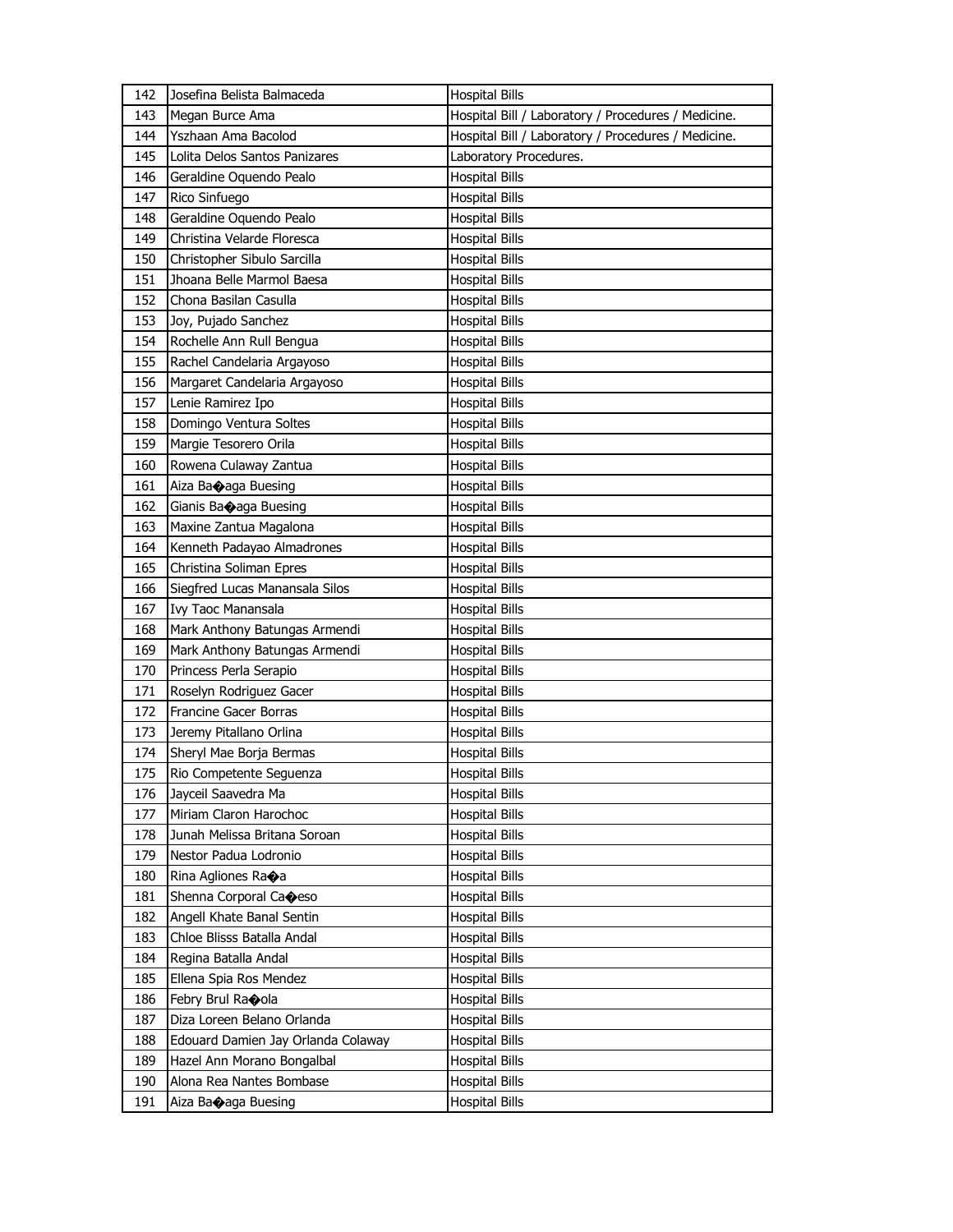| 192 | Leomel Mora Escalona            | <b>Hospital Bills</b>                               |
|-----|---------------------------------|-----------------------------------------------------|
| 193 | Gilbert Nacion Cao              | <b>Hospital Bills</b>                               |
| 194 | Marlon Bermejo Galapardo        | Hospital Bill / Laboratory / Procedures / Medicine. |
| 195 | Kris Andee Liz Betito Chan      | <b>Hospital Bills</b>                               |
| 196 | Christian James Sinogba Gordola | Hospital Bills                                      |
| 197 | Myla Sotero Villacarlos         | Hospital Bills                                      |
| 198 | Michael Enciso Dela Cruz        | <b>Hospital Bills</b>                               |
| 199 | Distriza Ariola Coros           | <b>Hospital Bills</b>                               |
| 200 | Marjorie Asor Torress           | <b>Hospital Bills</b>                               |
| 201 | Luke Andrei Olavario Orciga     | <b>Hospital Bills</b>                               |
| 202 | Genalyn Jacinto Biag            | <b>Hospital Bills</b>                               |
| 203 | Charles Matthew Abundo Campo    | <b>Hospital Bills</b>                               |
| 204 | Sheryl Olavario Orciga          | Hospital Bills                                      |
| 205 | Miguel Pelaez Aborde            | Hospital Bills                                      |
| 206 | Abigael Duller Amoroso          | <b>Hospital Bills</b>                               |
| 207 | Nathan Amoroso Ortinero         | Hospital Bills                                      |
| 208 | Adam . Baracina                 | Hospital Bill / Laboratory / Procedures / Medicine. |
| 209 | Sarah Sapugay Baracina          | Hospital Bill / Laboratory / Procedures / Medicine. |
| 210 | Donna Arcilla Abundo            | <b>Hospital Bills</b>                               |
| 211 | Jayne Ryeine Omayan Aldave      | Hospital Bill / Laboratory / Procedures / Medicine. |
| 212 | Marife Balbera Belga            | <b>Hospital Bills</b>                               |
| 213 | Jeffrey Ama Pe $\bigcirc$ a     | <b>Hospital Bills</b>                               |
| 214 | Jessica Dela Cruz Rambac        | <b>Hospital Bills</b>                               |
| 215 | Lexine Euwie Gavarra Belza      | Hospital Bills                                      |
| 216 | Chabelita Llames Punto          | <b>Hospital Bills</b>                               |
| 217 | Rena Mae Ballecer               | Hospital Bills                                      |
| 218 | Lerma Canada Maquilan           | <b>Hospital Bills</b>                               |
| 219 | Marcus Ethan Canada Maquilan    | Hospital Bills                                      |
| 220 | Julie Anne Olleta Iglesia       | Hospital Bills                                      |
| 221 | Marilou Pasarron Morota         | <b>Hospital Bills</b>                               |
| 222 | Marilou Pasarron Morota         | Hospital Bills                                      |
| 223 | Rayver Batangoso Badiola        | Hospital Bills                                      |
| 224 | Joaquin Sena Prila              | Hospital Bills                                      |
| 225 | Johanna Santa Sena Prila        | <b>Hospital Bills</b>                               |
| 226 | Rogelio Iraula Doblado          | <b>Hospital Bills</b>                               |
| 227 | Gd Brook Aragon Inocencio       | <b>Hospital Bills</b>                               |
| 228 | Gd Brook Aragon Inocencio       | <b>Hospital Bills</b>                               |
| 229 | Claire Sueno Breis              | <b>Hospital Bills</b>                               |
| 230 | Romeo Avila Jr. Cortez          | Hospital Bills                                      |
| 231 | Romeo Avila Jr. Cortez          | <b>Hospital Bills</b>                               |
| 232 | Benhur Olaso Perez              | <b>Hospital Bills</b>                               |
| 233 | Anicia P. Averilla              | <b>Hospital Bills</b>                               |
| 234 | Robert Postre Dapilos           | <b>Hospital Bills</b>                               |
| 235 | Joseph Remitera Rasco           | Hospital Bills                                      |
| 236 | Annielyn Aseremo Chavez         | <b>Hospital Bills</b>                               |
| 237 | Aleeyah Shannel Fabia Catahan   | <b>Hospital Bills</b>                               |
| 238 | Jasen Ryeine Omayan Aldave      | <b>Hospital Bills</b>                               |
| 239 | Juliet Alberto Tan              | <b>Hospital Bills</b>                               |
| 240 | Ariel Bea Bonifacio             | Hospital Bills                                      |
| 241 | Benhur Olaso Perez              | <b>Hospital Bills</b>                               |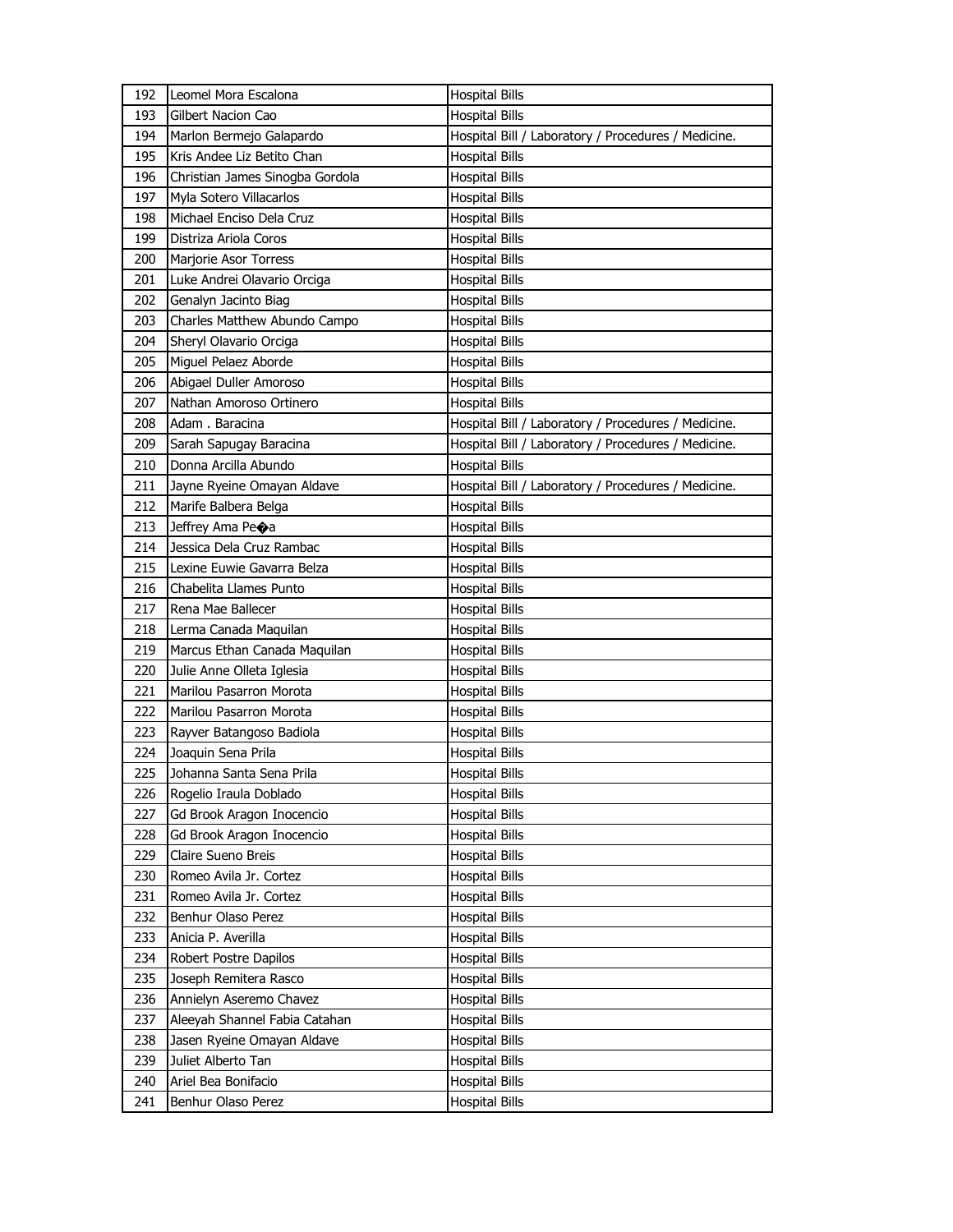| 242 | Anicia P. Averilla                 | <b>Hospital Bills</b>                                                   |
|-----|------------------------------------|-------------------------------------------------------------------------|
| 243 | Annelyn Aseremo Chavez             | <b>Hospital Bills</b>                                                   |
| 244 | Jasen Ryeine Omayan Aldave         | <b>Hospital Bills</b>                                                   |
| 245 | Francia Lacerna                    | <b>Hospital Bills</b>                                                   |
| 246 | Ariel Bea Bonifacio                | <b>Hospital Bills</b>                                                   |
| 247 | Nonito Soriano Berja               | <b>Hospital Bills</b>                                                   |
| 248 | Lexine Euwie Gavarra Belza         | <b>Hospital Bills</b>                                                   |
| 249 | Adonabelle Rojo Acobera            | <b>Hospital Bills</b>                                                   |
| 250 | Leonida Camay Cuentas              | <b>Hospital Bills</b>                                                   |
| 251 | Cristine Joy Victorio Borromeo     | <b>Hospital Bills</b>                                                   |
| 252 | Leona Mae Gregorio Abad            | <b>Hospital Bills</b>                                                   |
| 253 | Lester, Estonido Malaca            | Dialysis, Dialyzer, PD Solution, Procedures, Medicines<br>& Laboratory. |
| 254 | Mary Ann Reambillo Contillo        | <b>Hospital Bills</b>                                                   |
| 255 | Delia B. Reyta                     | Hospital Bill / Laboratory / Procedures / Medicine.                     |
| 256 | <b>Charice Amaro Demesa</b>        | Hospital Bill / Laboratory / Procedures / Medicine.                     |
| 257 | Joseph Remitera Rasco              | <b>Hospital Bills</b>                                                   |
| 258 | Cristian Anghelo Siading Radam     | <b>Hospital Bills</b>                                                   |
| 259 | Ephraim Ordiales                   | Hospital Bill / Laboratory / Procedures / Medicine.                     |
| 260 | Noel Vibal Ma $\diamond$ ago       | <b>Hospital Bills</b>                                                   |
| 261 | Nonito Soriano Berja               | <b>Hospital Bills</b>                                                   |
| 262 | Francia Lacerna                    | <b>Hospital Bills</b>                                                   |
| 263 | Corason Orjo Orillana              | <b>Hospital Bills</b>                                                   |
| 264 | Maryrose Naveza Villarante         | <b>Hospital Bills</b>                                                   |
| 265 | Jomalyn Monte Albalate             | <b>Hospital Bills</b>                                                   |
| 266 | Johonny Hidalgo Miraoa             | <b>Hospital Bills</b>                                                   |
| 267 | Katherine Paquio Lomugdang         | <b>Hospital Bills</b>                                                   |
| 268 | Juanita Salazar Deliva             | <b>Hospital Bills</b>                                                   |
| 269 | Therence Buena Hatamosa            | <b>Hospital Bills</b>                                                   |
| 270 | Therence Buena Hatamosa            | <b>Hospital Bills</b>                                                   |
| 271 | Joleth Lyca Tacorda Tordilla       | <b>Hospital Bills</b>                                                   |
| 272 | Elias Juanillo Carioo              | <b>Hospital Bills</b>                                                   |
| 273 | Ronna Mae Romagosa Guevarra        | <b>Hospital Bills</b>                                                   |
| 274 | Pedrito Cecilio Parillas           | <b>Hospital Bills</b>                                                   |
| 275 | Madelon O. Merilles                | <b>Hospital Bills</b>                                                   |
| 276 | Irene Lopez Murillo                | <b>Hospital Bills</b>                                                   |
| 277 | Jailaine Bedico Pontanal           | <b>Hospital Bills</b>                                                   |
| 278 | Lovely Villacarlos                 | Hospital Bills                                                          |
| 279 | Jailaine Bedico Pontanal           | <b>Hospital Bills</b>                                                   |
| 280 | Josie Orande Leonardo              | <b>Hospital Bills</b>                                                   |
| 281 | Josie Orande Leonardo              | <b>Hospital Bills</b>                                                   |
| 282 | Winefreda Cogal Pizarro            | <b>Hospital Bills</b>                                                   |
| 283 | Orlando Concepcion                 | <b>Hospital Bills</b>                                                   |
| 284 | Jenilyn Medrano Bien               | <b>Hospital Bills</b>                                                   |
| 285 | Cyril Aguilar Armil                | <b>Hospital Bills</b>                                                   |
| 286 | Harriet Bodollo Due $\spadesuit$ a | <b>Hospital Bills</b>                                                   |
| 287 | Ma Francia Agura Credo             | <b>Hospital Bills</b>                                                   |
| 288 | Erwin Octaviano Dela Cruz          | Hospital Bills                                                          |
| 289 | Romel Reambillo Contillo           | <b>Hospital Bills</b>                                                   |
| 290 | Haide Ibasco Dacoco                | <b>Hospital Bills</b>                                                   |
| 291 | Haide Ibasco Dacoco                | <b>Hospital Bills</b>                                                   |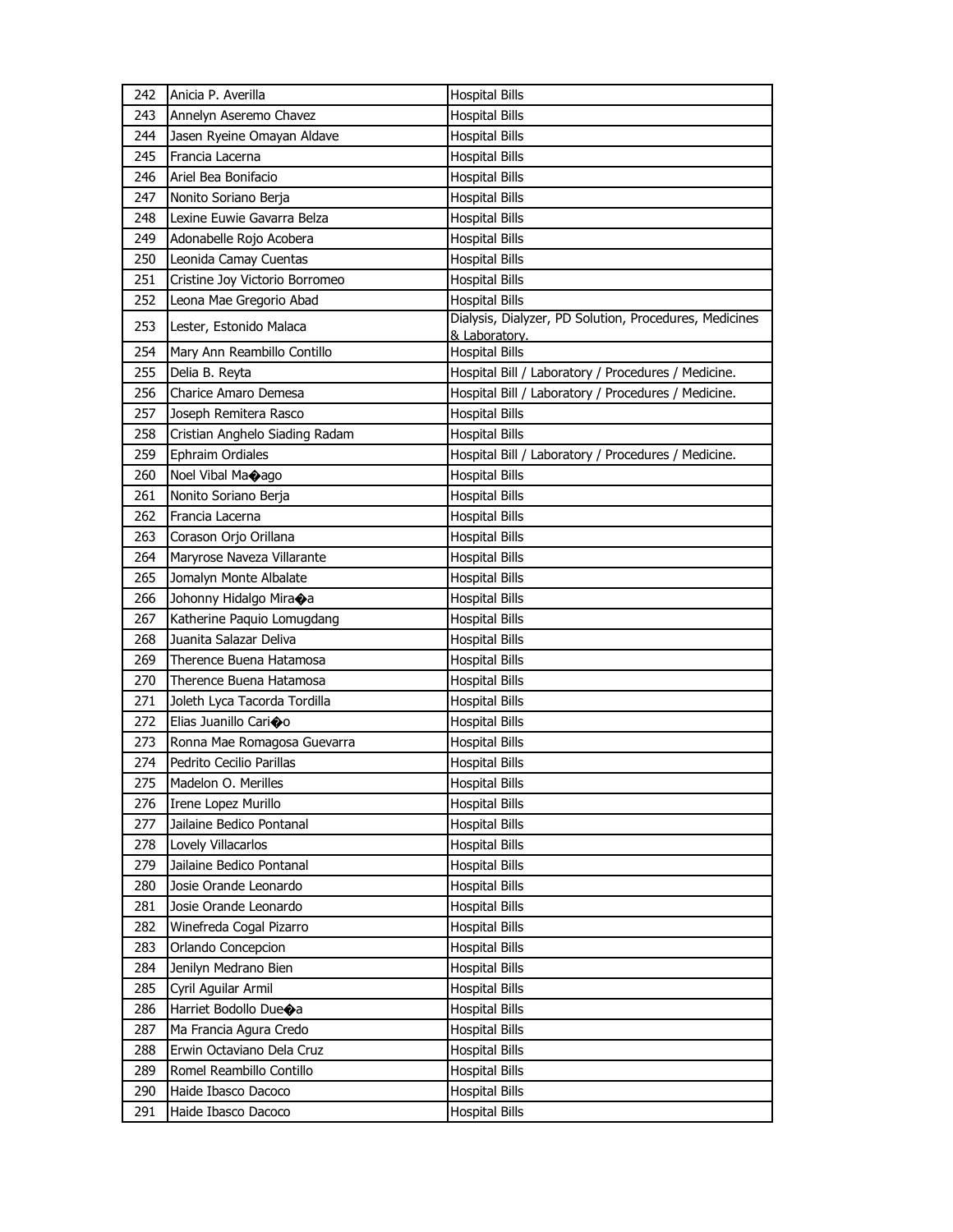| 292        | Tristan Nollora Edillon            | <b>Hospital Bills</b>                               |
|------------|------------------------------------|-----------------------------------------------------|
| 293        | Fatima Dimaiwat Gaylican           | <b>Hospital Bills</b>                               |
| 294        | Aidan Eli Recaoa Gascon            | <b>Hospital Bills</b>                               |
| 295        | Paul Andrew Tomamac Flores         | <b>Hospital Bills</b>                               |
| 296        | Dea Dichoso Lanuza                 | <b>Hospital Bills</b>                               |
| 297        | Charina Gyn Bermas Lita            | <b>Hospital Bills</b>                               |
| 298        | Charina Gyn Bermas Lita            | Hospital Bills                                      |
| 299        | Marilou Bermas Lita                | <b>Hospital Bills</b>                               |
| 300        | Marilou Bermas Lita                | <b>Hospital Bills</b>                               |
| 301        | Camila Avila Mapa                  | <b>Hospital Bills</b>                               |
| 302        | Lexus Marasigan Portugal           | <b>Hospital Bills</b>                               |
| 303        | Jhon Aice Andrei Mapa              | <b>Hospital Bills</b>                               |
| 304        | Relibeth Banday Recaoa             | <b>Hospital Bills</b>                               |
| 305        | <b>Grace Agong Merciales</b>       | <b>Hospital Bills</b>                               |
| 306        | Joel Espinas Millena               | <b>Hospital Bills</b>                               |
| 307        | Maria Elena San Buenaventura Mojal | Hospital Bills                                      |
| 308        | Shiela Pedido Moradillo            | Hospital Bills                                      |
| 309        | Jonas Martillana Abuyo             | <b>Hospital Bills</b>                               |
| 310        | Ma. Isabel Credo Moral             | <b>Hospital Bills</b>                               |
| 311        | Jonas Martillana Abuyo             | <b>Hospital Bills</b>                               |
| 312        | Ana Marie Notado Nollora           | <b>Hospital Bills</b>                               |
| 313        | Jonas Martillana Abuyo             | Hospital Bills                                      |
| 314        | Chrisamy San Andres Olaguer        | <b>Hospital Bills</b>                               |
| 315        | Ma Victoria Bufete Pato            | <b>Hospital Bills</b>                               |
| 316        | Marialee Flores Valenzuela         | <b>Hospital Bills</b>                               |
|            |                                    |                                                     |
| 317        | Julma Bayta Villarin               | <b>Hospital Bills</b>                               |
| 318        | Aldrin Pornel Baleing              | Hospital Bills                                      |
| 319        | Te-jay Caoa Tampioc                | <b>Hospital Bills</b>                               |
| 320        | Edson S. Quindoza                  | Hospital Bill / Laboratory / Procedures / Medicine. |
| 321        | Taliyah Blaire Villarin Solomon    | <b>Hospital Bills</b>                               |
| 322        | Grace Pornel Baleing               | Hospital Bills                                      |
| 323        | Rosario Miraoa Bucay               | Hospital Bills                                      |
| 324        | Roselyn Bermil                     | Hospital Bills                                      |
| 325        | Mary Joy Espadilla Tomamac         | <b>Hospital Bills</b>                               |
| 326        | Christine Joy Bongalbal Ursua      | <b>Hospital Bills</b>                               |
| 327        | Amy Almazan San Andres             | <b>Hospital Bills</b>                               |
| 328        | Rosemarie Enosebio Remon           | <b>Hospital Bills</b>                               |
| 329        | Rey Vincent Ejes Mora              | <b>Hospital Bills</b>                               |
| 330        | Lee Conan Barrameda Carascal       | <b>Hospital Bills</b>                               |
| 331        | Lyra Barrameda Carscal             | <b>Hospital Bills</b>                               |
| 332        | Leanne Xyle Balatucan Leyte        | <b>Hospital Bills</b>                               |
| 333        | Leanne Xyle Balatucan Leyte        | <b>Hospital Bills</b>                               |
| 334        | Jeric Borela Bolalin               | <b>Hospital Bills</b>                               |
| 335        | Maria Teresa Borela Bolalin        | <b>Hospital Bills</b>                               |
| 336        | Andrew Nuello Raoon                | <b>Hospital Bills</b>                               |
| 337        | Andrew Nuello Ra�on                | <b>Hospital Bills</b>                               |
| 338        | Zandra Zamora Royales              | <b>Hospital Bills</b>                               |
| 339        | Covi Pabilona                      | <b>Hospital Bills</b>                               |
| 340<br>341 | Alberto Mendoza San Juan           | <b>Hospital Bills</b>                               |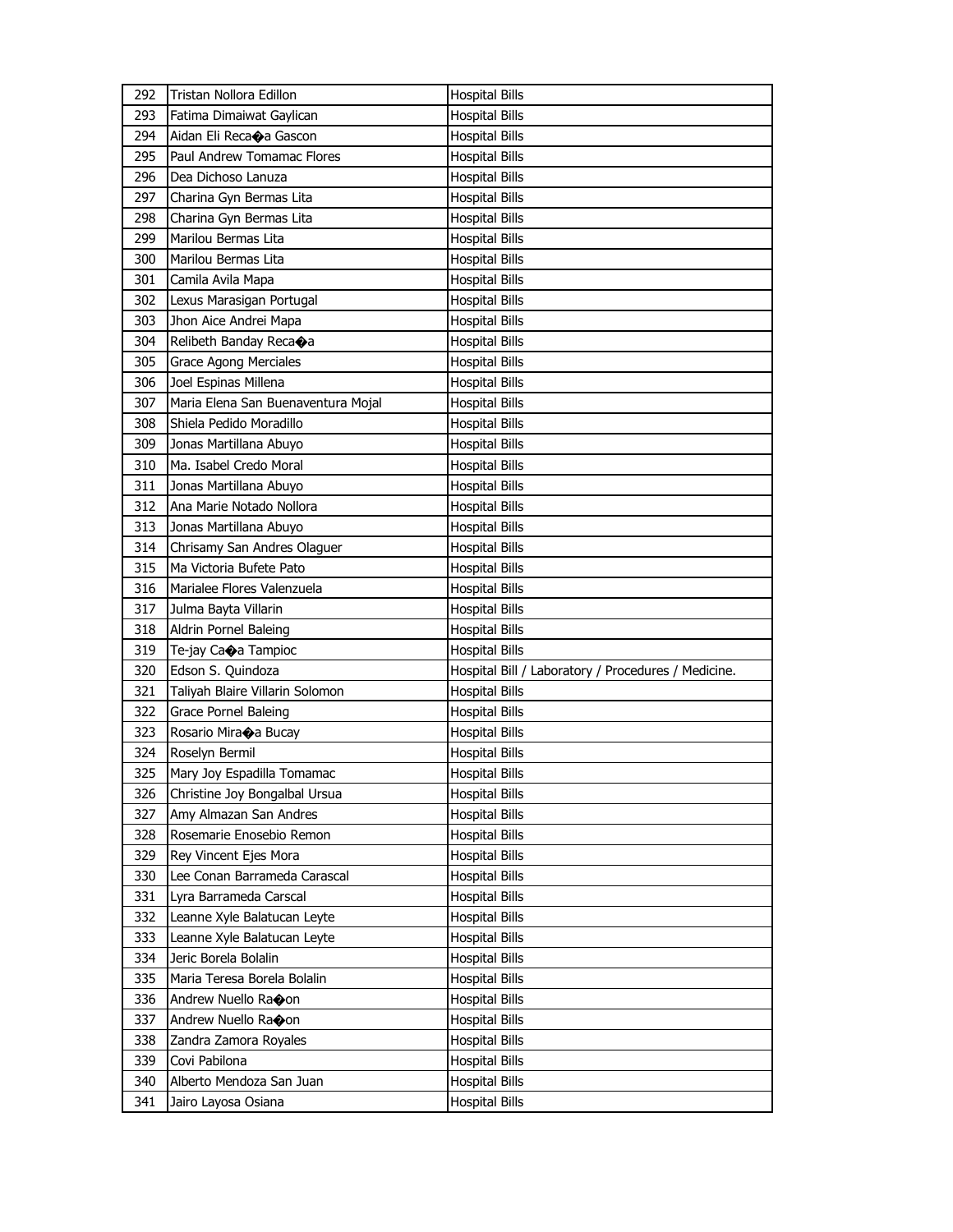| 342        | Jasmin Layosa Osiana                 | <b>Hospital Bills</b>                               |
|------------|--------------------------------------|-----------------------------------------------------|
| 343        | Josephine Rita Edroso                | <b>Hospital Bills</b>                               |
| 344        | Rosie Belza Harochoc                 | <b>Hospital Bills</b>                               |
| 345        | Ashley Hannabi Harochoc Adan         | <b>Hospital Bills</b>                               |
| 346        | Dapilos Postre Robert Jr             | <b>Hospital Bills</b>                               |
| 347        | Gio Palacio Alpon                    | <b>Hospital Bills</b>                               |
| 348        | Aleeyah Shannel Fabia Catahan        | <b>Hospital Bills</b>                               |
| 349        | Jean Monica Peoa Telan               | <b>Hospital Bills</b>                               |
| 350        | Zeus Aragon Peoa Telan               | <b>Hospital Bills</b>                               |
| 351        | Kurt Thomas Federizon Jusay          | <b>Hospital Bills</b>                               |
| 352        | Imee Federizon Jusay                 | <b>Hospital Bills</b>                               |
| 353        | Percival Mejarito Batas              | <b>Hospital Bills</b>                               |
| 354        | Carol De La Vega Bombales            | <b>Hospital Bills</b>                               |
| 355        | Cyrish Jera Aguilar Armil            | <b>Hospital Bills</b>                               |
| 356        | Jose Briguel Nebria                  | <b>Hospital Bills</b>                               |
| 357        | Ruel Dematera Bernal                 | <b>Hospital Bills</b>                               |
| 358        | Chase Luke Skyzel Punto Caballero    | <b>Hospital Bills</b>                               |
| 359        | Salvador Olavides Alpe               | <b>Hospital Bills</b>                               |
| 360        | Ramil Manzanan Aba�o                 | <b>Hospital Bills</b>                               |
| 361        | Janice Solas Jardiolen               | <b>Hospital Bills</b>                               |
| 362        | Chariza Mae Candor Ayapana           | <b>Hospital Bills</b>                               |
| 363        | Katelyn Asor Navarro                 | <b>Hospital Bills</b>                               |
| 364        | Lerma Asor Navarro                   | <b>Hospital Bills</b>                               |
| 365        | John Rage Garcia Belleza             | <b>Hospital Bills</b>                               |
| 366        | Karby Camposano Santos               | <b>Hospital Bills</b>                               |
| 367        | Jasel Jacob Barcelon                 | <b>Hospital Bills</b>                               |
| 368        | Andro Hiponia Valenciano             | <b>Hospital Bills</b>                               |
| 369        | Keisha Lois Barccelon Rivero         | <b>Hospital Bills</b>                               |
| 370        | Edessa Cabalquinto Lavandero         | <b>Hospital Bills</b>                               |
| 371        | Nikkole Deanna Cabalquinto Lavandero | <b>Hospital Bills</b>                               |
| 372        | Rafael Sales Navarro                 | <b>Hospital Bills</b>                               |
| 373        | Ernesto Jr Bombase Senith            | <b>Hospital Bills</b>                               |
| 374        | Rosell Dolosa Maala                  | Hospital Bills                                      |
| 375        | Ralfh Nathan Dolosa Maala            | <b>Hospital Bills</b>                               |
| 376        | Carolina Llaneta Belarmino           | <b>Hospital Bills</b>                               |
| 377        | Joan Docot                           | Hospital Bill / Laboratory / Procedures / Medicine. |
| 378        | Zyke Ellie Barandon Magistrado       | <b>Hospital Bills</b>                               |
| 379        | Sheenalie Barra Barandon             | <b>Hospital Bills</b>                               |
| 380        | Rowena Delfino Binalingbing          | <b>Hospital Bills</b>                               |
| 381        | Kyden Binalingbing Obias             | <b>Hospital Bills</b>                               |
| 382        | Marianne Alfon Ferran                | <b>Hospital Bills</b>                               |
| 383        | Irish Belle Aza $\bigcirc$ es Mojico | <b>Hospital Bills</b>                               |
| 384        | Sonia Revilla Obligado               | <b>Hospital Bills</b>                               |
| 385        | Cherry Mae Papa Castro               | <b>Hospital Bills</b>                               |
| 386        | Joy Capin Cortez                     | <b>Hospital Bills</b>                               |
|            | Dane Candice Capin Cortez            |                                                     |
| 387        | Clarisa Lueca Parilla                | Hospital Bills                                      |
| 388<br>389 |                                      | <b>Hospital Bills</b>                               |
|            | Ereneo Baroga Belleza                | <b>Hospital Bills</b>                               |
| 390        | Julieta Baoares Almazar              | <b>Hospital Bills</b>                               |
| 391        | Maria Criselda Aralar Raymundo       | <b>Hospital Bills</b>                               |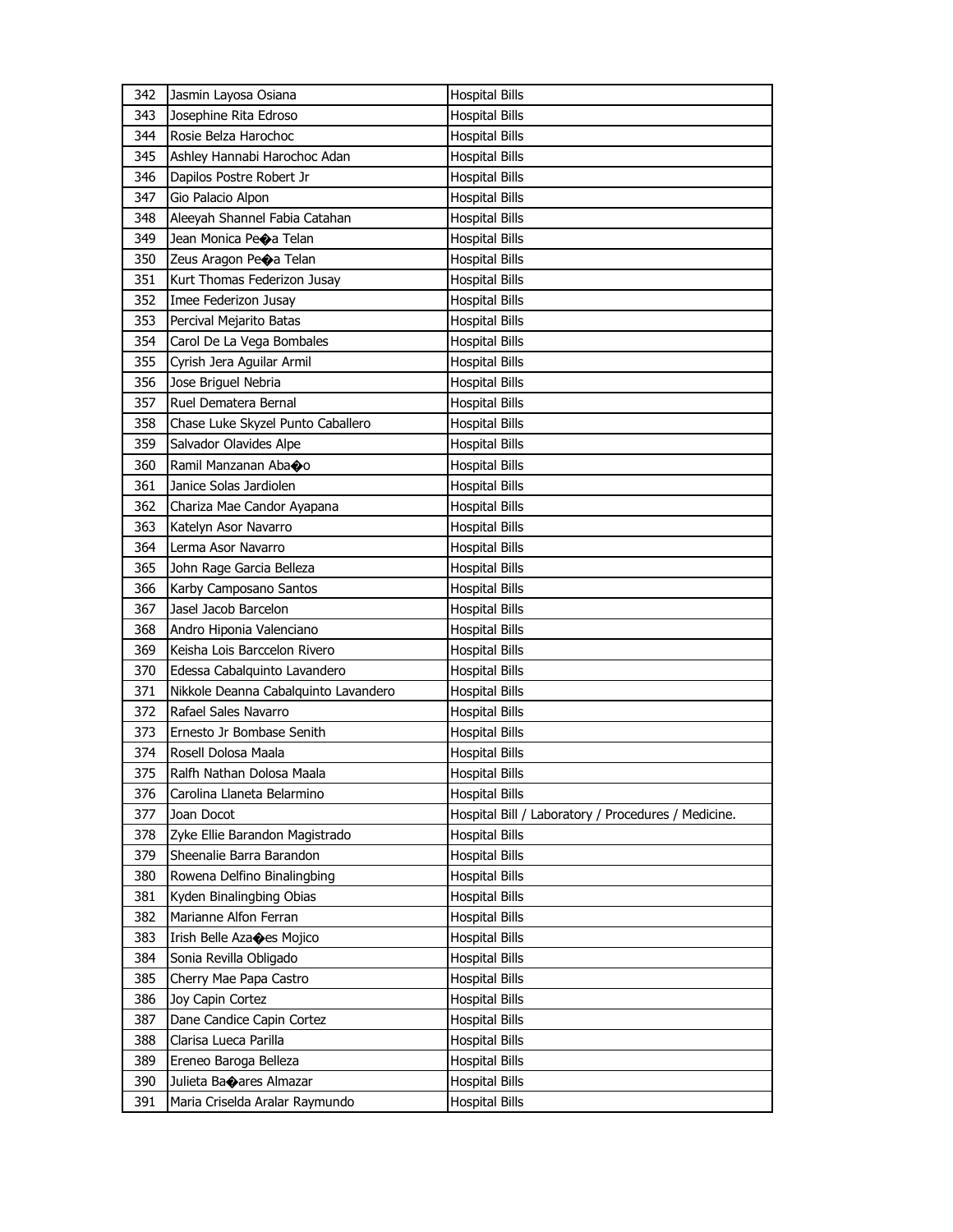| 392        | Gretchen Ballester Sinfuego                           | <b>Hospital Bills</b>                               |
|------------|-------------------------------------------------------|-----------------------------------------------------|
| 393        | Jesus Enciso Reganit                                  | <b>Hospital Bills</b>                               |
| 394        | Therenz Monico Sanglay Lara                           | <b>Hospital Bills</b>                               |
| 395        | Junnyl Cate                                           | <b>Hospital Bills</b>                               |
| 396        | Raymond San Juan Adranida                             | <b>Hospital Bills</b>                               |
| 397        | Lenie Ramirez Ipo                                     | <b>Hospital Bills</b>                               |
| 398        | Jairus Gabriel Garcia Bolima                          | <b>Hospital Bills</b>                               |
| 399        | Carlito Jr Dela Torre Zapanta                         | <b>Hospital Bills</b>                               |
| 400        | Rex Calvin Ponon Cidro                                | <b>Hospital Bills</b>                               |
| 401        | Eduardo D. Claveron                                   | <b>Hospital Bills</b>                               |
| 402        | Cristina B. Apin                                      | Hospital Bill / Laboratory / Procedures / Medicine. |
| 403        | Genna Abad                                            | Hospital Bill / Laboratory / Procedures / Medicine. |
| 404        | Rolando Adongay Mendoza                               | <b>Hospital Bills</b>                               |
| 405        | Yassy Delloro                                         | <b>Hospital Bills</b>                               |
| 406        | Rolando Adongay Mendoza                               | <b>Hospital Bills</b>                               |
| 407        | Catherine Palmis Palaganas                            | <b>Hospital Bills</b>                               |
| 408        | Edmundo Embestro Napagal                              | <b>Hospital Bills</b>                               |
| 409        | Eusebio Jr Panuelos Oraye                             | <b>Hospital Bills</b>                               |
| 410        | Eusebio Jr Panuelos Oraye                             | <b>Hospital Bills</b>                               |
| 411        | Oscar Delmiguez Sapinoso                              | <b>Hospital Bills</b>                               |
| 412        | Cyric John Palaganas                                  | <b>Hospital Bills</b>                               |
| 413        | Cristene Cabras Ponon                                 | <b>Hospital Bills</b>                               |
| 414        | Ysabella Denise Roluna                                | <b>Hospital Bills</b>                               |
| 415        | Florefe Nocido Talaguit                               | <b>Hospital Bills</b>                               |
| 416        | Samuel Cielos                                         | <b>Hospital Bills</b>                               |
| 417        | Mary Joy Enon Ruiz                                    | <b>Hospital Bills</b>                               |
|            |                                                       |                                                     |
|            |                                                       |                                                     |
| 418        | Vicente Pa�ero Cezar                                  | Hospital Bills                                      |
| 419        | Ravi Amaris Ruiz                                      | <b>Hospital Bills</b>                               |
| 420        | Barbie Villamer Rustia                                | <b>Hospital Bills</b>                               |
| 421        | Jun Librero Morana                                    | <b>Hospital Bills</b>                               |
| 422        | Leonardo Abunda Abadines                              | <b>Hospital Bills</b>                               |
| 423        | Philip Arellano Mallopa                               | <b>Hospital Bills</b>                               |
| 424        | Nicole Padron                                         | <b>Hospital Bills</b>                               |
| 425        | Liezl Angelaine Hubilla Acobera                       | <b>Hospital Bills</b>                               |
| 426        | Rebecca Nacion Asibor                                 | <b>Hospital Bills</b>                               |
| 427        | Justine Rayver Basilan                                | <b>Hospital Bills</b>                               |
| 428        | Julie Mae Baguios Bermudo                             | <b>Hospital Bills</b>                               |
| 429        | Ma Corazon Obias Casyao                               | <b>Hospital Bills</b>                               |
| 430        | Tristan Contreras Guazon                              | <b>Hospital Bills</b>                               |
| 431        | Neo Andrei Arcos Olidana                              | <b>Hospital Bills</b>                               |
| 432        | Cherry Clarito Orlanda                                | <b>Hospital Bills</b>                               |
| 433        | Francia Ocampo Robrigado                              | <b>Hospital Bills</b>                               |
| 434        | Francia Ocampo Robrigado                              | <b>Hospital Bills</b>                               |
| 435        | Francia Nollora Salvidar                              | <b>Hospital Bills</b>                               |
| 436        | Franchell Salvidar                                    | <b>Hospital Bills</b>                               |
| 437        | Teresita Hallare Tataro                               | <b>Hospital Bills</b>                               |
| 438        | Domingo Graza Sadueste                                | <b>Hospital Bills</b>                               |
| 439        | Bernard Santiago Barbin                               | <b>Hospital Bills</b>                               |
| 440<br>441 | Maria Socorro Oliva Bermudo<br>Justine Rayver Basilan | <b>Hospital Bills</b><br><b>Hospital Bills</b>      |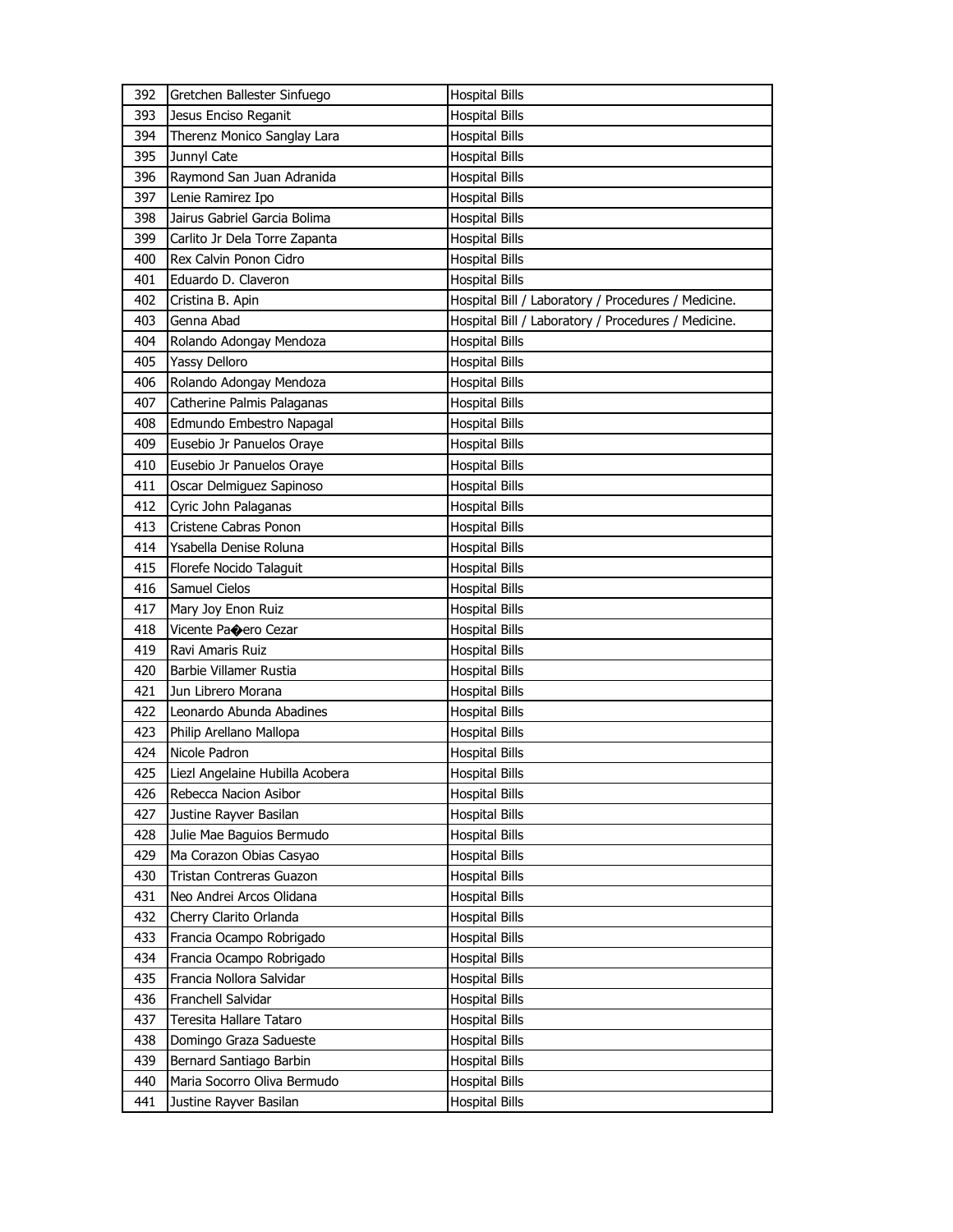| 442 | Noah Caudilla Habla              | <b>Hospital Bills</b>                                  |
|-----|----------------------------------|--------------------------------------------------------|
| 443 | Josephine, Morales Vargas        | <b>Hospital Bills</b>                                  |
| 444 | Aero Xavier Porteza Timbangan    | <b>Hospital Bills</b>                                  |
| 445 | Joseph Fernandez Odiver          | <b>Hospital Bills</b>                                  |
| 446 | Thalia Mae Rustia                | <b>Hospital Bills</b>                                  |
| 447 | Daisy Lealde Santillan           | <b>Hospital Bills</b>                                  |
| 448 | Mary Jane Mogol Padilla          | <b>Hospital Bills</b>                                  |
| 449 | Emilia Victorino Santiago        | <b>Hospital Bills</b>                                  |
| 450 | Roxane Canillo Gacer             | <b>Hospital Bills</b>                                  |
| 451 | Jemli Orlain Sanchez             | <b>Hospital Bills</b>                                  |
| 452 | Geraldyn Garcia Bolima           | <b>Hospital Bills</b>                                  |
| 453 | Rudy Guerrero Fernandez          | <b>Hospital Bills</b>                                  |
| 454 | Keempee Bitao                    | <b>Hospital Bills</b>                                  |
| 455 | Alea Katelyn Vargas Fernandez    | <b>Hospital Bills</b>                                  |
| 456 | Josephine, Morales Vargas        | <b>Hospital Bills</b>                                  |
| 457 | Arnel Salamangie Iglesia         | <b>Hospital Bills</b>                                  |
| 458 | Mara Francisco Colaway           | <b>Hospital Bills</b>                                  |
| 459 | <b>Adolfo Andes Azul</b>         | <b>Hospital Bills</b>                                  |
| 460 | Eric Bonao Autor                 | <b>Hospital Bills</b>                                  |
| 461 | Arianna Mae Tenebroso Elarina    | <b>Hospital Bills</b>                                  |
| 462 | Kurt Daikey Bantog Mendez        | <b>Hospital Bills</b>                                  |
| 463 | John Philip Eborda Alegre        | <b>Hospital Bills</b>                                  |
| 464 | Ma. Filipina Wares Abonita       | <b>Hospital Bills</b>                                  |
| 465 | Joan Cambe Bequillo              | <b>Hospital Bills</b>                                  |
| 466 | Sebastian Summer Abonita Legaspi | <b>Hospital Bills</b>                                  |
| 467 | Norma Ballarbare Espedido        | <b>Hospital Bills</b>                                  |
| 468 | Hannah Victoria Eres.            | Hospital bills / Medicines.                            |
| 469 | Delia B. Reyta                   | Hospital Bill / Laboratory / Procedures / Medicine.    |
| 470 | Charice Amaro Demesa             | Hospital Bill / Laboratory / Procedures / Medicine.    |
| 471 | Marx Carl Rodriguez Recullo      | <b>Hospital Bills</b>                                  |
| 472 | Ruel Aduana Bera�a               | <b>Hospital Bills</b>                                  |
| 473 | Ginger Guyab Sanuco              | Dialysis, Dialyzer, PD Solution, Procedures, Medicines |
|     |                                  | & Laboratory.                                          |
| 474 | Leo Gerero Boca Jr.              | <b>Hospital Bills</b>                                  |
| 475 | Aizyn Nathaniel Tychingco Buela  | <b>Hospital Bills</b>                                  |
| 476 | Johny Conejar Recio              | <b>Hospital Bills</b>                                  |
| 477 | Dianna Romero Guevarra           | <b>Hospital Bills</b>                                  |
| 478 | Helen Nodado Llanita             | <b>Hospital Bills</b>                                  |
| 479 | Justine Lem Anton                | <b>Hospital Bills</b>                                  |
| 480 | Rowena Dimaiwat Gonowon          | <b>Hospital Bills</b>                                  |
| 481 | Jannes Avery Hosana Cezar        | <b>Hospital Bills</b>                                  |
| 482 | Joanne Delos Santos Anton        | <b>Hospital Bills</b>                                  |
| 483 | Albert Gonowon Sabio             | <b>Hospital Bills</b>                                  |
| 484 | Joan Mae Villaflor Hosana        | <b>Hospital Bills</b>                                  |
| 485 | Dahlia Borromeo Bagalacsa        | <b>Hospital Bills</b>                                  |
| 486 | Nikki Jane Dayon Sias            | <b>Hospital Bills</b>                                  |
| 487 | Zandrew Alcoy Manahan            | <b>Hospital Bills</b>                                  |
| 488 | Jabari Bagalacsa Montanez        | <b>Hospital Bills</b>                                  |
| 489 | Vanessa Baguio Fuerte            | <b>Hospital Bills</b>                                  |
| 490 | Isiah Alviero Baguio Fuerte      | <b>Hospital Bills</b>                                  |
| 491 | Bryan Tataro Espano              | <b>Hospital Bills</b>                                  |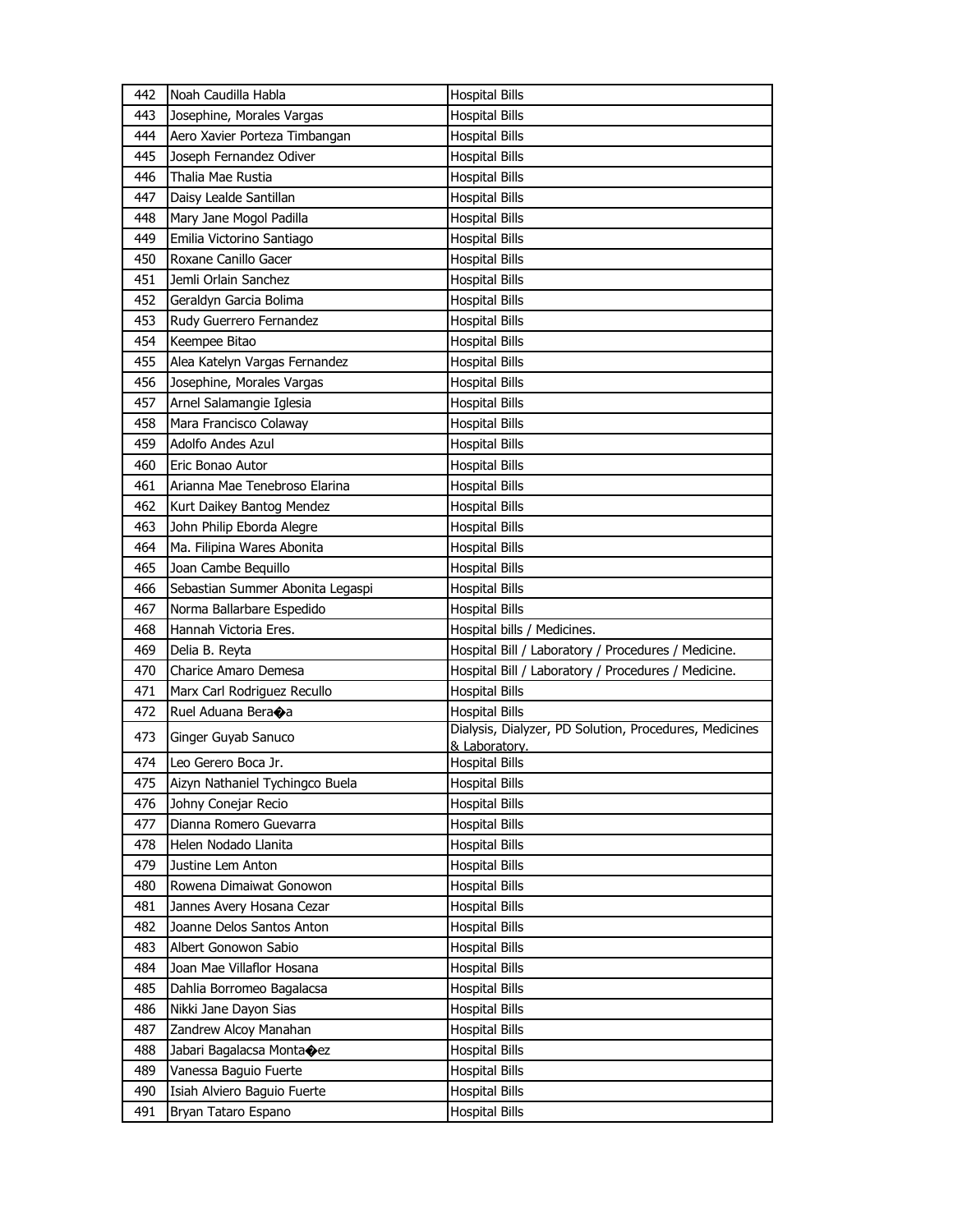| 492 | Irene Nacario Llagas              | <b>Hospital Bills</b>                                                   |
|-----|-----------------------------------|-------------------------------------------------------------------------|
| 493 | Roselyn Casili Beraquit           | <b>Hospital Bills</b>                                                   |
| 494 | Bernadeth Berdan Culaban          | <b>Hospital Bills</b>                                                   |
| 495 | Reynie Benitez                    | <b>Hospital Bills</b>                                                   |
| 496 | Caryl Xyra Tabilog Importatnte    | <b>Hospital Bills</b>                                                   |
| 497 | Aldren Nodado Llanita             | <b>Hospital Bills</b>                                                   |
| 498 | Joy Delos Santos Bustamante       | <b>Hospital Bills</b>                                                   |
| 499 | Manilyn Valderey Fria             | <b>Hospital Bills</b>                                                   |
| 500 | Nicole Joy Intia Villanueva       | <b>Hospital Bills</b>                                                   |
| 501 | Miguel Adino Bongalos             | <b>Hospital Bills</b>                                                   |
| 502 | Suzanne Tarrobago Cantorne        | <b>Hospital Bills</b>                                                   |
| 503 | Marijoy Nepomuceno Evangelista    | <b>Hospital Bills</b>                                                   |
| 504 | Royalty Zia Mei Cantorne Tapiru   | <b>Hospital Bills</b>                                                   |
| 505 | Samuel John Evangelista Manzano   | <b>Hospital Bills</b>                                                   |
| 506 | Jasmine Gubaton Hernandez         | <b>Hospital Bills</b>                                                   |
| 507 | Zaijan Rubia Garcia               | <b>Hospital Bills</b>                                                   |
| 508 | Dante Cama Borebor                | <b>Hospital Bills</b>                                                   |
| 509 | Abegail Roson Custodio            | <b>Hospital Bills</b>                                                   |
| 510 | Salvacion San Diego Ibana         | <b>Hospital Bills</b>                                                   |
| 511 | Jordan Alba Llanza                | <b>Hospital Bills</b>                                                   |
| 512 | Marijoy Nepomuceno Evangelista    | <b>Hospital Bills</b>                                                   |
| 513 | Grace Pornel Baleing              | <b>Hospital Bills</b>                                                   |
| 514 | Leizl Soltes Competente           | <b>Hospital Bills</b>                                                   |
| 515 | Marison Apa Torriente             | <b>Hospital Bills</b>                                                   |
| 516 | Jewell Marie Apa Torriente        | <b>Hospital Bills</b>                                                   |
| 517 | Zabenah Velasquez Custodio        | <b>Hospital Bills</b>                                                   |
| 518 | Tristan James A. Vicente          | <b>Hospital Bills</b>                                                   |
| 519 | Glorivee Cabintoy Capellan        | <b>Hospital Bills</b>                                                   |
| 520 | Grace Camay Borebor               | <b>Hospital Bills</b>                                                   |
| 521 | Shallimar Daen Bonite             | <b>Hospital Bills</b>                                                   |
| 522 | Lea Regalado Lorian               | Dialysis, Dialyzer, PD Solution, Procedures, Medicines<br>& Laboratory. |
| 523 | Daryl Mantac Fernandez            | Dialysis, Dialyzer, PD Solution, Procedures, Medicines<br>& Laboratory. |
| 524 | Rachel Agnas Del Rosario          | <b>Hospital Bills</b>                                                   |
| 525 | Shiela Peoa Abanes                | <b>Hospital Bills</b>                                                   |
| 526 | Ronnie Amante Belaro              | <b>Hospital Bills</b>                                                   |
| 527 | Lenie Ramirez Ipo                 | <b>Hospital Bills</b>                                                   |
| 528 | Princess Sofia Bolalin Bernas     | <b>Hospital Bills</b>                                                   |
| 529 | Jellybeth Barcelona Bolalin       | <b>Hospital Bills</b>                                                   |
| 530 | Joan Fernandez Calla              | <b>Hospital Bills</b>                                                   |
| 531 | Len-len Rodriguez Calleja         | <b>Hospital Bills</b>                                                   |
| 532 | Rayvher Dwayne Cea                | <b>Hospital Bills</b>                                                   |
| 533 | Rossana Garchitorena Cea          | <b>Hospital Bills</b>                                                   |
| 534 | Mary Ann Cardeo Cerenio           | <b>Hospital Bills</b>                                                   |
| 535 | Noella Mae Cardeo Cerenio         | <b>Hospital Bills</b>                                                   |
| 536 | Myla Lourdes San Agustiin Damiano | <b>Hospital Bills</b>                                                   |
| 537 | Kristine May Pao Dela Cruz        | <b>Hospital Bills</b>                                                   |
| 538 | Arianne Espiritu Duro             | <b>Hospital Bills</b>                                                   |
| 539 | Princess Duro                     | <b>Hospital Bills</b>                                                   |
| 540 | Az Ismael Perez Encinas           | <b>Hospital Bills</b>                                                   |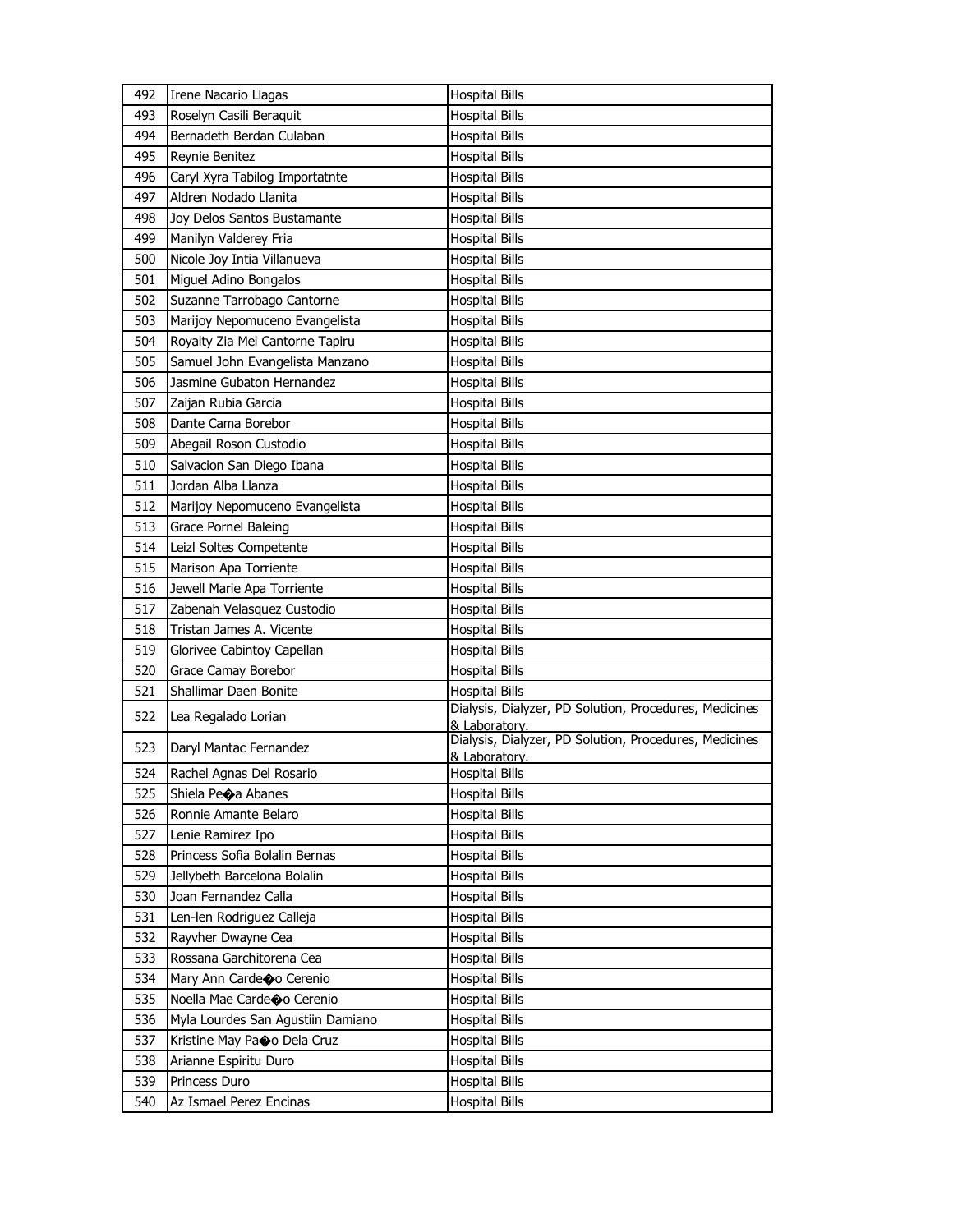| 541 | Jeany Dela Torre Galang               | <b>Hospital Bills</b> |
|-----|---------------------------------------|-----------------------|
| 542 | Rubielyn Obligado Gapan               | <b>Hospital Bills</b> |
| 543 | Ethan Lance Gapan                     | <b>Hospital Bills</b> |
| 544 | Lechell Salazar Lorico                | <b>Hospital Bills</b> |
| 545 | Rio Lorico Maderal                    | <b>Hospital Bills</b> |
| 546 | <b>Hazel Bares Morte</b>              | <b>Hospital Bills</b> |
| 547 | Lara Bares Morte                      | <b>Hospital Bills</b> |
| 548 | Kristoff Raizen Paoo                  | <b>Hospital Bills</b> |
| 549 | Ana Ysabel Sabaria Pere $\clubsuit$ a | <b>Hospital Bills</b> |
| 550 | Sonia Sabaria Pereoa                  | <b>Hospital Bills</b> |
| 551 | Rio Parro Porteria                    | <b>Hospital Bills</b> |
| 552 | Emmalinda Gonowon Raro                | <b>Hospital Bills</b> |
| 553 | Kobi Raro                             | <b>Hospital Bills</b> |
| 554 | Nic Justine Anacin Salvador           | <b>Hospital Bills</b> |
| 555 | Jia Nathalie Calla Segismundo         | <b>Hospital Bills</b> |
| 556 | Ritchen Franco Terana                 | <b>Hospital Bills</b> |
| 557 | John Rey Tirao                        | <b>Hospital Bills</b> |
| 558 | Rica Mae Tirao                        | <b>Hospital Bills</b> |
| 559 | Rafael Gonzaga Villegas               | <b>Hospital Bills</b> |
| 560 | Calyx Julian Bermudo Parlero          | <b>Hospital Bills</b> |
| 561 | Angelica Bania Rebeche                | <b>Hospital Bills</b> |
| 562 | Aubreigh Eirene Constante Agapito     | <b>Hospital Bills</b> |
| 563 | Zian Sky Rabano Agna                  | <b>Hospital Bills</b> |
| 564 | Jay Ann Tesorero Alpapara             | <b>Hospital Bills</b> |
| 565 | Jessica Hade Anacin                   | <b>Hospital Bills</b> |
| 566 | Jocelyn Flores Jeremias               | <b>Hospital Bills</b> |
| 567 | Anne Rose Capillano Guinoo            | <b>Hospital Bills</b> |
| 568 | Ma Jo Genoveva Casano Camilo          |                       |
|     |                                       |                       |
|     |                                       | <b>Hospital Bills</b> |
| 569 | Joana Marie Magno Pante               | <b>Hospital Bills</b> |
| 570 | Alma Barcela San Jose                 | <b>Hospital Bills</b> |
| 571 | Princess Chloe Calinog Lastra         | <b>Hospital Bills</b> |
| 572 | Ian Dave Barat Moldez                 | <b>Hospital Bills</b> |
| 573 | Zion Clurk Ry Casimiro Labodit        | <b>Hospital Bills</b> |
| 574 | Grace Claudio Segovia                 | <b>Hospital Bills</b> |
| 575 | Angeline Rellon Llandelar             | <b>Hospital Bills</b> |
| 576 | Lenmar Capillano Guinoo               | <b>Hospital Bills</b> |
| 577 | Zion Clurk Ry Casimiro Labodit        | <b>Hospital Bills</b> |
| 578 | Melissa Ibarrola Gaelo                | <b>Hospital Bills</b> |
| 579 | Ryan Bandagosa Nezortado              | <b>Hospital Bills</b> |
| 580 | Mary Grace Paja Aleman                | <b>Hospital Bills</b> |
| 581 | Evangeline Berioa Ortega              | <b>Hospital Bills</b> |
| 582 | Jay-r Abayon Guelos                   | <b>Hospital Bills</b> |
| 583 | Betty Jean Ramping Piano              | <b>Hospital Bills</b> |
| 584 | Betty Jean Ramping Piano              | <b>Hospital Bills</b> |
| 585 | Vivien Marie Toogo Baluyo             | <b>Hospital Bills</b> |
| 586 | Lolito Ayuban Capricho                | <b>Hospital Bills</b> |
| 587 | Samantha Kate Mariano Oliver          | <b>Hospital Bills</b> |
| 588 | Sarah Jane Rafa Mariano               | <b>Hospital Bills</b> |
| 589 | Delfrado Dimio Mangalao               | <b>Hospital Bills</b> |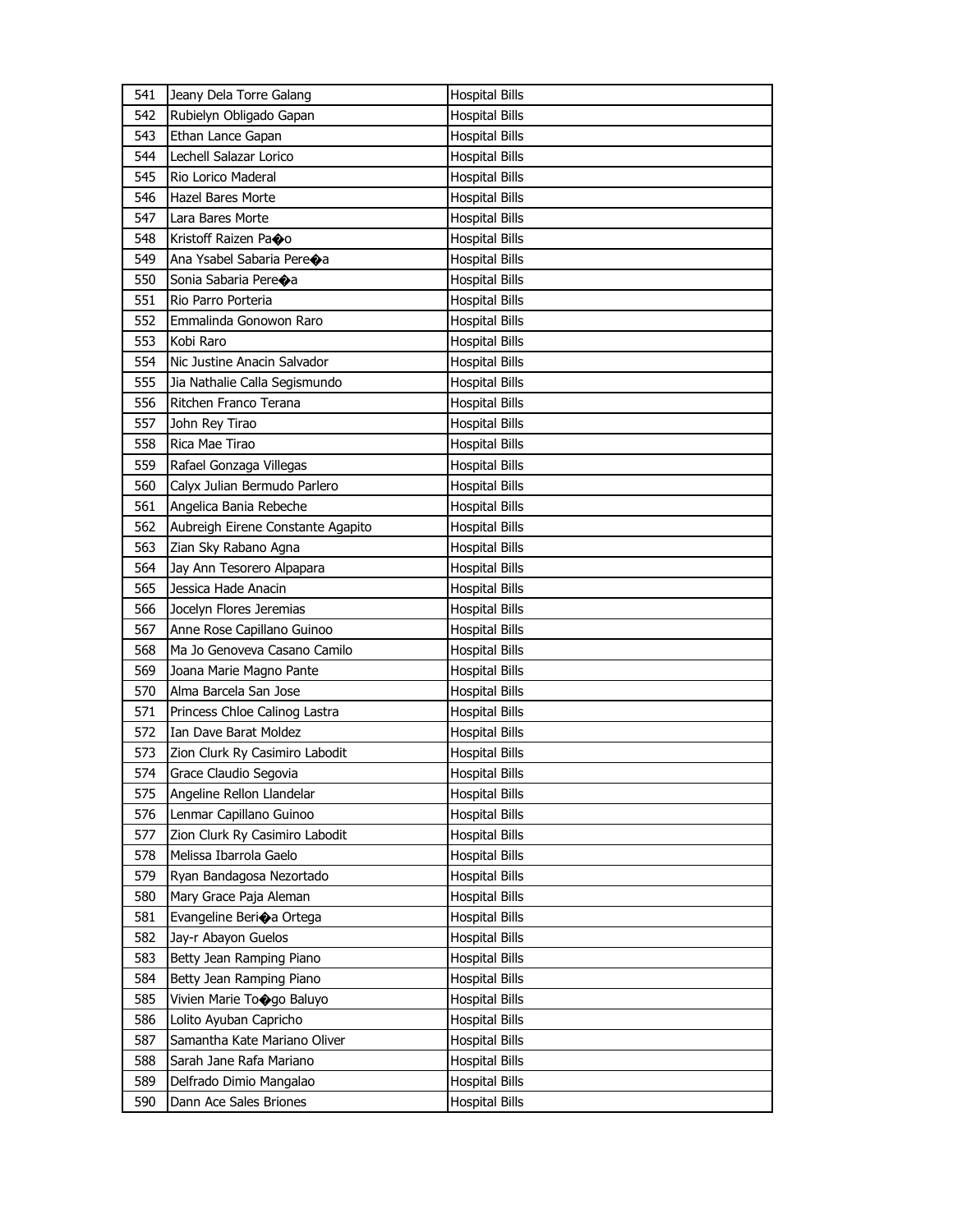| 591        | Michelle Fabricante Sales               | <b>Hospital Bills</b>                   |
|------------|-----------------------------------------|-----------------------------------------|
| 592        | Yuri Carl Claudio Segovia               | <b>Hospital Bills</b>                   |
| 593        | Felix Val F. Cruz                       | <b>Hospital Bills</b>                   |
| 594        | Josefina Bante Osela                    | <b>Hospital Bills</b>                   |
| 595        | Elma Pasajes De La Torre                | <b>Hospital Bills</b>                   |
| 596        | Karl Ramos Leelin                       | <b>Hospital Bills</b>                   |
| 597        | Tresha Mae Mirador Bolante              | <b>Hospital Bills</b>                   |
| 598        | Janice Regalado Solares                 | <b>Hospital Bills</b>                   |
| 599        | Judith Miradora Bolante                 | <b>Hospital Bills</b>                   |
| 600        | Jonald Jr Rodrigo Otordos               | <b>Hospital Bills</b>                   |
| 601        | Marilou Pasarron Morota                 | <b>Hospital Bills</b>                   |
| 602        | Marilou Pasarron Morota                 | <b>Hospital Bills</b>                   |
| 603        | Carlianne Zeresh Vergara                | <b>Hospital Bills</b>                   |
| 604        | Erma Borja Vergara                      | <b>Hospital Bills</b>                   |
| 605        | Khael Gaelo Razonable                   | <b>Hospital Bills</b>                   |
| 606        | Rodolfo Peralta Carillo                 | <b>Hospital Bills</b>                   |
| 607        | Vilma Realda Manzanares                 | Hospital Bills                          |
| 608        | Angel Mary Cuyacot Consorte             | <b>Hospital Bills</b>                   |
| 609        | Erica Marcelo Tacorda                   | <b>Hospital Bills</b>                   |
| 610        | Angel Mary Cuyacot Consorte             | <b>Hospital Bills</b>                   |
| 611        | Angel Mary Cuyacot Consorte             | <b>Hospital Bills</b>                   |
| 612        | Evangeline Berio a Ortega               | <b>Hospital Bills</b>                   |
| 613        | Charles Ethan Tacorda Adayo             | <b>Hospital Bills</b>                   |
| 614        | Loida Moreno Laresma                    | <b>Hospital Bills</b>                   |
| 615        | Joselyn Ansay Compas                    | <b>Hospital Bills</b>                   |
| 616        | Hannah Ansay Compas                     | <b>Hospital Bills</b>                   |
| 617        | Antoniette Tabudlo Cortez               | Hospital Bills                          |
| 618        | Grace San Jose Yaguel                   | <b>Hospital Bills</b>                   |
| 619        | Rachel Artana Guevarra                  | <b>Hospital Bills</b>                   |
| 620        | Angel May Oraa Nedia                    | <b>Hospital Bills</b>                   |
| 621        | Kristine Ducut Santos                   | <b>Hospital Bills</b>                   |
| 622        | Kristine Ducut Santos                   | <b>Hospital Bills</b>                   |
| 623        | Analyn Infante Brandes                  | <b>Hospital Bills</b>                   |
| 624        | Princess Ac Diamond Capiz Altar         | <b>Hospital Bills</b>                   |
| 625        | Abigail Hayag Capiz                     | <b>Hospital Bills</b>                   |
| 626        | Marco Babelonia Baduria                 | <b>Hospital Bills</b>                   |
| 627        | Alma Resare Bartolome                   | Hospital Bills                          |
| 628        | Andro Abias Abarientos                  | Hospital Bills                          |
| 629        | Amenda Marabe Ruero                     | <b>Hospital Bills</b>                   |
| 630        | Dein Lohr Marabe Ruero                  | <b>Hospital Bills</b>                   |
| 631        | Fronichard Marcelo Bilale               | <b>Hospital Bills</b>                   |
| 632        | Ruth Pesigan Basallote                  | <b>Hospital Bills</b>                   |
| 633        | Maria Fermante Bernardo                 | <b>Hospital Bills</b>                   |
| 634        | Emily Nopre David                       | <b>Hospital Bills</b>                   |
| 635        | Shane Arenque Bueno                     | <b>Hospital Bills</b>                   |
| 636        | Mercy Blanco Letada                     | Hospital Bills                          |
| 637        | Joan Libreja Bernil                     | <b>Hospital Bills</b>                   |
|            | <b>Emily Manalo Maralit</b>             | <b>Hospital Bills</b>                   |
| 638        |                                         |                                         |
|            |                                         |                                         |
| 639<br>640 | James Creo Bansil<br>Sheryl Creo Bansil | Hospital Bills<br><b>Hospital Bills</b> |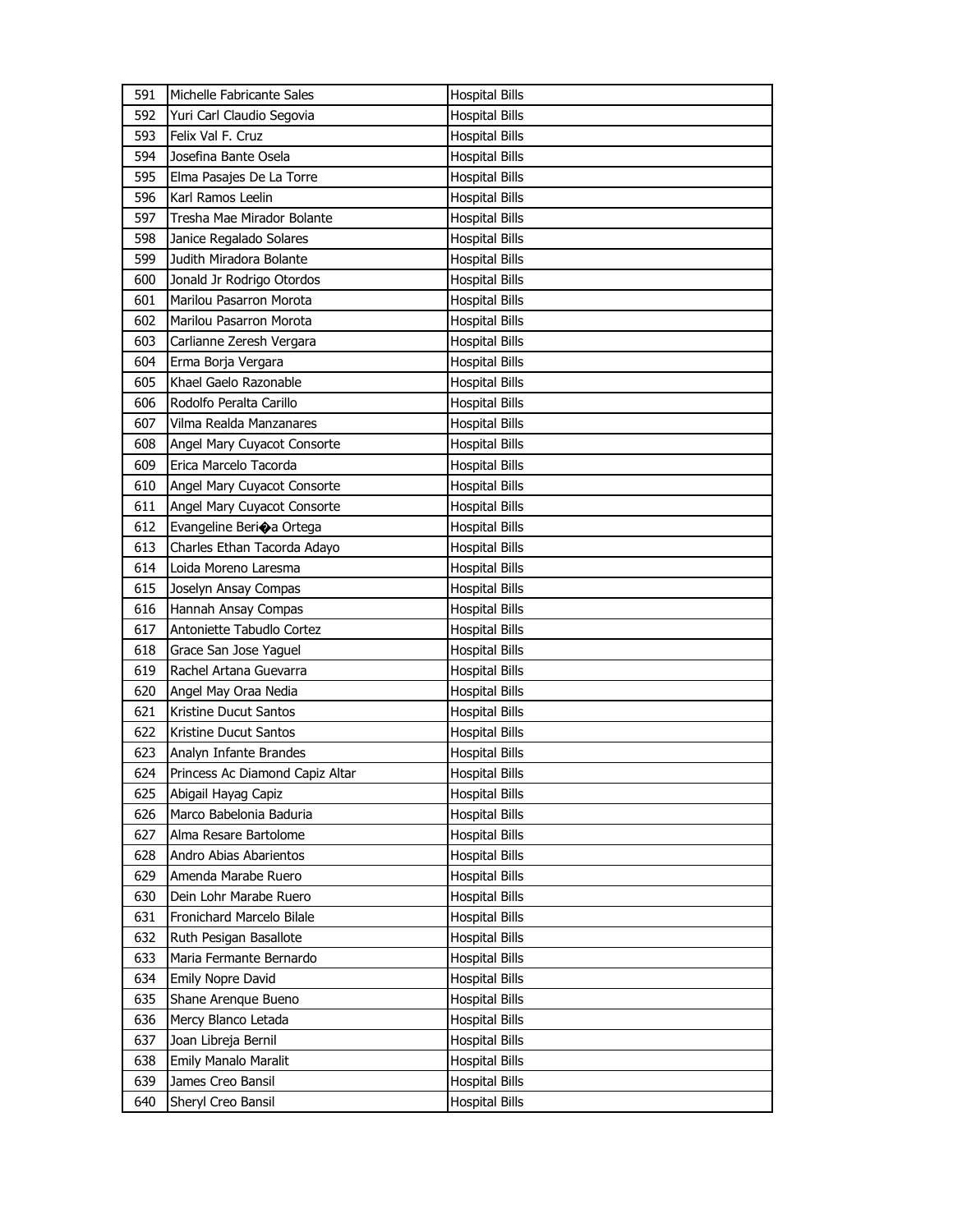| <b>Hospital Bills</b><br>642<br>Violeta Orsabia Broniola<br>643<br>Jay Elijah Nanale Cantoria<br><b>Hospital Bills</b><br>Francia Peoero Cao<br><b>Hospital Bills</b><br>644<br>Christian Lagarde<br>CT Scan, Medicine and Laboratory<br>645<br><b>Hospital Bills</b><br>Ma Christine Marco Carizo<br>646<br>647<br>Sheena Mae Largo Guevara<br><b>Hospital Bills</b><br>Jonaldjr Rodrigo Otordos<br>648<br><b>Hospital Bills</b><br>649<br>Juliene Mariel Delfino Pilapil<br><b>Hospital Bills</b><br>650<br>Marie Fe De Los Santos Requio<br><b>Hospital Bills</b><br>651<br>Jasmen Abines Royol<br><b>Hospital Bills</b><br>Gielan Molave Sabordo<br><b>Hospital Bills</b><br>652<br>3. Chemotherapy / Hospital Bill / Laboratory /<br>653<br>Arnold T. Bruca<br>Procedures / Medicines.<br>Melanie Molave Sabordo<br>654<br><b>Hospital Bills</b><br>655<br>Jaryl Dacpano Sanchez<br><b>Hospital Bills</b><br>Lovely Padua Velasco<br>656<br><b>Hospital Bills</b><br>Kasandra Cristina Coralde Garcia<br>657<br><b>Hospital Bills</b><br>658<br>Sherlyn Paron Golpe<br><b>Hospital Bills</b><br>659<br>Myrna Villafuerte Ilustre<br><b>Hospital Bills</b><br>660<br>Marivic Casabuena Landong<br><b>Hospital Bills</b><br>661<br>Marie Marcelino Mansor<br><b>Hospital Bills</b><br>662<br>Ruby Ann Lumbria Mendoza<br><b>Hospital Bills</b><br>Servine Maxine Olleta<br>663<br><b>Hospital Bills</b><br>664<br>Neslyn Abinal Panganiban<br><b>Hospital Bills</b><br>665<br>Mary Grace Astor Quiros<br><b>Hospital Bills</b><br>666<br>Josalyn Priol Sinogba<br><b>Hospital Bills</b><br>667<br>Glaiza Jane Lazara Tacsagon<br><b>Hospital Bills</b><br>668<br>Joy Guarnes Valenzuela<br><b>Hospital Bills</b><br>669<br>Annabelle Rojas Velasco<br><b>Hospital Bills</b><br>Christopher Doctolero Verdejo<br>670<br><b>Hospital Bills</b><br>671<br>Geralyn Aringo Villaraza<br><b>Hospital Bills</b><br>672<br>Hadassah Lanuza Visaya<br><b>Hospital Bills</b><br>673<br>Arvin Cena Bayeta<br><b>Hospital Bills</b><br>674<br>Gian Paul Balingbing Buque<br><b>Hospital Bills</b><br>675<br>Richelle Llagas Consulta<br><b>Hospital Bills</b><br>676<br>Aiza Galanon Dalanon<br><b>Hospital Bills</b> | 641 | Violeta Orsabia Broniola   | <b>Hospital Bills</b> |
|--------------------------------------------------------------------------------------------------------------------------------------------------------------------------------------------------------------------------------------------------------------------------------------------------------------------------------------------------------------------------------------------------------------------------------------------------------------------------------------------------------------------------------------------------------------------------------------------------------------------------------------------------------------------------------------------------------------------------------------------------------------------------------------------------------------------------------------------------------------------------------------------------------------------------------------------------------------------------------------------------------------------------------------------------------------------------------------------------------------------------------------------------------------------------------------------------------------------------------------------------------------------------------------------------------------------------------------------------------------------------------------------------------------------------------------------------------------------------------------------------------------------------------------------------------------------------------------------------------------------------------------------------------------------------------------------------------------------------------------------------------------------------------------------------------------------------------------------------------------------------------------------------------------------------------------------------------------------------------------------------------------------------------------------------------------------------------------------------------------------------------------------------------------------------------------------------------------|-----|----------------------------|-----------------------|
|                                                                                                                                                                                                                                                                                                                                                                                                                                                                                                                                                                                                                                                                                                                                                                                                                                                                                                                                                                                                                                                                                                                                                                                                                                                                                                                                                                                                                                                                                                                                                                                                                                                                                                                                                                                                                                                                                                                                                                                                                                                                                                                                                                                                              |     |                            |                       |
|                                                                                                                                                                                                                                                                                                                                                                                                                                                                                                                                                                                                                                                                                                                                                                                                                                                                                                                                                                                                                                                                                                                                                                                                                                                                                                                                                                                                                                                                                                                                                                                                                                                                                                                                                                                                                                                                                                                                                                                                                                                                                                                                                                                                              |     |                            |                       |
|                                                                                                                                                                                                                                                                                                                                                                                                                                                                                                                                                                                                                                                                                                                                                                                                                                                                                                                                                                                                                                                                                                                                                                                                                                                                                                                                                                                                                                                                                                                                                                                                                                                                                                                                                                                                                                                                                                                                                                                                                                                                                                                                                                                                              |     |                            |                       |
|                                                                                                                                                                                                                                                                                                                                                                                                                                                                                                                                                                                                                                                                                                                                                                                                                                                                                                                                                                                                                                                                                                                                                                                                                                                                                                                                                                                                                                                                                                                                                                                                                                                                                                                                                                                                                                                                                                                                                                                                                                                                                                                                                                                                              |     |                            |                       |
|                                                                                                                                                                                                                                                                                                                                                                                                                                                                                                                                                                                                                                                                                                                                                                                                                                                                                                                                                                                                                                                                                                                                                                                                                                                                                                                                                                                                                                                                                                                                                                                                                                                                                                                                                                                                                                                                                                                                                                                                                                                                                                                                                                                                              |     |                            |                       |
|                                                                                                                                                                                                                                                                                                                                                                                                                                                                                                                                                                                                                                                                                                                                                                                                                                                                                                                                                                                                                                                                                                                                                                                                                                                                                                                                                                                                                                                                                                                                                                                                                                                                                                                                                                                                                                                                                                                                                                                                                                                                                                                                                                                                              |     |                            |                       |
|                                                                                                                                                                                                                                                                                                                                                                                                                                                                                                                                                                                                                                                                                                                                                                                                                                                                                                                                                                                                                                                                                                                                                                                                                                                                                                                                                                                                                                                                                                                                                                                                                                                                                                                                                                                                                                                                                                                                                                                                                                                                                                                                                                                                              |     |                            |                       |
|                                                                                                                                                                                                                                                                                                                                                                                                                                                                                                                                                                                                                                                                                                                                                                                                                                                                                                                                                                                                                                                                                                                                                                                                                                                                                                                                                                                                                                                                                                                                                                                                                                                                                                                                                                                                                                                                                                                                                                                                                                                                                                                                                                                                              |     |                            |                       |
|                                                                                                                                                                                                                                                                                                                                                                                                                                                                                                                                                                                                                                                                                                                                                                                                                                                                                                                                                                                                                                                                                                                                                                                                                                                                                                                                                                                                                                                                                                                                                                                                                                                                                                                                                                                                                                                                                                                                                                                                                                                                                                                                                                                                              |     |                            |                       |
|                                                                                                                                                                                                                                                                                                                                                                                                                                                                                                                                                                                                                                                                                                                                                                                                                                                                                                                                                                                                                                                                                                                                                                                                                                                                                                                                                                                                                                                                                                                                                                                                                                                                                                                                                                                                                                                                                                                                                                                                                                                                                                                                                                                                              |     |                            |                       |
|                                                                                                                                                                                                                                                                                                                                                                                                                                                                                                                                                                                                                                                                                                                                                                                                                                                                                                                                                                                                                                                                                                                                                                                                                                                                                                                                                                                                                                                                                                                                                                                                                                                                                                                                                                                                                                                                                                                                                                                                                                                                                                                                                                                                              |     |                            |                       |
|                                                                                                                                                                                                                                                                                                                                                                                                                                                                                                                                                                                                                                                                                                                                                                                                                                                                                                                                                                                                                                                                                                                                                                                                                                                                                                                                                                                                                                                                                                                                                                                                                                                                                                                                                                                                                                                                                                                                                                                                                                                                                                                                                                                                              |     |                            |                       |
|                                                                                                                                                                                                                                                                                                                                                                                                                                                                                                                                                                                                                                                                                                                                                                                                                                                                                                                                                                                                                                                                                                                                                                                                                                                                                                                                                                                                                                                                                                                                                                                                                                                                                                                                                                                                                                                                                                                                                                                                                                                                                                                                                                                                              |     |                            |                       |
|                                                                                                                                                                                                                                                                                                                                                                                                                                                                                                                                                                                                                                                                                                                                                                                                                                                                                                                                                                                                                                                                                                                                                                                                                                                                                                                                                                                                                                                                                                                                                                                                                                                                                                                                                                                                                                                                                                                                                                                                                                                                                                                                                                                                              |     |                            |                       |
|                                                                                                                                                                                                                                                                                                                                                                                                                                                                                                                                                                                                                                                                                                                                                                                                                                                                                                                                                                                                                                                                                                                                                                                                                                                                                                                                                                                                                                                                                                                                                                                                                                                                                                                                                                                                                                                                                                                                                                                                                                                                                                                                                                                                              |     |                            |                       |
|                                                                                                                                                                                                                                                                                                                                                                                                                                                                                                                                                                                                                                                                                                                                                                                                                                                                                                                                                                                                                                                                                                                                                                                                                                                                                                                                                                                                                                                                                                                                                                                                                                                                                                                                                                                                                                                                                                                                                                                                                                                                                                                                                                                                              |     |                            |                       |
|                                                                                                                                                                                                                                                                                                                                                                                                                                                                                                                                                                                                                                                                                                                                                                                                                                                                                                                                                                                                                                                                                                                                                                                                                                                                                                                                                                                                                                                                                                                                                                                                                                                                                                                                                                                                                                                                                                                                                                                                                                                                                                                                                                                                              |     |                            |                       |
|                                                                                                                                                                                                                                                                                                                                                                                                                                                                                                                                                                                                                                                                                                                                                                                                                                                                                                                                                                                                                                                                                                                                                                                                                                                                                                                                                                                                                                                                                                                                                                                                                                                                                                                                                                                                                                                                                                                                                                                                                                                                                                                                                                                                              |     |                            |                       |
|                                                                                                                                                                                                                                                                                                                                                                                                                                                                                                                                                                                                                                                                                                                                                                                                                                                                                                                                                                                                                                                                                                                                                                                                                                                                                                                                                                                                                                                                                                                                                                                                                                                                                                                                                                                                                                                                                                                                                                                                                                                                                                                                                                                                              |     |                            |                       |
|                                                                                                                                                                                                                                                                                                                                                                                                                                                                                                                                                                                                                                                                                                                                                                                                                                                                                                                                                                                                                                                                                                                                                                                                                                                                                                                                                                                                                                                                                                                                                                                                                                                                                                                                                                                                                                                                                                                                                                                                                                                                                                                                                                                                              |     |                            |                       |
|                                                                                                                                                                                                                                                                                                                                                                                                                                                                                                                                                                                                                                                                                                                                                                                                                                                                                                                                                                                                                                                                                                                                                                                                                                                                                                                                                                                                                                                                                                                                                                                                                                                                                                                                                                                                                                                                                                                                                                                                                                                                                                                                                                                                              |     |                            |                       |
|                                                                                                                                                                                                                                                                                                                                                                                                                                                                                                                                                                                                                                                                                                                                                                                                                                                                                                                                                                                                                                                                                                                                                                                                                                                                                                                                                                                                                                                                                                                                                                                                                                                                                                                                                                                                                                                                                                                                                                                                                                                                                                                                                                                                              |     |                            |                       |
|                                                                                                                                                                                                                                                                                                                                                                                                                                                                                                                                                                                                                                                                                                                                                                                                                                                                                                                                                                                                                                                                                                                                                                                                                                                                                                                                                                                                                                                                                                                                                                                                                                                                                                                                                                                                                                                                                                                                                                                                                                                                                                                                                                                                              |     |                            |                       |
|                                                                                                                                                                                                                                                                                                                                                                                                                                                                                                                                                                                                                                                                                                                                                                                                                                                                                                                                                                                                                                                                                                                                                                                                                                                                                                                                                                                                                                                                                                                                                                                                                                                                                                                                                                                                                                                                                                                                                                                                                                                                                                                                                                                                              |     |                            |                       |
|                                                                                                                                                                                                                                                                                                                                                                                                                                                                                                                                                                                                                                                                                                                                                                                                                                                                                                                                                                                                                                                                                                                                                                                                                                                                                                                                                                                                                                                                                                                                                                                                                                                                                                                                                                                                                                                                                                                                                                                                                                                                                                                                                                                                              |     |                            |                       |
|                                                                                                                                                                                                                                                                                                                                                                                                                                                                                                                                                                                                                                                                                                                                                                                                                                                                                                                                                                                                                                                                                                                                                                                                                                                                                                                                                                                                                                                                                                                                                                                                                                                                                                                                                                                                                                                                                                                                                                                                                                                                                                                                                                                                              |     |                            |                       |
|                                                                                                                                                                                                                                                                                                                                                                                                                                                                                                                                                                                                                                                                                                                                                                                                                                                                                                                                                                                                                                                                                                                                                                                                                                                                                                                                                                                                                                                                                                                                                                                                                                                                                                                                                                                                                                                                                                                                                                                                                                                                                                                                                                                                              |     |                            |                       |
|                                                                                                                                                                                                                                                                                                                                                                                                                                                                                                                                                                                                                                                                                                                                                                                                                                                                                                                                                                                                                                                                                                                                                                                                                                                                                                                                                                                                                                                                                                                                                                                                                                                                                                                                                                                                                                                                                                                                                                                                                                                                                                                                                                                                              |     |                            |                       |
|                                                                                                                                                                                                                                                                                                                                                                                                                                                                                                                                                                                                                                                                                                                                                                                                                                                                                                                                                                                                                                                                                                                                                                                                                                                                                                                                                                                                                                                                                                                                                                                                                                                                                                                                                                                                                                                                                                                                                                                                                                                                                                                                                                                                              |     |                            |                       |
|                                                                                                                                                                                                                                                                                                                                                                                                                                                                                                                                                                                                                                                                                                                                                                                                                                                                                                                                                                                                                                                                                                                                                                                                                                                                                                                                                                                                                                                                                                                                                                                                                                                                                                                                                                                                                                                                                                                                                                                                                                                                                                                                                                                                              |     |                            |                       |
|                                                                                                                                                                                                                                                                                                                                                                                                                                                                                                                                                                                                                                                                                                                                                                                                                                                                                                                                                                                                                                                                                                                                                                                                                                                                                                                                                                                                                                                                                                                                                                                                                                                                                                                                                                                                                                                                                                                                                                                                                                                                                                                                                                                                              |     |                            |                       |
|                                                                                                                                                                                                                                                                                                                                                                                                                                                                                                                                                                                                                                                                                                                                                                                                                                                                                                                                                                                                                                                                                                                                                                                                                                                                                                                                                                                                                                                                                                                                                                                                                                                                                                                                                                                                                                                                                                                                                                                                                                                                                                                                                                                                              |     |                            |                       |
|                                                                                                                                                                                                                                                                                                                                                                                                                                                                                                                                                                                                                                                                                                                                                                                                                                                                                                                                                                                                                                                                                                                                                                                                                                                                                                                                                                                                                                                                                                                                                                                                                                                                                                                                                                                                                                                                                                                                                                                                                                                                                                                                                                                                              |     |                            |                       |
|                                                                                                                                                                                                                                                                                                                                                                                                                                                                                                                                                                                                                                                                                                                                                                                                                                                                                                                                                                                                                                                                                                                                                                                                                                                                                                                                                                                                                                                                                                                                                                                                                                                                                                                                                                                                                                                                                                                                                                                                                                                                                                                                                                                                              |     |                            |                       |
|                                                                                                                                                                                                                                                                                                                                                                                                                                                                                                                                                                                                                                                                                                                                                                                                                                                                                                                                                                                                                                                                                                                                                                                                                                                                                                                                                                                                                                                                                                                                                                                                                                                                                                                                                                                                                                                                                                                                                                                                                                                                                                                                                                                                              |     |                            |                       |
|                                                                                                                                                                                                                                                                                                                                                                                                                                                                                                                                                                                                                                                                                                                                                                                                                                                                                                                                                                                                                                                                                                                                                                                                                                                                                                                                                                                                                                                                                                                                                                                                                                                                                                                                                                                                                                                                                                                                                                                                                                                                                                                                                                                                              |     |                            |                       |
|                                                                                                                                                                                                                                                                                                                                                                                                                                                                                                                                                                                                                                                                                                                                                                                                                                                                                                                                                                                                                                                                                                                                                                                                                                                                                                                                                                                                                                                                                                                                                                                                                                                                                                                                                                                                                                                                                                                                                                                                                                                                                                                                                                                                              | 677 | Khianah Rose Aguero Dayrit | <b>Hospital Bills</b> |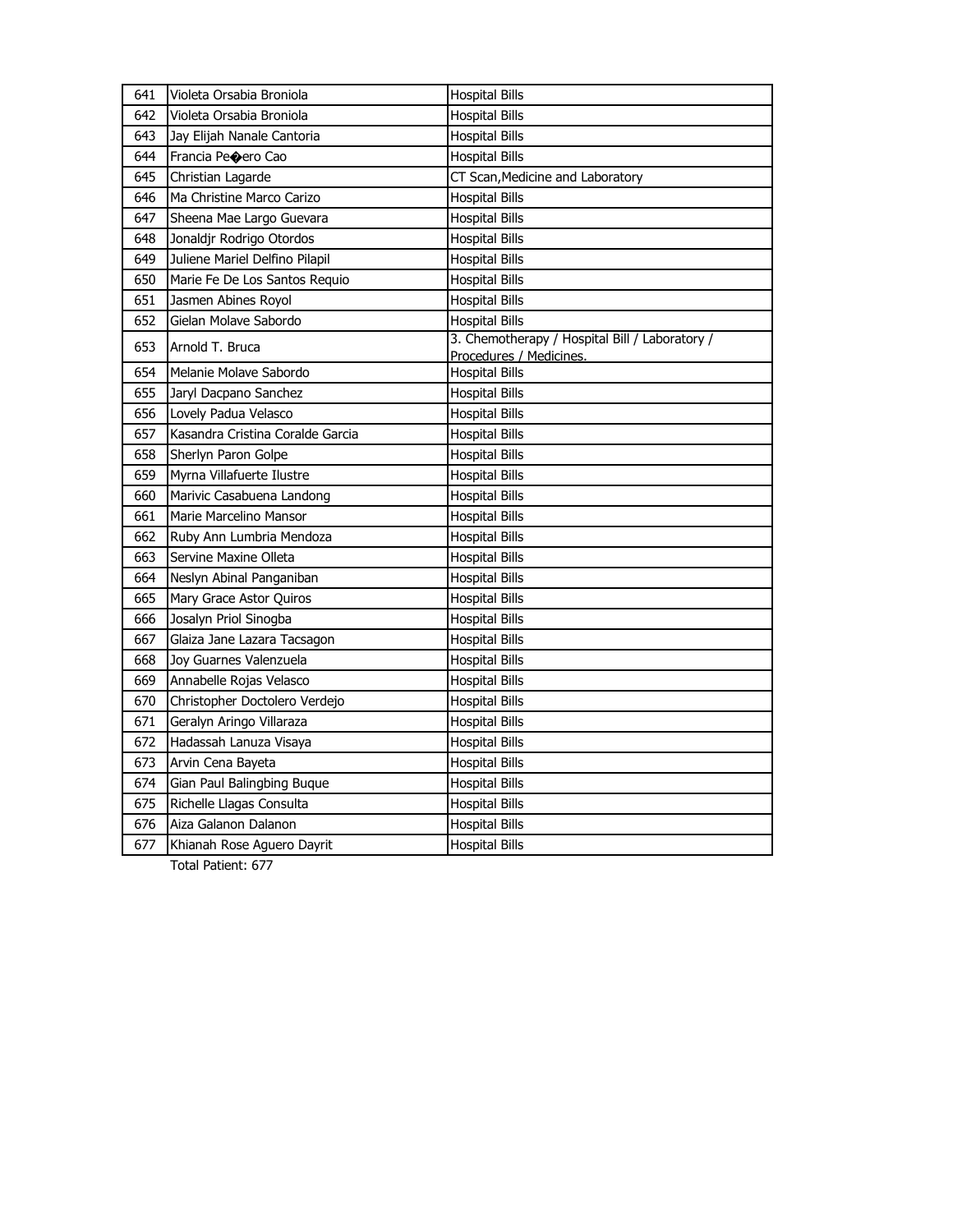

#### BICOL MEDICAL CENTER

For the month of August year 2020

| No#            | <b>Name of Patient</b>           | <b>Assistance</b>                |
|----------------|----------------------------------|----------------------------------|
| $\mathbf{1}$   | Edwin Coreaje Robles             | <b>Hospital Bills</b>            |
| $\overline{2}$ | Danilo Del Castillo Blance       | Laboratory/Procedures/Medicines. |
| 3              | Jose Demabogti Marmol            | Laboratory/Procedures/Medicines. |
| 4              | Jonnie Datus Avila               | <b>Hospital Bills</b>            |
| 5              | Rosie Efondo Eborda              | <b>Hospital Bills</b>            |
| 6              | Pedro Guevarra Alioo             | <b>Hospital Bills</b>            |
| 7              | Blas Iii Orde Escultura          | <b>Hospital Bills</b>            |
| 8              | Jeannette Balane Amaro           | <b>Hospital Bills</b>            |
| 9              | Maria Carmella Amaro Beldad      | <b>Hospital Bills</b>            |
| 10             | Rayven Klyde Padillo Duran       | <b>Hospital Bills</b>            |
| 11             | Johnly Carcer Folloso            | <b>Hospital Bills</b>            |
| 12             | Michelle Carcer Folloso          | <b>Hospital Bills</b>            |
| 13             | Jayvionne Monteroso Mabulo       | <b>Hospital Bills</b>            |
| 14             | Angela Veracion Monteroso        | <b>Hospital Bills</b>            |
| 15             | Morales Sales Gil                | <b>Hospital Bills</b>            |
| 16             | Roneil De Leon Padua             | <b>Hospital Bills</b>            |
| 17             | Cherry Navarro Tercero           | <b>Hospital Bills</b>            |
| 18             | Kenah . Romero                   | <b>Hospital Bills</b>            |
| 19             | Gil Sales Morales                | <b>Hospital Bills</b>            |
| 20             | Nancy Mendoza Garcia             | <b>Hospital Bills</b>            |
| 21             | Eduardo De Guia Oliva            | <b>Hospital Bills</b>            |
| 22             | Charles Uno Ama Nantes           | <b>Hospital Bills</b>            |
| 23             | Irene Barredo Guerrero           | <b>Hospital Bills</b>            |
| 24             | Jacqueline Lazona Esperon        | <b>Hospital Bills</b>            |
| 25             | Julieta Baoares Almazar          | <b>Hospital Bills</b>            |
| 26             | Ayessa Peoas Mirando             | <b>Hospital Bills</b>            |
| 27             | Jhenalene Fenis Avila            | <b>Hospital Bills</b>            |
| 28             | Jhenalene Fenis Avila            | <b>Hospital Bills</b>            |
| 29             | Gretchen Villere Madredio        | <b>Hospital Bills</b>            |
| 30             | Sherilyn Arojado Mirando         | <b>Hospital Bills</b>            |
| 31             | Mary Ann Del Castillo Bernales   | <b>Hospital Bills</b>            |
| 32             | Rayven Lester Mirando Penlac     | <b>Hospital Bills</b>            |
| 33             | Jobin Canapit Agpalo             | <b>Hospital Bills</b>            |
| 34             | Arman Santillan Datiles          | <b>Hospital Bills</b>            |
| 35             | Isaac Mattheus Tesorero Alpapara | <b>Hospital Bills</b>            |
| 36             | Joab Altair Dematera Lanzuela    | <b>Hospital Bills</b>            |
| 37             | Nemrod Labsan Arce               | <b>Hospital Bills</b>            |
| 38             | Charity Amican Gimena            | <b>Hospital Bills</b>            |
| 39             | Kelvin Galdiano Lim              | <b>Hospital Bills</b>            |
| 40             | Aries Arbiol Benaid              | <b>Hospital Bills</b>            |
| 41             | Virgilio Alvarez Araza           | <b>Hospital Bills</b>            |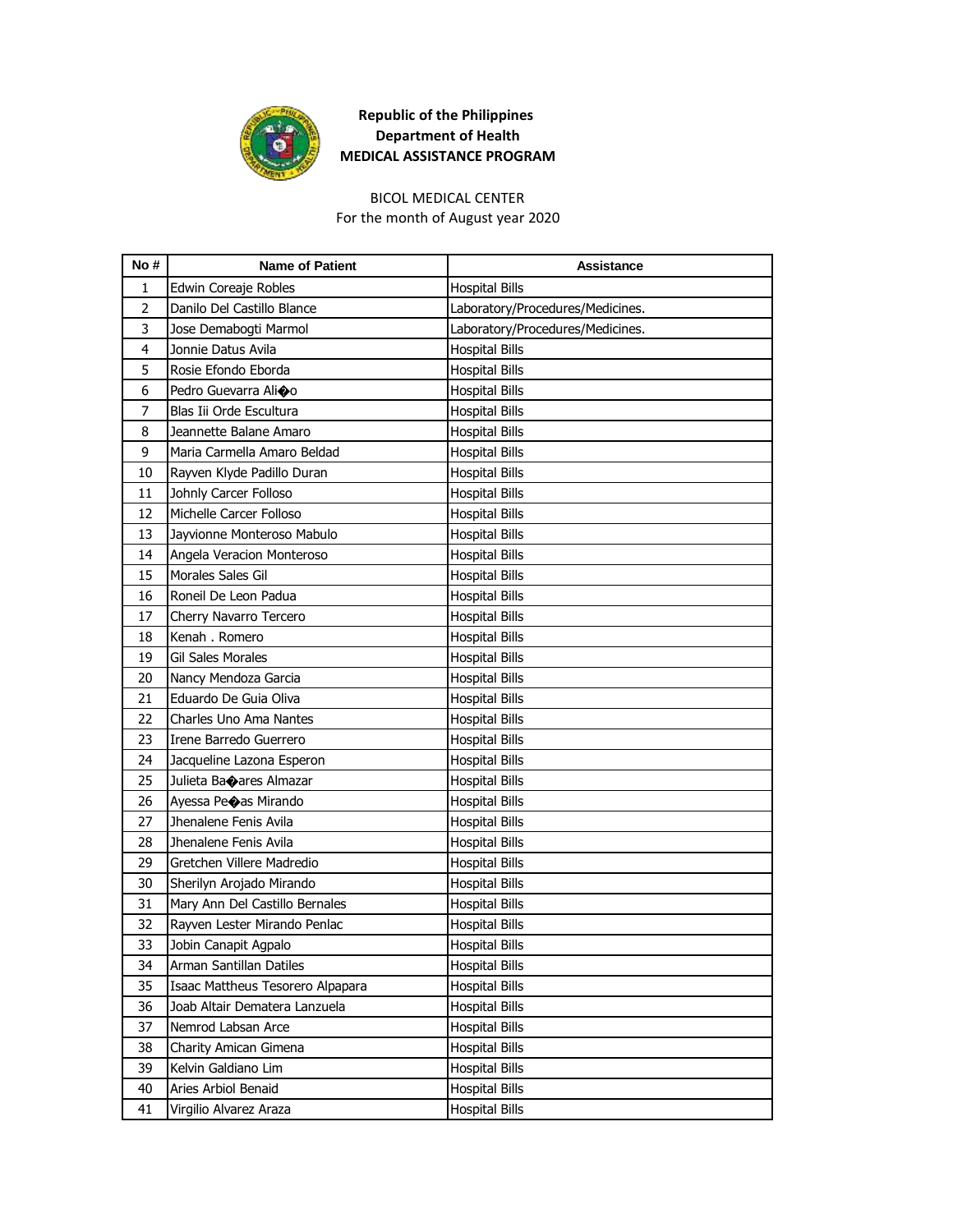| 42 | Rian Mae Parro Porteria                 | <b>Hospital Bills</b>                                                   |
|----|-----------------------------------------|-------------------------------------------------------------------------|
| 43 | Daisy Pamesa De Belen                   | <b>Hospital Bills</b>                                                   |
| 44 | Ziyan Zamora Royales                    | <b>Hospital Bills</b>                                                   |
| 45 | John Lester Ocate Quijano               | <b>Hospital Bills</b>                                                   |
| 46 | Alexander Guerrero Custan               | <b>Hospital Bills</b>                                                   |
| 47 | John Michael Judavar Bagaporo           | <b>Hospital Bills</b>                                                   |
| 48 | Ma. Louisa Macawili Africano            | <b>Hospital Bills</b>                                                   |
| 49 | Cresilito Tecson Abellar                | <b>Hospital Bills</b>                                                   |
| 50 | Gavin Rhys Tejero Alama                 | <b>Hospital Bills</b>                                                   |
| 51 | Tyron Vaughnn Nabor Borja               | <b>Hospital Bills</b>                                                   |
| 52 | Zoe Marquez Precilla                    | <b>Hospital Bills</b>                                                   |
| 53 | Virginia Nabor Callo                    | <b>Hospital Bills</b>                                                   |
| 54 | Florida Cotez Ayala                     | <b>Hospital Bills</b>                                                   |
| 55 | Michelle Binabay Guaves                 | <b>Hospital Bills</b>                                                   |
| 56 | Maple Menes Diado                       | <b>Hospital Bills</b>                                                   |
| 57 | Merissa Baguio Alvea                    | <b>Hospital Bills</b>                                                   |
| 58 | Virginia Nabor Callo                    | <b>Hospital Bills</b>                                                   |
| 59 | Lizel Delos Santos Arce                 | <b>Hospital Bills</b>                                                   |
| 60 | Jamilla Soltes Competente               | <b>Hospital Bills</b>                                                   |
| 61 | Ronald Decena Gordula                   | <b>Hospital Bills</b>                                                   |
| 62 | Vina Soco Belarmino                     | <b>Hospital Bills</b>                                                   |
| 63 | Emily Aurellano                         | <b>Hospital Bills</b>                                                   |
| 64 | Elena Clado Belmonte                    | Dialysis, Dialyzer, PD Solution, Procedures, Medicines<br>& Laboratory. |
| 65 | Jennilyn Pacis Padis                    | <b>Hospital Bills</b>                                                   |
| 66 | Jennifer Abellonar Mendoza              | <b>Hospital Bills</b>                                                   |
| 67 | Neshalyn Colaway Notado                 | <b>Hospital Bills</b>                                                   |
| 68 | Nancy Valdez Arellano                   | <b>Hospital Bills</b>                                                   |
| 69 | Monica Magana Delos Santos              | <b>Hospital Bills</b>                                                   |
| 70 | Alberto Recon Alabastro                 | <b>Hospital Bills</b>                                                   |
| 71 | Beverly Payao Bustamante                | <b>Hospital Bills</b>                                                   |
| 72 | Babylyn Sazon Aleman                    | <b>Hospital Bills</b>                                                   |
| 73 | Zaldy De Castro Borja                   | <b>Hospital Bills</b>                                                   |
| 74 | Efren Elegogio Delfin                   | <b>Hospital Bills</b>                                                   |
| 75 | John Niel Casano Camilo                 | <b>Hospital Bills</b>                                                   |
| 76 | Anjinneth Alba Dulfo                    | <b>Hospital Bills</b>                                                   |
| 77 | Mylan Aaron Teoxon Valenciano           | <b>Hospital Bills</b>                                                   |
| 78 | Ella Mae Trespeces Coros                | <b>Hospital Bills</b>                                                   |
| 79 | Hazel Rivera Berona                     | <b>Hospital Bills</b>                                                   |
| 80 | Sittie Fatimah Al Sahara Malawi Hismael | <b>Hospital Bills</b>                                                   |
| 81 | Ma. Jessica Agnas Dancalan              | <b>Hospital Bills</b>                                                   |
| 82 | <b>Cindy Ricafrente Tormes</b>          | <b>Hospital Bills</b>                                                   |
| 83 | Maricar Visaya Parpan                   | <b>Hospital Bills</b>                                                   |
| 84 | Jaybee Capnao Brazal                    | <b>Hospital Bills</b>                                                   |
| 85 | Raquel Sarsona Gecale                   | <b>Hospital Bills</b>                                                   |
| 86 | Hilda San Buenaventura Doredo           | <b>Hospital Bills</b>                                                   |
| 87 | Bernard Santiago Barbin                 | <b>Hospital Bills</b>                                                   |
| 88 | Karen Lopez Milan                       | Hospital Bills                                                          |
| 89 | Efren Elegogio Delfin                   | <b>Hospital Bills</b>                                                   |
| 90 | Maricar Orasa Aquino                    | <b>Hospital Bills</b>                                                   |
| 91 | Danilo Salazar Dalogdog                 | <b>Hospital Bills</b>                                                   |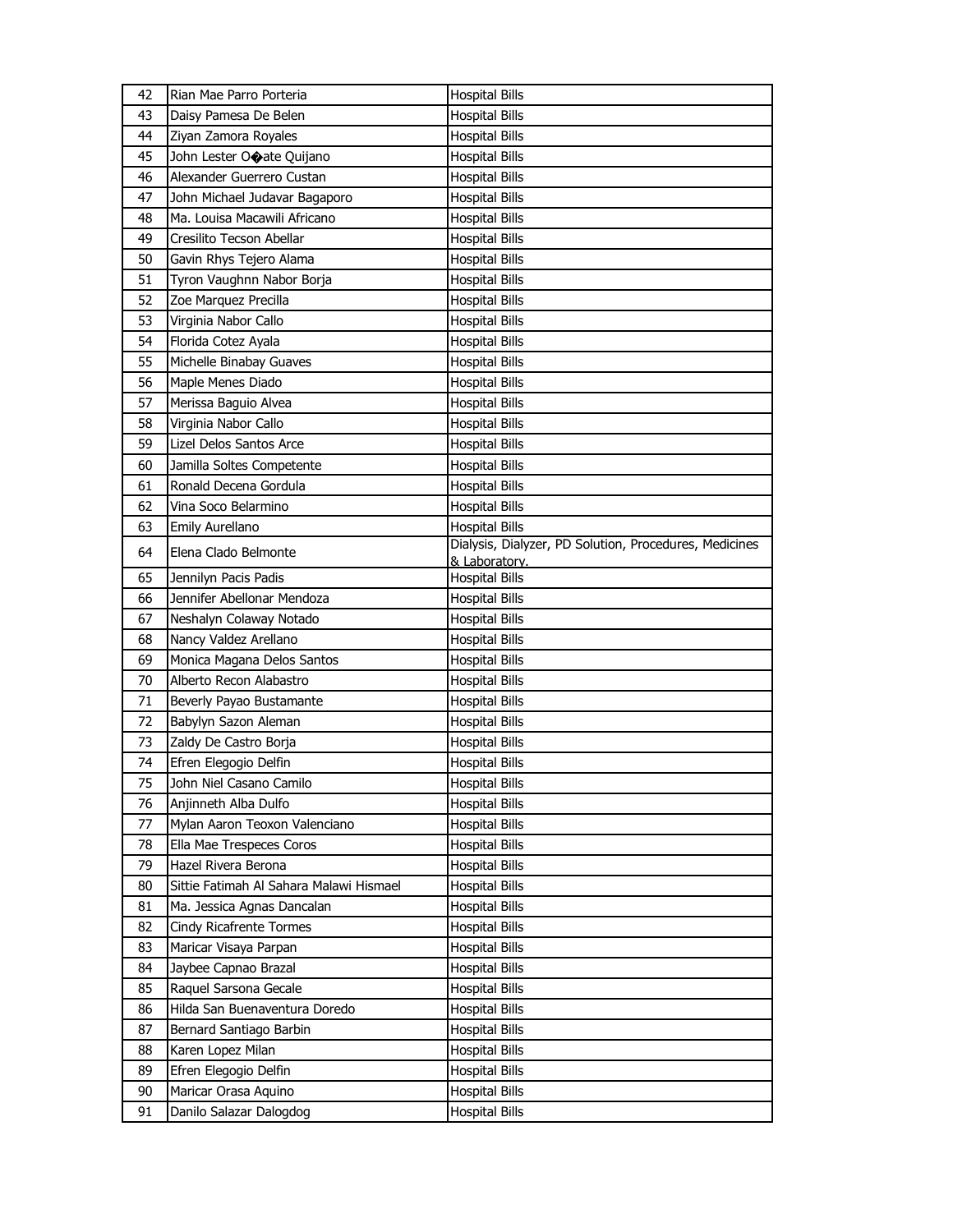| 92  | Xian Carl Pana Mayor                | <b>Hospital Bills</b>                                |
|-----|-------------------------------------|------------------------------------------------------|
| 93  | Maricris Pana Mayor                 | <b>Hospital Bills</b>                                |
| 94  | Allyson Rose Espalmado Colico       | Hospital Bills                                       |
| 95  | Alejandro N/a Colico                | <b>Hospital Bills</b>                                |
| 96  | Olivia Fresco Battung               | <b>Hospital Bills</b>                                |
| 97  | Kiarra Louisse Battung Ondes        | <b>Hospital Bills</b>                                |
| 98  | Rizalyn Talisic Lerit               | <b>Hospital Bills</b>                                |
| 99  | Zyaire Jacob Lerit Bacunawa         | Hospital Bills                                       |
| 100 | Chase Brayden Tomas Lopez           | <b>Hospital Bills</b>                                |
| 101 | Winalyne Yere Tomas                 | <b>Hospital Bills</b>                                |
| 102 | Matthan Samoraga                    | <b>Hospital Bills</b>                                |
| 103 | Girlie Cortez Samoraga              | <b>Hospital Bills</b>                                |
| 104 | Ariah Monica Mendoza Llenarizas     | Hospital Bills                                       |
| 105 | Daisyree Cabata $\bigcirc$ a Otero  | <b>Hospital Bills</b>                                |
| 106 | Robie Delos Santos Godalle          | <b>Hospital Bills</b>                                |
| 107 | Judy Belleza De La Cruz             | Hospital Bills                                       |
| 108 | Prince Axel Belleza De La Cruz      | <b>Hospital Bills</b>                                |
| 109 | Ayesha N/a Bascos                   | Hospital Bills                                       |
| 110 | Angelica Bron Tan                   | <b>Hospital Bills</b>                                |
| 111 | Kate Dhalia Corre Paycana           | <b>Hospital Bills</b>                                |
| 112 | Joanna Corre Paycana                | <b>Hospital Bills</b>                                |
| 113 | Skyler Rajel Cedron Rojas           | <b>Hospital Bills</b>                                |
| 114 | Jelyn Cabaltera Cedron              | Hospital Bills                                       |
| 115 | Bienvinido Diong Mercader           | <b>Hospital Bills</b>                                |
| 116 | Gloria Tadeo Arnaldo                | <b>Hospital Bills</b>                                |
| 117 | Jenny Torio Quioones                | <b>Hospital Bills</b>                                |
| 118 | Eden I. Buenaventura                | Hospital Bill / Laboratory / Procedures / Medicine.  |
| 119 | Ivan Baldonasa Nollase              | <b>Hospital Bills</b>                                |
| 120 | Analyn Adranida Adan                | Hospital Bills                                       |
| 121 | Mark Cristopher Atejano Taburnal    | <b>Hospital Bills</b>                                |
| 122 | Lia Mary Obrero Atejano             | Hospital Bills                                       |
| 123 | Prinze Paul Buar Mendez             | Hospital Bills                                       |
| 124 | Jadedie Ortojan Buar                | Hospital Bills                                       |
| 125 | Jeziah Faye Capnao Brazal           | <b>Hospital Bills</b>                                |
| 126 | Geroncio Claveria                   | Hospital Bill / Laboratory / Procedures / Medicine.  |
| 127 | Venize Moreno Laresma               | <b>Hospital Bills</b>                                |
| 128 | Angielyn Apita Daniel               | <b>Hospital Bills</b>                                |
| 129 | Edicio Nadal Alvarez                | <b>Hospital Bills</b>                                |
| 130 | Ramon Jr Galvan Duran               | <b>Hospital Bills</b>                                |
| 131 | Alesandra Culaway Agsangre          | <b>Hospital Bills</b>                                |
| 132 | Arnold T. Bruca                     | Procedures / Chemotheraphy / Medicines / Laboratory. |
| 133 | Rica Cea Arca                       | <b>Hospital Bills</b>                                |
| 134 | Jolema Manjares Delos Santos        | <b>Hospital Bills</b>                                |
| 135 | Marissa Baguio Alvea                | <b>Hospital Bills</b>                                |
| 136 | Sarah Dollente Lasalita             | <b>Hospital Bills</b>                                |
| 137 | Jonalyn Dematera Lanzuela           | Hospital Bills                                       |
| 138 | Riza Barrameda De Guzman            | <b>Hospital Bills</b>                                |
| 139 | Ginalyn Sierra Arco                 | <b>Hospital Bills</b>                                |
| 140 | Roger Capin Reyes                   | <b>Hospital Bills</b>                                |
| 141 | Ara May Candelaria Nu $\bigcirc$ ez | <b>Hospital Bills</b>                                |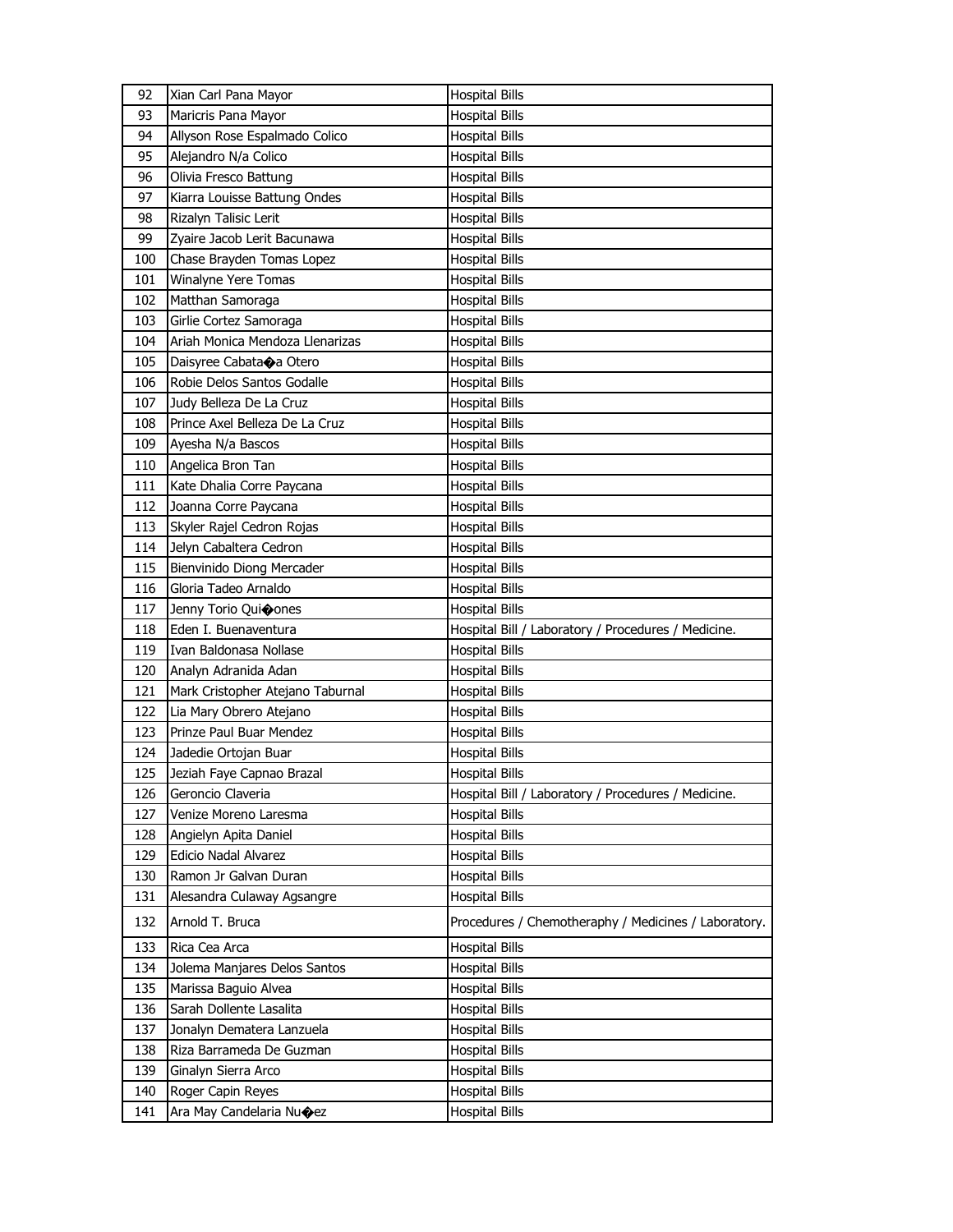| 142 | Lenie Correa Moreno                     | <b>Hospital Bills</b>                        |
|-----|-----------------------------------------|----------------------------------------------|
| 143 | Mary Ann Padua Nicole                   | <b>Hospital Bills</b>                        |
| 144 | Jefrey Olaviaga Santiago                | <b>Hospital Bills</b>                        |
| 145 | Jennifer Ramos Perez                    | <b>Hospital Bills</b>                        |
| 146 | Kate Winslet Moreno Alberto             | <b>Hospital Bills</b>                        |
| 147 | Ana-liza S. Macatangay                  | HOSPITAL BILL / CHEMOTHERAPY / RADIOTHERAPY. |
| 148 | Cj Beso Parcedes                        | <b>Hospital Bills</b>                        |
| 149 | Vina Gamora Aza $\spadesuit$ es         | <b>Hospital Bills</b>                        |
| 150 | Trisha Joy Logatoc Gorom                | <b>Hospital Bills</b>                        |
| 151 | Eva Magdaong Baldesco                   | <b>Hospital Bills</b>                        |
| 152 | <b>Tristan Baguio Alvea</b>             | <b>Hospital Bills</b>                        |
| 153 | Merissa Baguio Alvea                    | <b>Hospital Bills</b>                        |
| 154 | Baby Jane Escober Madrigalejos          | <b>Hospital Bills</b>                        |
| 155 | Skyler Rajel Cedron Rojal               | <b>Hospital Bills</b>                        |
| 156 | Jenelle Rodriguez Condeno               | <b>Hospital Bills</b>                        |
| 157 | Justiniano Monteroso Fiel               | <b>Hospital Bills</b>                        |
| 158 | Ferlyn Tuyor Gallego                    | <b>Hospital Bills</b>                        |
| 159 | Aida Dematera Balaquiao                 | <b>Hospital Bills</b>                        |
| 160 | Maro Chino Sanchez Madera               | <b>Hospital Bills</b>                        |
| 161 | Shiela Marie Anna Dollente Lasalita     | <b>Hospital Bills</b>                        |
| 162 | Ronald Nieva Barrameda                  | <b>Hospital Bills</b>                        |
| 163 | Marydel Augusto Albong                  | <b>Hospital Bills</b>                        |
| 164 | Generosa Aquiler Togores                | <b>Hospital Bills</b>                        |
| 165 | Chelsea Mariz Albong Vioas              | <b>Hospital Bills</b>                        |
| 166 | Alsherj Rainier Diaz Vasquez            | <b>Hospital Bills</b>                        |
| 167 | Sallyfer G. Agravante                   | <b>Hospital Bills</b>                        |
| 168 | Marjorie Alcaraz Vinluan                | <b>Hospital Bills</b>                        |
| 169 | Cindy Azul Cornejo                      | <b>Hospital Bills</b>                        |
| 170 | Zandra Doloroso Bugagao                 | <b>Hospital Bills</b>                        |
| 171 | Maria Belinda Condat Santos             | <b>Hospital Bills</b>                        |
| 172 | Jose Cielo Julia                        | <b>Hospital Bills</b>                        |
| 173 | Kimverly Romero Magdaong                | <b>Hospital Bills</b>                        |
| 174 | Edgardo Fernandez Alcos                 | <b>Hospital Bills</b>                        |
| 175 | Serafin Fernandez Amaro                 | <b>Hospital Bills</b>                        |
| 176 | Shenna Jane Arcilla Cruz                | <b>Hospital Bills</b>                        |
| 177 | Jonel Altavano                          | Hospital Bills                               |
| 178 | Aixea Harmonee Repuesto Cantilado       | <b>Hospital Bills</b>                        |
| 179 | Donna Jean Navales Repuesto             | Hospital Bills                               |
| 180 | Jose Sta Maria Sadol                    | <b>Hospital Bills</b>                        |
| 181 | Jolina Tolentino Barsaga                | <b>Hospital Bills</b>                        |
| 182 | Arjay Burnaga                           | <b>Hospital Bills</b>                        |
| 183 | Luke Payao Bustamante                   | <b>Hospital Bills</b>                        |
| 184 | John Kristoff Colee Magana Delos Santos | Hospital Bills                               |
| 185 | Maycy Asi Felin                         | <b>Hospital Bills</b>                        |
| 186 | Maxel Ethan Garcia                      | <b>Hospital Bills</b>                        |
| 187 | Angel I. Malaya                         | Hospital Bills                               |
| 188 | Clark Axel Morandarte Perez             | Hospital Bills                               |
| 189 | Jonajill Abocado Regondola              | Hospital Bills                               |
| 190 | Meryl Valenzuela Garcia                 | <b>Hospital Bills</b>                        |
| 191 | Joaquim Zaccheus Solis Toledo           | <b>Hospital Bills</b>                        |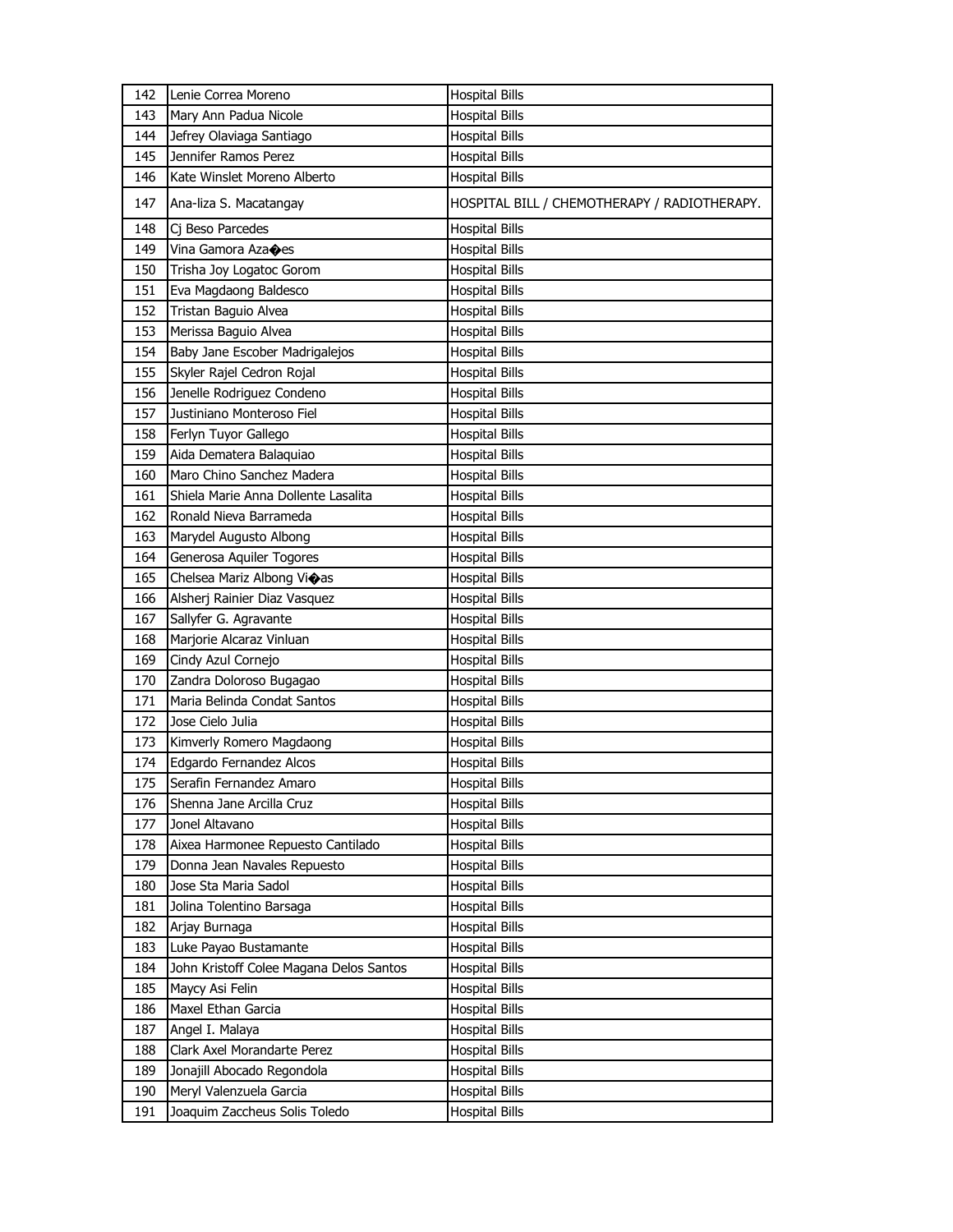| 192 | Edgardo Fernandez Alcos             | <b>Hospital Bills</b> |
|-----|-------------------------------------|-----------------------|
| 193 | Nathan Agacer Satuna                | <b>Hospital Bills</b> |
| 194 | Marites Morandarte Perez            | <b>Hospital Bills</b> |
| 195 | Marites Morandarte Perez            | <b>Hospital Bills</b> |
| 196 | Kristine Bordado Casili             | <b>Hospital Bills</b> |
| 197 | Joller Marco Japson                 | <b>Hospital Bills</b> |
| 198 | Edgar Jr Alarte Gayondato           | <b>Hospital Bills</b> |
| 199 | Christian Go Abriol                 | <b>Hospital Bills</b> |
| 200 | Renz Ethan Dugay Gonowon            | <b>Hospital Bills</b> |
| 201 | Rosally Lacigas Gonowon             | <b>Hospital Bills</b> |
| 202 | Noel Samante Hernandez              | <b>Hospital Bills</b> |
| 203 | Mary Judelyn Hernandez Rey          | <b>Hospital Bills</b> |
| 204 | Jude John Martin Peoa Rey           | <b>Hospital Bills</b> |
| 205 | John Martin Hernandez Rey           | <b>Hospital Bills</b> |
| 206 | Mary Johnlyn Hernandez Rey          | <b>Hospital Bills</b> |
| 207 | Melinda Hernandez Rey               | <b>Hospital Bills</b> |
| 208 | Angeline Javal                      | <b>Hospital Bills</b> |
| 209 | Kevin Javal                         | <b>Hospital Bills</b> |
| 210 | Joel Datos Morada                   | <b>Hospital Bills</b> |
| 211 | Cherylyn Perez Pelagio              | <b>Hospital Bills</b> |
| 212 | Mary Jean Cerillo Peoaverde         | <b>Hospital Bills</b> |
| 213 | <b>Marites Morandarte Perez</b>     | <b>Hospital Bills</b> |
| 214 | Diosa Delos Santos Rabi             | Hospital Bills        |
| 215 | Nelson Armendi Ramos                | <b>Hospital Bills</b> |
| 216 | Nelson Armendi Ramos                | <b>Hospital Bills</b> |
| 217 | Nelson Armendi Ramos                | <b>Hospital Bills</b> |
| 218 | Judith Nazareno Rodriguez           | <b>Hospital Bills</b> |
| 219 | Maeko Ellise Dasco Zabala           | Hospital Bills        |
| 220 | Maeko Ellise Dasco Zabala           | <b>Hospital Bills</b> |
| 221 | Naomi Matienzo Dolor                | <b>Hospital Bills</b> |
| 222 | Maria Kristine Sabocor Abellano     | <b>Hospital Bills</b> |
| 223 | Zabrina Faith Sabocor Abellano      | Hospital Bills        |
| 224 | Alma Laurenciano Abiog              | Hospital Bills        |
| 225 | Rico Espinalla Altarejos            | <b>Hospital Bills</b> |
| 226 | Edmundo Magnusay Alpon              | <b>Hospital Bills</b> |
| 227 | Precious Faith Cuba Briones         | <b>Hospital Bills</b> |
| 228 | Precious Faith Cuba Briones         | <b>Hospital Bills</b> |
| 229 | Lorelie Serrado Brocales            | <b>Hospital Bills</b> |
| 230 | Elegio Bandola Callada              | <b>Hospital Bills</b> |
| 231 | Jenny Agorita Del Rosario           | <b>Hospital Bills</b> |
| 232 | Rica Mae Follero Dugay              | <b>Hospital Bills</b> |
| 233 | Maribel Tolido Ercia                | <b>Hospital Bills</b> |
| 234 | Covee Austin Esperida               | <b>Hospital Bills</b> |
| 235 | Mellie Padua Alcantara              | <b>Hospital Bills</b> |
| 236 | Elijah San Andres Alto              | <b>Hospital Bills</b> |
| 237 | Rafael Jr Camba Azuela              | <b>Hospital Bills</b> |
| 238 | Joni Grace Bermejo Biasca           | <b>Hospital Bills</b> |
| 239 | Belen Jallores Bongon               | <b>Hospital Bills</b> |
| 240 | Jazyn Armie Bico Cambosa            | <b>Hospital Bills</b> |
| 241 | Rovic Rey Gabrielle Ramirez Colaway | <b>Hospital Bills</b> |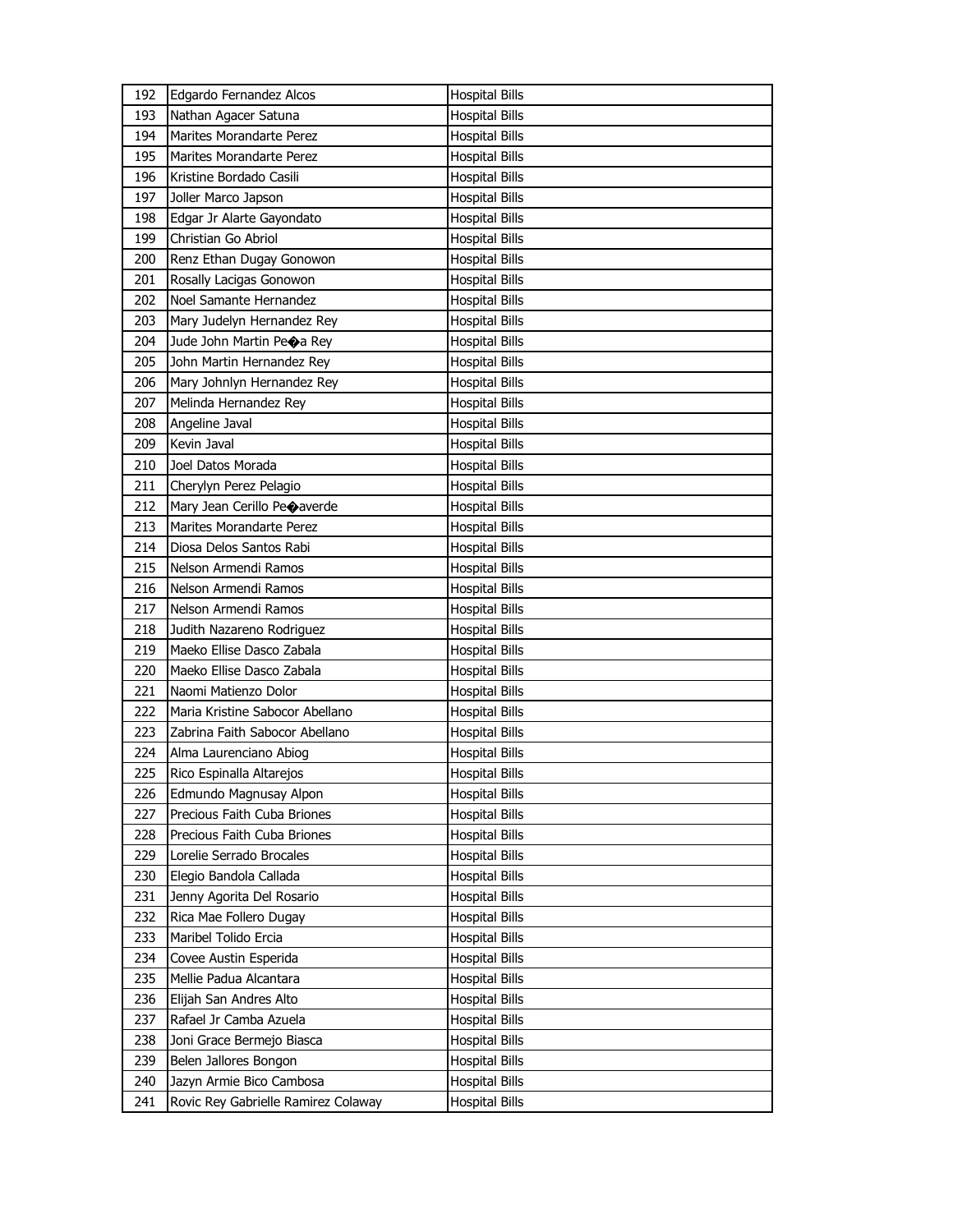| 242 | Leoly Sabio Divizon                | <b>Hospital Bills</b>                               |
|-----|------------------------------------|-----------------------------------------------------|
| 243 | Kristian John Javelosa Hernandez   | <b>Hospital Bills</b>                               |
| 244 | Lea Cagnayo Guevarra               | <b>Hospital Bills</b>                               |
| 245 | Richael John Laurel Labilles       | <b>Hospital Bills</b>                               |
| 246 | Judy Ann Lustre Laurito            | <b>Hospital Bills</b>                               |
| 247 | Jocelle Nollora Lopez              | <b>Hospital Bills</b>                               |
| 248 | John Dave Peca◆a                   | <b>Hospital Bills</b>                               |
| 249 | Rosie Samaniego Pecaoa             | <b>Hospital Bills</b>                               |
| 250 | Alexanderey Jovan Teoxon Perez     | <b>Hospital Bills</b>                               |
| 251 | Jenny Lyn Astillero Perez          | <b>Hospital Bills</b>                               |
| 252 | Ethan Jay Lois Lazanas Quijano     | <b>Hospital Bills</b>                               |
| 253 | Maria Cristina Lazanas Quijano     | <b>Hospital Bills</b>                               |
| 254 | Mirasol Bresenio Ramirez           | <b>Hospital Bills</b>                               |
| 255 | Ephraim Rocky Nero Rito            | <b>Hospital Bills</b>                               |
| 256 | Ana Uriarte Sabinorio              | <b>Hospital Bills</b>                               |
| 257 | Liam Abraham Uriarte Sabinorio     | <b>Hospital Bills</b>                               |
| 258 | Ni $\bigcirc$ a Castro San Andres  | <b>Hospital Bills</b>                               |
| 259 | Zach Adriel Biasca Sinaon          | <b>Hospital Bills</b>                               |
| 260 | Alexis Pranes Teoxon               | <b>Hospital Bills</b>                               |
| 261 | Jing Frix Abadines Villere         | <b>Hospital Bills</b>                               |
| 262 | Anastasia Kate Gonowon Agapito     | <b>Hospital Bills</b>                               |
| 263 | Vicente Jr Naldrez Belga           | <b>Hospital Bills</b>                               |
| 264 | Benjamin Gavino Bequillo           | <b>Hospital Bills</b>                               |
| 265 | Angelo Benitez Baydal              | <b>Hospital Bills</b>                               |
| 266 | Mary Ann Camarines                 | <b>Hospital Bills</b>                               |
| 267 | John Michael Bien Gulifardo        | <b>Hospital Bills</b>                               |
| 268 | Josie Orate Cid                    | Hospital Bills                                      |
| 269 | Erron Jay Pellosis Patola          | <b>Hospital Bills</b>                               |
| 270 | Joshua Galvez Peoas                | <b>Hospital Bills</b>                               |
| 271 | Keysi Federizo Quijano             | <b>Hospital Bills</b>                               |
| 272 | Gemma Bonite Robles                | <b>Hospital Bills</b>                               |
| 273 | Chris Ann Zuoiga Rull              | <b>Hospital Bills</b>                               |
| 274 | Jeda Mora $\bigcirc$ a Sanchez     | <b>Hospital Bills</b>                               |
| 275 | Jizer Ann Snachez Sumayo           | <b>Hospital Bills</b>                               |
| 276 | Joanne Redecilla Barcelioa         | <b>Hospital Bills</b>                               |
| 277 | John Lester Orate Quijano          | Hospital Bill / Laboratory / Procedures / Medicine. |
| 278 | Elvie Custodio Bragais             | <b>Hospital Bills</b>                               |
| 279 | Alyssa Robles Bagadiong            | <b>Hospital Bills</b>                               |
| 280 | Jamica Belleza                     | <b>Hospital Bills</b>                               |
| 281 | Ma Princess Morillo Besenio        | <b>Hospital Bills</b>                               |
| 282 | Angelyn Asiao Cortan               | <b>Hospital Bills</b>                               |
| 283 | Salvacion Calingacion Bienvinoto   | <b>Hospital Bills</b>                               |
| 284 | Annie Valle Clores                 | <b>Hospital Bills</b>                               |
| 285 | Kim Angelic Bauri Condeno          | <b>Hospital Bills</b>                               |
| 286 | Rico Deliva Cari�o                 | <b>Hospital Bills</b>                               |
| 287 | Delly Aduviso Dangcalan            | <b>Hospital Bills</b>                               |
| 288 | Jayson Caganda Dele $\spadesuit$ a | <b>Hospital Bills</b>                               |
| 289 | Kane Infante Dizon                 | <b>Hospital Bills</b>                               |
| 290 | Romulo Jr Biag Embestro            | <b>Hospital Bills</b>                               |
| 291 | Noah Motos Estipona                | <b>Hospital Bills</b>                               |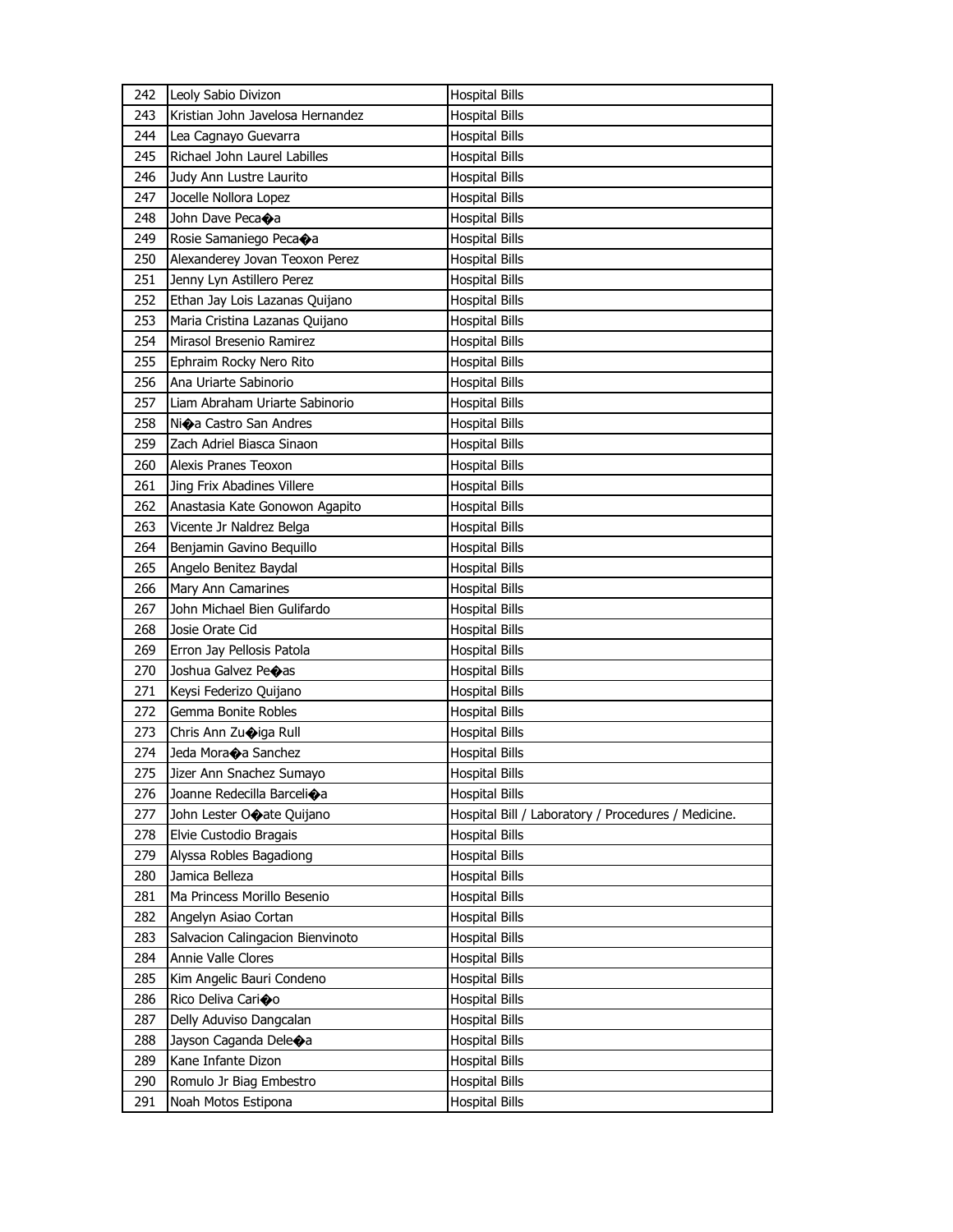| 292 | Ferlyn San Buenaventura Lacida     | <b>Hospital Bills</b>                                                   |
|-----|------------------------------------|-------------------------------------------------------------------------|
| 293 | Joanna Abarientos Llanes           | <b>Hospital Bills</b>                                                   |
| 294 | Lolita Grialbo Lopez               | <b>Hospital Bills</b>                                                   |
| 295 | Jolynel Alde Mendez                | <b>Hospital Bills</b>                                                   |
| 296 | Maria Jella Olandria Mendoza       | <b>Hospital Bills</b>                                                   |
| 297 | Carol Mae Borromeo Motos           | <b>Hospital Bills</b>                                                   |
| 298 | Emily San Vicente Nariz            | <b>Hospital Bills</b>                                                   |
| 299 | Evander Vi�as Navea                | <b>Hospital Bills</b>                                                   |
| 300 | Ivan Joseph Cid Oscales            | <b>Hospital Bills</b>                                                   |
| 301 | Amythyst Tipones Capin             | <b>Hospital Bills</b>                                                   |
| 302 | Aileen Malobago Santillan          | <b>Hospital Bills</b>                                                   |
| 303 | Monica Ocile Baldoza               | <b>Hospital Bills</b>                                                   |
| 304 | Cindy Banares Bismano              | <b>Hospital Bills</b>                                                   |
| 305 | Eden I. Buenaventura               | Hospital Bill / Laboratory / Procedures / Medicine.                     |
| 306 | Lei Dean Cortan Buena              | <b>Hospital Bills</b>                                                   |
| 307 | Julie Mae Valenzuela Carale        | Dialysis, Dialyzer, PD Solution, Procedures, Medicines<br>& Laboratory. |
| 308 | Marc Anthony Tuibuen Abarro        | <b>Hospital Bills</b>                                                   |
| 309 | Michelle Darag Besue $\bigcirc$ a  | <b>Hospital Bills</b>                                                   |
| 310 | Junalyn Cortez Pasno               | <b>Hospital Bills</b>                                                   |
| 311 | Lanie Tawagon Quiroben             | <b>Hospital Bills</b>                                                   |
| 312 | Caren Bustamante Resuena           | <b>Hospital Bills</b>                                                   |
| 313 | Jose Angelo Azaoes Ricafort        | <b>Hospital Bills</b>                                                   |
| 314 | Yukina Zhannaria Rolloso           | <b>Hospital Bills</b>                                                   |
| 315 | Marilyn Miranda San Juan           | <b>Hospital Bills</b>                                                   |
| 316 | Rosie Villanueva Tenerife          | <b>Hospital Bills</b>                                                   |
| 317 | Meldy Diezmo Banal                 | <b>Hospital Bills</b>                                                   |
| 318 | Donna Mabulo Belgar                | <b>Hospital Bills</b>                                                   |
| 319 | Amy Bodoy Dela Trinidad            | <b>Hospital Bills</b>                                                   |
| 320 | Percyverando Ocampo Dela Trinidad  | <b>Hospital Bills</b>                                                   |
| 321 | Janine Baldoza Espejo              | <b>Hospital Bills</b>                                                   |
| 322 | Jane Boreta Fragata                | <b>Hospital Bills</b>                                                   |
| 323 | John Robert Chavez Ilao            | <b>Hospital Bills</b>                                                   |
| 324 | Gabriel Dela Trinidad Noora        | <b>Hospital Bills</b>                                                   |
| 325 | Joy Olivares Padayao               | <b>Hospital Bills</b>                                                   |
| 326 | Lorelie Serrado Brocales           | Hospital Bills                                                          |
| 327 | Noel Lovenario Parco               | <b>Hospital Bills</b>                                                   |
| 328 | Maria Casandra Bolina Badong       | Hospital Bills                                                          |
| 329 | Franchescka Marie Maravillas Gerio | <b>Hospital Bills</b>                                                   |
| 330 | Rica Maravillas Gerio              | <b>Hospital Bills</b>                                                   |
| 331 | Gloria Violeta Besada              | <b>Hospital Bills</b>                                                   |
| 332 | Lenny Gordon Dela Roca             | <b>Hospital Bills</b>                                                   |
| 333 | Xyler Ghavin Gordon Dela Roca      | <b>Hospital Bills</b>                                                   |
| 334 | Cresilito Tecson Abellar           | <b>Hospital Bills</b>                                                   |
| 335 | Leomel Mora Escalona               | <b>Hospital Bills</b>                                                   |
| 336 | Renzlie Espeleta Marasigan         | <b>Hospital Bills</b>                                                   |
| 337 | Isaac Moreno                       | <b>Hospital Bills</b>                                                   |
| 338 | Riona Shammah Pelimiano Batanes    | Hospital Bills                                                          |
| 339 | Angelica Tolentino Saavedra        | <b>Hospital Bills</b>                                                   |
| 340 | Leo Gerero Boca Jr.                | <b>Hospital Bills</b>                                                   |
| 341 | Ma Concepcion Manabat Nanale       | <b>Hospital Bills</b>                                                   |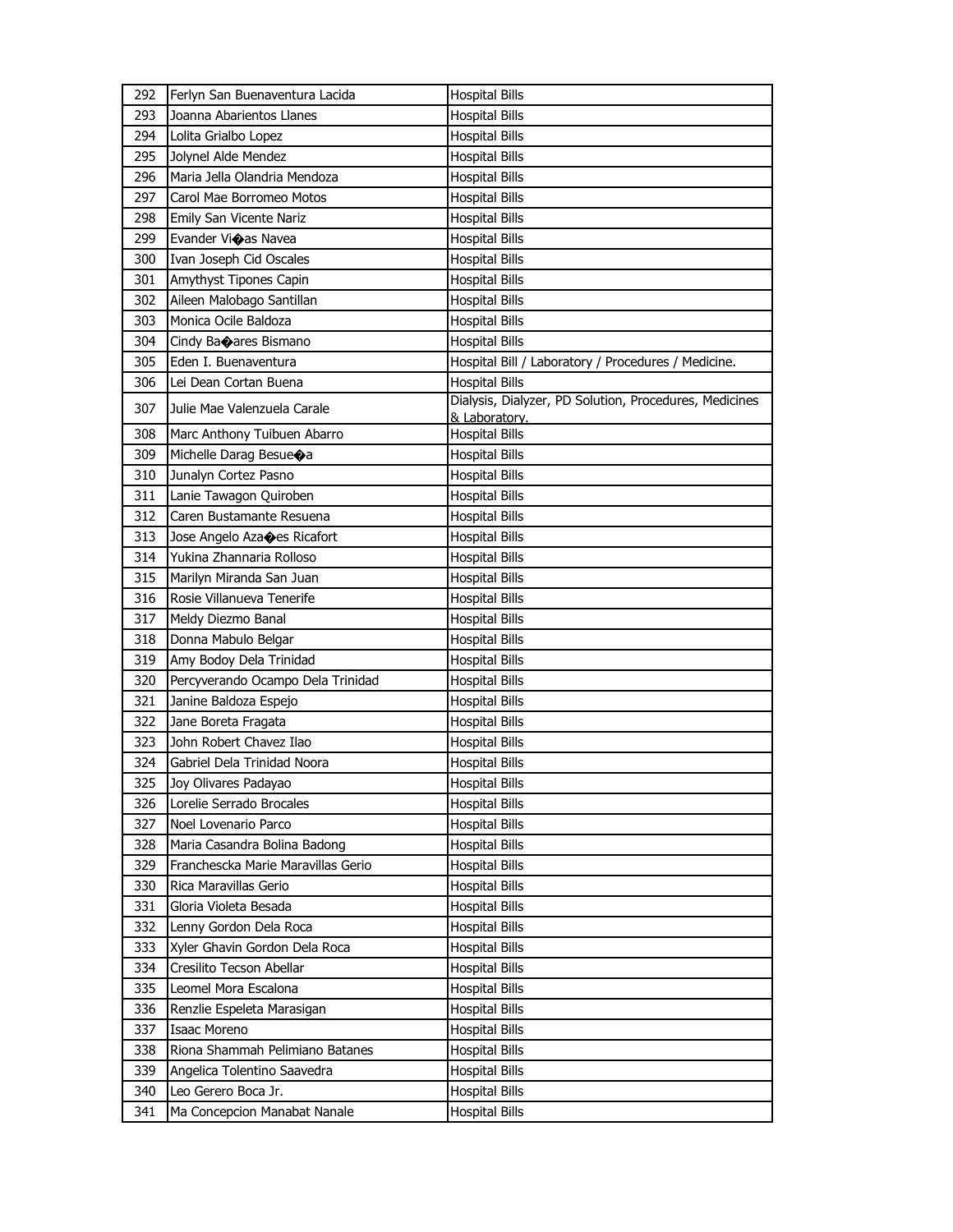| 342 | Kimberly Cailao Rural          | <b>Hospital Bills</b> |
|-----|--------------------------------|-----------------------|
| 343 | Daynes Chlea De Los Poyos      | <b>Hospital Bills</b> |
| 344 | Daynes Chloe De Los Poyos      | <b>Hospital Bills</b> |
| 345 | Rizaly Manadne Bulacan         | <b>Hospital Bills</b> |
| 346 | Claudine Malabanan Burce       | <b>Hospital Bills</b> |
| 347 | Melchor Jr Dado Capisonda      | <b>Hospital Bills</b> |
| 348 | Kristal Jean Cas Catimbang     | <b>Hospital Bills</b> |
| 349 | Anna Cavanes                   | <b>Hospital Bills</b> |
| 350 | Kyle Drex De Guzman            | <b>Hospital Bills</b> |
| 351 | Cindy Tantiado Ibarbia         | <b>Hospital Bills</b> |
| 352 | Richard Nicoleta Indefenso     | <b>Hospital Bills</b> |
| 353 | Edgar Moral Labrador           | <b>Hospital Bills</b> |
| 354 | Gina Odiamar Lopez             | <b>Hospital Bills</b> |
| 355 | Joyce De Los Santos Mostaza    | <b>Hospital Bills</b> |
| 356 | Nathaniel Letada               | <b>Hospital Bills</b> |
| 357 | Rosita Torrecampo Oxley-ayres  | <b>Hospital Bills</b> |
| 358 | Jack Daniel Barcelona Panga    | Hospital Bills        |
| 359 | Vina Socorro Sto Domingo       | <b>Hospital Bills</b> |
| 360 | Samantha Velasco               | <b>Hospital Bills</b> |
| 361 | Mary An Bengua Letada          | <b>Hospital Bills</b> |
| 362 | Kristine Madrunero Cas         | <b>Hospital Bills</b> |
| 363 | Angel Dorado Abarientos        | <b>Hospital Bills</b> |
| 364 | Gregoria Abello Abiera         | <b>Hospital Bills</b> |
| 365 | Junmar Lualhati Agapito        | <b>Hospital Bills</b> |
| 366 | Jelie Blanco Agravante         | <b>Hospital Bills</b> |
| 367 | Julieta Baoares Almazar        | <b>Hospital Bills</b> |
|     |                                |                       |
| 368 | Allan Christian Bale Balderama | Hospital Bills        |
| 369 | Lida Tirao Barcenas            | <b>Hospital Bills</b> |
| 370 | Aljon Contreras Bulao          | <b>Hospital Bills</b> |
| 371 | Joller Marco Japson            | <b>Hospital Bills</b> |
| 372 | Nathan Tolop Boragay           | <b>Hospital Bills</b> |
| 373 | Nestor Bechayda Ablan          | <b>Hospital Bills</b> |
| 374 | Irene Sariego Abanto           | <b>Hospital Bills</b> |
| 375 | Jake Jorenz Manadane Bulacan   | <b>Hospital Bills</b> |
| 376 | Joanna Contemplacion           | <b>Hospital Bills</b> |
| 377 | Karen Manalang De Luna         | <b>Hospital Bills</b> |
| 378 | Janine May De Villa Elivioa    | <b>Hospital Bills</b> |
| 379 | Evangelyn Arcilla Monterey     | <b>Hospital Bills</b> |
| 380 | Lyka Mae Morota Pulga          | <b>Hospital Bills</b> |
| 381 | Jenny Siruma                   | <b>Hospital Bills</b> |
| 382 | Mylene Candelaria Ubano        | <b>Hospital Bills</b> |
| 383 | Evanshame Verona               | <b>Hospital Bills</b> |
| 384 | Karla Villareal                | <b>Hospital Bills</b> |
| 385 | Nestor F. Santiago             | <b>Hospital Bills</b> |
| 386 | Nestor F. Santiago             | <b>Hospital Bills</b> |
| 387 | Nancy Valdez Arellano          | <b>Hospital Bills</b> |
| 388 | Keil Jay Ibarrientos Austria   | <b>Hospital Bills</b> |
| 389 | Maricon Quingquing Bonifacio   | <b>Hospital Bills</b> |
| 390 | Syra Castro Capinig            | <b>Hospital Bills</b> |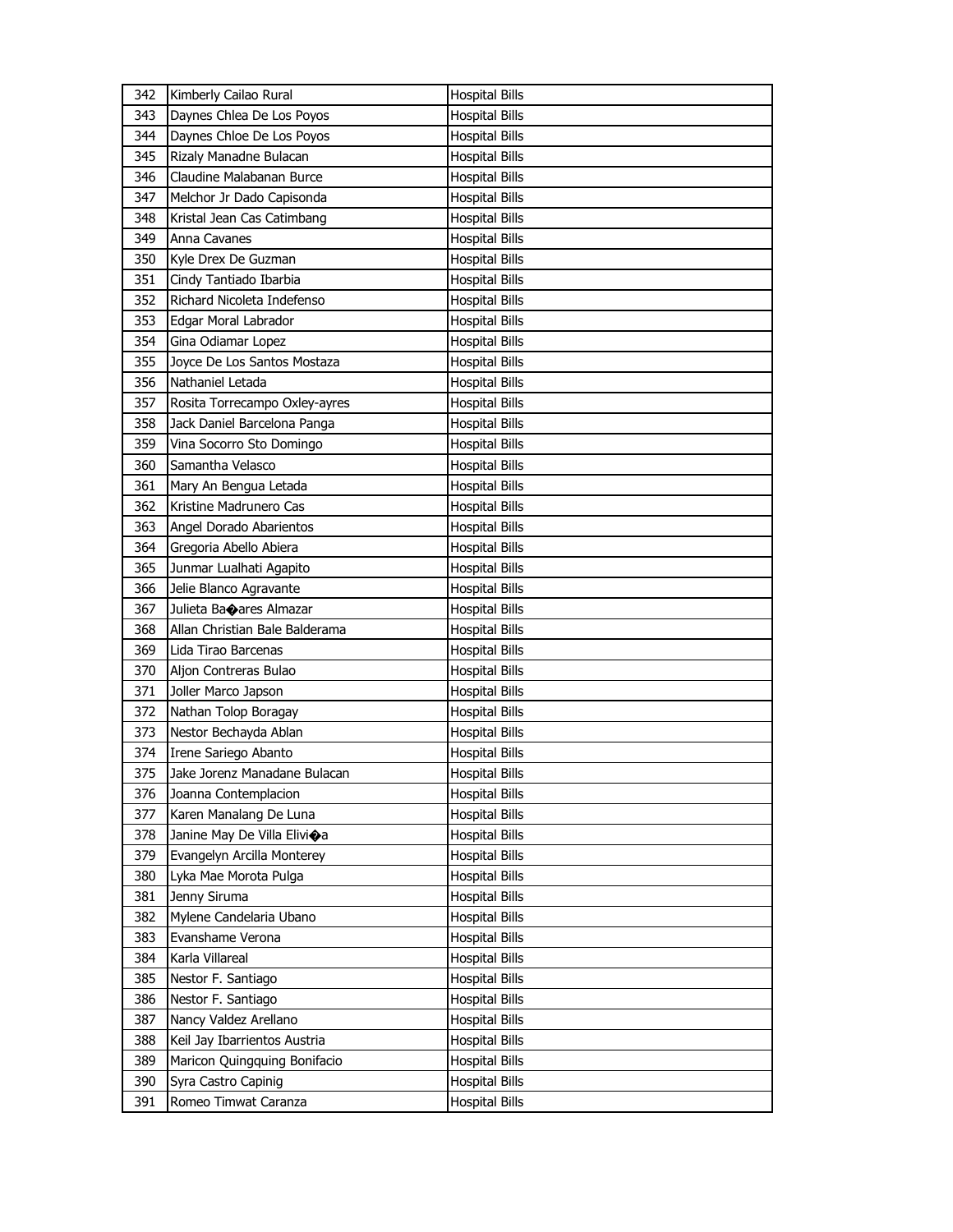| 392 | Urijah Lei Macasinag Cardona       | <b>Hospital Bills</b>                               |
|-----|------------------------------------|-----------------------------------------------------|
| 393 | Poovizhi Maqueoana Castillo        | <b>Hospital Bills</b>                               |
| 394 | Regie Bonganay De La Torre         | <b>Hospital Bills</b>                               |
| 395 | Janet Otig De Los Reyes            | <b>Hospital Bills</b>                               |
| 396 | Jasmin Marie Gonzales              | <b>Hospital Bills</b>                               |
| 397 | Lerie Lianne Doblado Israel        | <b>Hospital Bills</b>                               |
| 398 | Brian Boban Labordo                | <b>Hospital Bills</b>                               |
| 399 | Marjorie Macasinag                 | <b>Hospital Bills</b>                               |
| 400 | Jira Cornelio Manzano              | <b>Hospital Bills</b>                               |
| 401 | Manuel Catura Nacario              | <b>Hospital Bills</b>                               |
| 402 | Julyean Quiroga Necio              | <b>Hospital Bills</b>                               |
| 403 | Nancy Convocar Padis               | <b>Hospital Bills</b>                               |
| 404 | Luis Hebid Perez                   | <b>Hospital Bills</b>                               |
| 405 | Maria Aurora Cordoviz Ragonot      | <b>Hospital Bills</b>                               |
| 406 | Natalie Rain Colis Regalado        | <b>Hospital Bills</b>                               |
| 407 | Janella Ubano Rodrigo              | <b>Hospital Bills</b>                               |
| 408 | Ayin May Oliva Santiago            | <b>Hospital Bills</b>                               |
| 409 | Erron Jay Pellosis Patola          | Hospital Bill / Laboratory / Procedures / Medicine. |
| 410 | Kyla Abaday                        | <b>Hospital Bills</b>                               |
| 411 | Earl Matias Romero Alarcon         | <b>Hospital Bills</b>                               |
| 412 | Analiza Lara Bacolpo               | <b>Hospital Bills</b>                               |
| 413 | Ma Christine Angelica Vidal Belaro | <b>Hospital Bills</b>                               |
| 414 | Annie Collen Baisa Bibe            | <b>Hospital Bills</b>                               |
| 415 | Kyara Sabrina Abaday Bombales      | <b>Hospital Bills</b>                               |
| 416 | Robin Dimatocdo Boquiron           | <b>Hospital Bills</b>                               |
| 417 | Trinidad Marcaida Constante        | <b>Hospital Bills</b>                               |
| 418 | Karen Manalang De Luna             | <b>Hospital Bills</b>                               |
| 419 | Marivic Gurobat Eda                | <b>Hospital Bills</b>                               |
| 420 | Liza Guiruela Fabricante           | <b>Hospital Bills</b>                               |
| 421 | Ana Rose Arante Lara               | <b>Hospital Bills</b>                               |
| 422 | Gabriel Jr Salvador Marquez        | <b>Hospital Bills</b>                               |
| 423 | Roy Vili Matubis                   | <b>Hospital Bills</b>                               |
| 424 | Roy Vili Matubis                   | <b>Hospital Bills</b>                               |
| 425 | Benhur Olaso Perez                 | <b>Hospital Bills</b>                               |
| 426 | Aileen Sales Ramo                  | <b>Hospital Bills</b>                               |
| 427 | Philip John Dumangas Salvador      | <b>Hospital Bills</b>                               |
| 428 | Philip John Dumangas Salvador      | <b>Hospital Bills</b>                               |
| 429 | Mary Joy Vioas Sambo               | <b>Hospital Bills</b>                               |
| 430 | Roy Jr Gamayan Santos              | <b>Hospital Bills</b>                               |
| 431 | Sam Tablong                        | <b>Hospital Bills</b>                               |
| 432 | Zaira King King Tablong            | <b>Hospital Bills</b>                               |
| 433 | Dely Pelarca Undecimo              | <b>Hospital Bills</b>                               |
| 434 | Angely Arroyo Victorio             | <b>Hospital Bills</b>                               |
| 435 | Myla Obniala Yasis                 | <b>Hospital Bills</b>                               |
| 436 | Marobemer Tabora Alamares          | <b>Hospital Bills</b>                               |
| 437 | Shaveena Orcine                    | <b>Hospital Bills</b>                               |
| 438 | Jellessiah Geroy Alvarez           | <b>Hospital Bills</b>                               |
| 439 | Jellaisah Geroy Alvarez            | <b>Hospital Bills</b>                               |
| 440 | Rosalie Geroy Alvarez              | <b>Hospital Bills</b>                               |
| 441 | Felix Jr Pagnausan Baran           | <b>Hospital Bills</b>                               |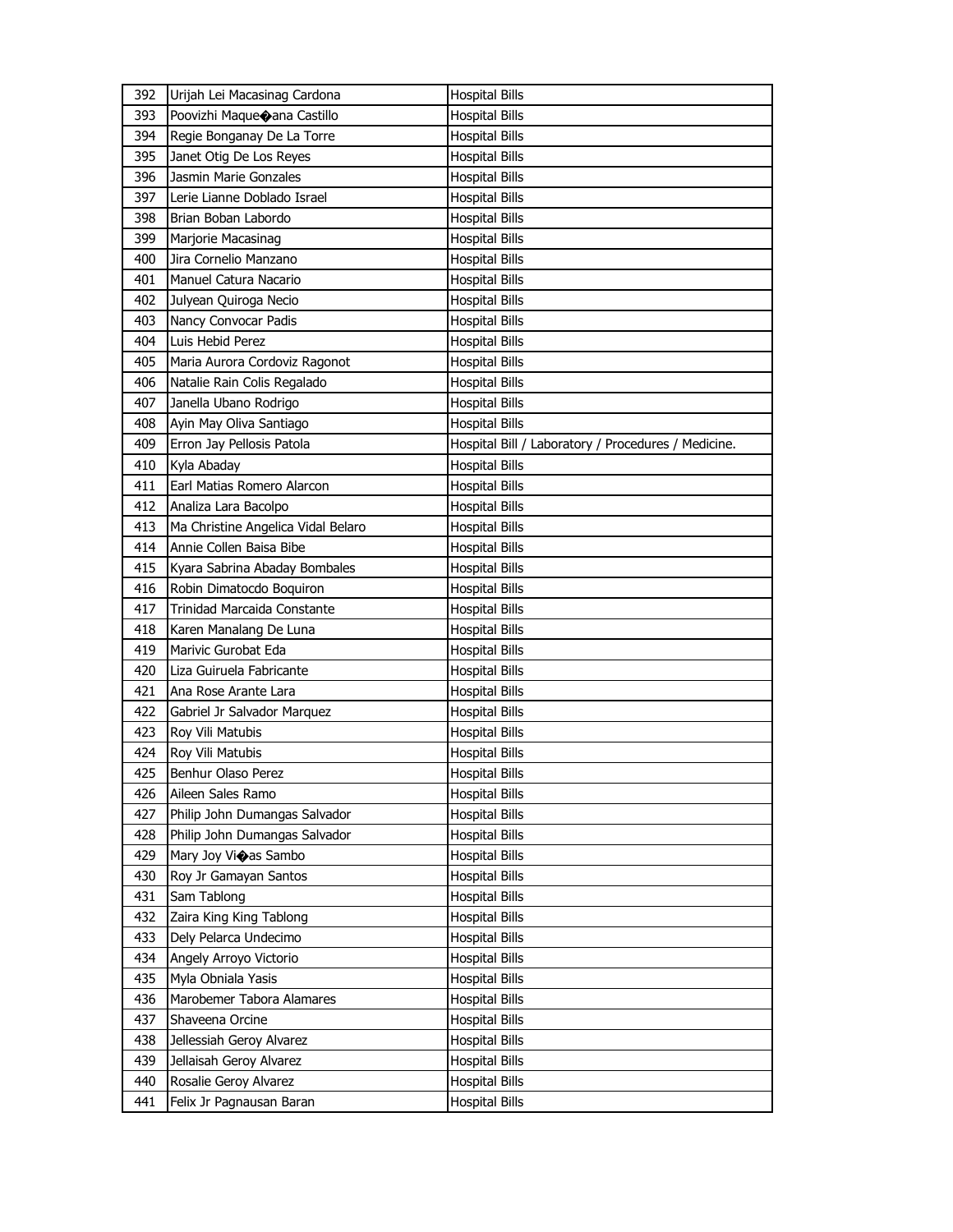| 442 | Renz Cyrus Labiano Campos           | <b>Hospital Bills</b> |
|-----|-------------------------------------|-----------------------|
| 443 | Marites Llantino De Lima            | <b>Hospital Bills</b> |
| 444 | Gerick Ruelson Llanas Delos Santos  | <b>Hospital Bills</b> |
| 445 | Marco Mesina Despi                  | <b>Hospital Bills</b> |
| 446 | Jonas Respito Eres                  | <b>Hospital Bills</b> |
| 447 | Francis Jonar Respito Eres          | <b>Hospital Bills</b> |
| 448 | Ernesto Jr Atanacio Faurillo        | <b>Hospital Bills</b> |
| 449 | Mary Rose Segundo Gallarte          | <b>Hospital Bills</b> |
| 450 | Alex Peoaredondo Laad               | <b>Hospital Bills</b> |
| 451 | Geneviv Llanas                      | <b>Hospital Bills</b> |
| 452 | Jessa Preston Piano                 | <b>Hospital Bills</b> |
| 453 | Rodolfo Callo Lorico                | <b>Hospital Bills</b> |
| 454 | Rodolfo Callo Lorico                | <b>Hospital Bills</b> |
| 455 | Nerissa Cordez Sentillas            | <b>Hospital Bills</b> |
| 456 | Nerissa Cordez Sentillas            | <b>Hospital Bills</b> |
| 457 | Christine Magnosay Simbahon         | <b>Hospital Bills</b> |
| 458 | Mark Dylan Zavier Abias Timbangan   | <b>Hospital Bills</b> |
| 459 | Antonio Jr. Toyado Albino           | <b>Hospital Bills</b> |
| 460 | Carl David Oco Hilario              | <b>Hospital Bills</b> |
| 461 | Catherine Tarrobago Franco          | <b>Hospital Bills</b> |
| 462 | Catherine Tarrobago Franco          | <b>Hospital Bills</b> |
| 463 | Milagros Paga Pardi�as              | <b>Hospital Bills</b> |
| 464 | Milanie Broncano Cenita             | <b>Hospital Bills</b> |
| 465 | Rony Vibares Nagales                | <b>Hospital Bills</b> |
| 466 | Charlie Obispo Llena                | <b>Hospital Bills</b> |
|     |                                     |                       |
| 467 | Jose Bryan Varde De Villa           | <b>Hospital Bills</b> |
| 468 | Roxan Cantor Raynera                | <b>Hospital Bills</b> |
| 469 | Grace Pornillos De La Justa         | <b>Hospital Bills</b> |
| 470 | Jerru Pornillos De La Justa         | <b>Hospital Bills</b> |
| 471 | Rodolfo Callo Lorico                | <b>Hospital Bills</b> |
| 472 | Mylene Mirate Coronado              | <b>Hospital Bills</b> |
| 473 | Arlene Alde Aragdon                 | <b>Hospital Bills</b> |
| 474 | Marco Andrew Alde Aragdon           | <b>Hospital Bills</b> |
| 475 | Ricardo Balbuena Lotino             | <b>Hospital Bills</b> |
| 476 | Michael Allen Del Socorro Bulalacao | <b>Hospital Bills</b> |
| 477 | Aiza Ibarra Mirando                 | <b>Hospital Bills</b> |
| 478 | Jaymark Steven Ubana Reambillo      | <b>Hospital Bills</b> |
| 479 | Mariel Ubana Reambillo              | <b>Hospital Bills</b> |
| 480 | Agnes Hernandez Delos Santos        | <b>Hospital Bills</b> |
| 481 | Rosita Maqueda Seoas                | <b>Hospital Bills</b> |
| 482 | Anthony Aco Lioc                    | <b>Hospital Bills</b> |
| 483 | Cassandra Louise Barandon Marqueses | <b>Hospital Bills</b> |
| 484 | Juliet Mondragon Isanan             | <b>Hospital Bills</b> |
| 485 | Erich Baselonia Encepto             | <b>Hospital Bills</b> |
| 486 | Alma Quiom Magtibay                 | <b>Hospital Bills</b> |
| 487 | Almir Quiom Magtibay                | <b>Hospital Bills</b> |
| 488 | Vicente Azul Sarcilla Gonzales      | <b>Hospital Bills</b> |
| 489 | Mae Josephine Bergado Perdon        | <b>Hospital Bills</b> |
| 490 | Gilbert Norte Braga                 | <b>Hospital Bills</b> |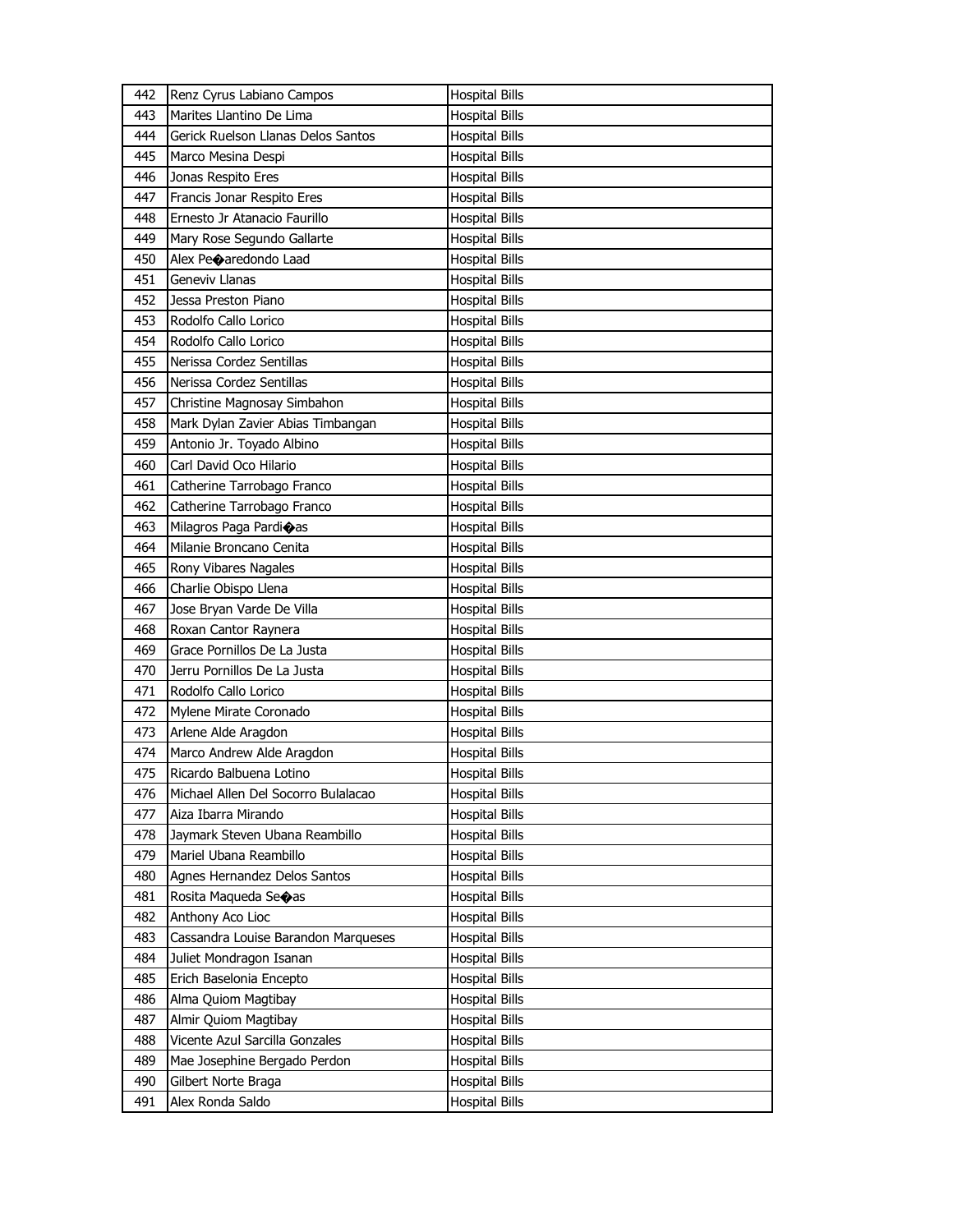| 492 | Lalaine Quintanilla Canillo | <b>Hospital Bills</b>                              |
|-----|-----------------------------|----------------------------------------------------|
| 493 | Ria Alarde Colambo          | <b>Hospital Bills</b>                              |
| 494 | Amalia Callada Adan         | <b>Hospital Bills</b>                              |
| 495 | Marx Carl Rodriguez Recullo | <b>Hospital Bills</b>                              |
| 496 | Seth August Gaor            | <b>Hospital Bills</b>                              |
| 497 | Pio Jr Martinez Panga       | <b>Hospital Bills</b>                              |
| 498 | Apple Balacano Padilla      | <b>Hospital Bills</b>                              |
| 499 | Emma Petalio Soltes         | Hospital bills / Medicines.                        |
| 500 | Candice Faurillo Padillo    | CT Scan w/ Contrast/Medicines/Lab/Hospitals Bills. |
| 501 | Apple Balacano Padilla      | <b>Hospital Bills</b>                              |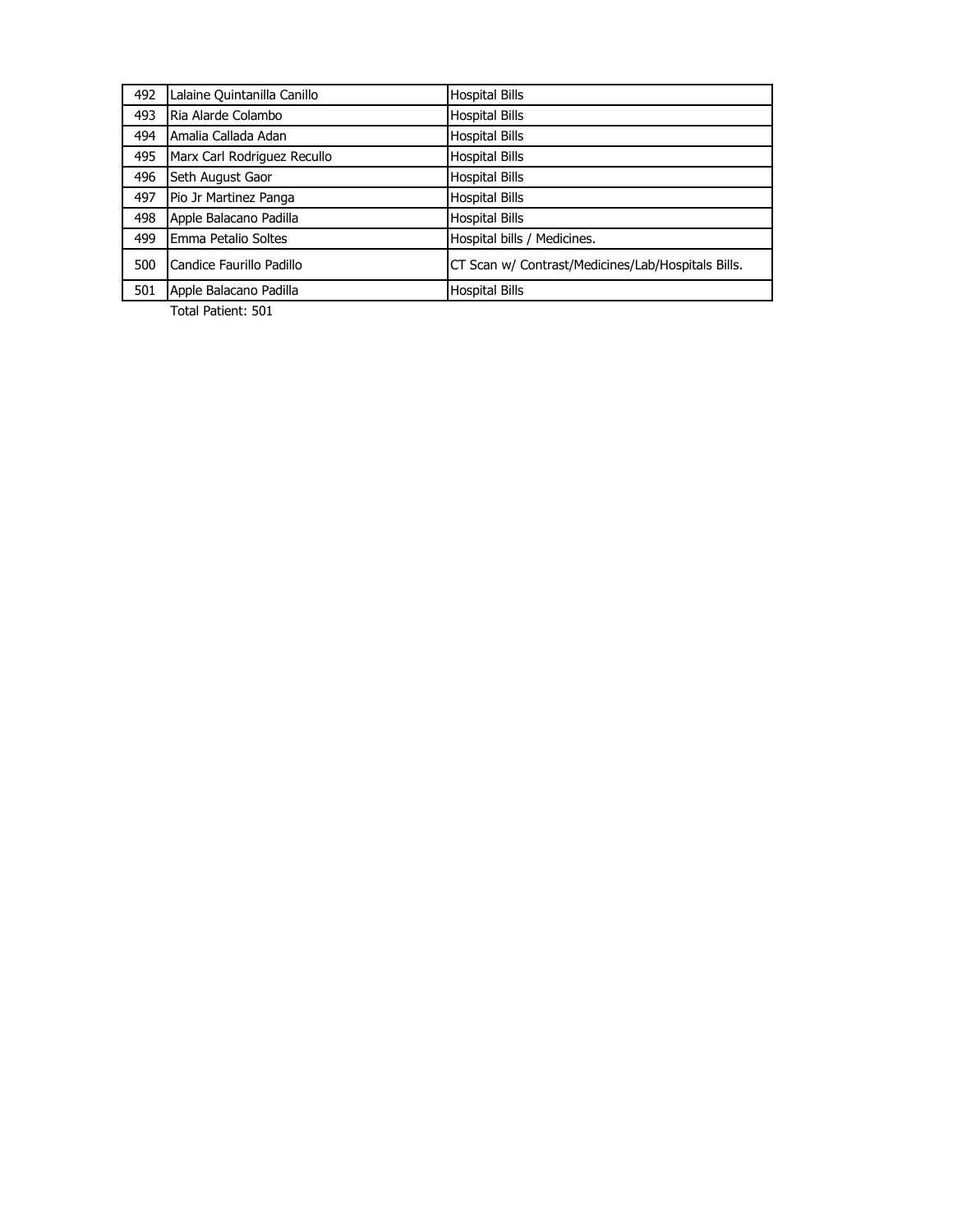

# BICOL MEDICAL CENTER

For the month of September year 2020

| No#            | <b>Name of Patient</b>                        | <b>Assistance</b>                                                       |
|----------------|-----------------------------------------------|-------------------------------------------------------------------------|
| 1              | Marx Carl Rodriguez Recullo                   | <b>Hospital Bills</b>                                                   |
| $\overline{2}$ | Jessa Competente Nuelan                       | <b>Hospital Bills</b>                                                   |
| 3              | Richaldo Nacario Oliveros                     | <b>Hospital Bills</b>                                                   |
| 4              | Alexandra Rentoria Soriano                    | <b>Hospital Bills</b>                                                   |
| 5              | Kenshin Drei San Jose Tabios                  | <b>Hospital Bills</b>                                                   |
| 6              | Emma Toscano Tayoyo                           | <b>Hospital Bills</b>                                                   |
| 7              | Abegail Ramos Tigue                           | <b>Hospital Bills</b>                                                   |
| 8              | Corazon Mueco Aza $\textcircled{\text{e}}$ es | <b>Hospital Bills</b>                                                   |
| 9              | April Medinilla Bustinera                     | <b>Hospital Bills</b>                                                   |
| 10             | Ezekiel Camposano                             | <b>Hospital Bills</b>                                                   |
| 11             | Francia Camaya Levina                         | <b>Hospital Bills</b>                                                   |
| 12             | Mallory Camaya Levina                         | <b>Hospital Bills</b>                                                   |
| 13             | Marlyn Zamudio Manaog                         | <b>Hospital Bills</b>                                                   |
| 14             | Eduardo A. Laya.                              | Dialysis, Dialyzer, PD Solution, Procedures, Medicines<br>& Laboratory. |
| 15             | Emmanuel V. Baduria                           | ct scan/medicine/laboratory procedure/blood chem                        |
| 16             | April Mae Nacario                             | Hospital Bill / Laboratory / Procedures / Medicine.                     |
| 17             | Kathy Rose Lagarde Pajelma                    | <b>Hospital Bills</b>                                                   |
| 18             | Anne Margarete Pajelma Balobalo               | <b>Hospital Bills</b>                                                   |
| 19             | John Mark Emrado Constante                    | <b>Hospital Bills</b>                                                   |
| 20             | Hazel Joy Racines Lalu                        | <b>Hospital Bills</b>                                                   |
| 21             | Monalyn De Veras Diego                        | <b>Hospital Bills</b>                                                   |
| 22             | Alyas Bayobo                                  | <b>Hospital Bills</b>                                                   |
| 23             | Marivic Sajol Peoas                           | <b>Hospital Bills</b>                                                   |
| 24             | Donna Shanelle Sanchez Gonzales               | <b>Hospital Bills</b>                                                   |
| 25             | Marisol Mendoza Deliva                        | <b>Hospital Bills</b>                                                   |
| 26             | Angela Bianca Banta Llanas                    | <b>Hospital Bills</b>                                                   |
| 27             | Jenny Ardinazo Borja                          | <b>Hospital Bills</b>                                                   |
| 28             | Cristine Mabana Cantos                        | <b>Hospital Bills</b>                                                   |
| 29             | Gregory Martine Payle Visaya                  | <b>Hospital Bills</b>                                                   |
| 30             | Analyn Francisco Monteroso                    | Hospital Bills                                                          |
| 31             | Jenny Blance Bornolia                         | <b>Hospital Bills</b>                                                   |
| 32             | Lorna De Jesus Barotilla                      | <b>Hospital Bills</b>                                                   |
| 33             | Rocila Espinosa Razo                          | <b>Hospital Bills</b>                                                   |
| 34             | Flora Espalmado Avellana                      | <b>Hospital Bills</b>                                                   |
| 35             | Lalaine Carioola Piloneo                      | <b>Hospital Bills</b>                                                   |
| 36             | Benzon Sy Chua                                | <b>Hospital Bills</b>                                                   |
| 37             | April Rose Pimpolio Cortan                    | <b>Hospital Bills</b>                                                   |
| 38             | Emilyn Pongpong Bartolome                     | <b>Hospital Bills</b>                                                   |
| 39             | Ramil Manzanan Abaoo                          | <b>Hospital Bills</b>                                                   |
| 40             | Rita Berdul                                   | Chemotherapy & Medicines                                                |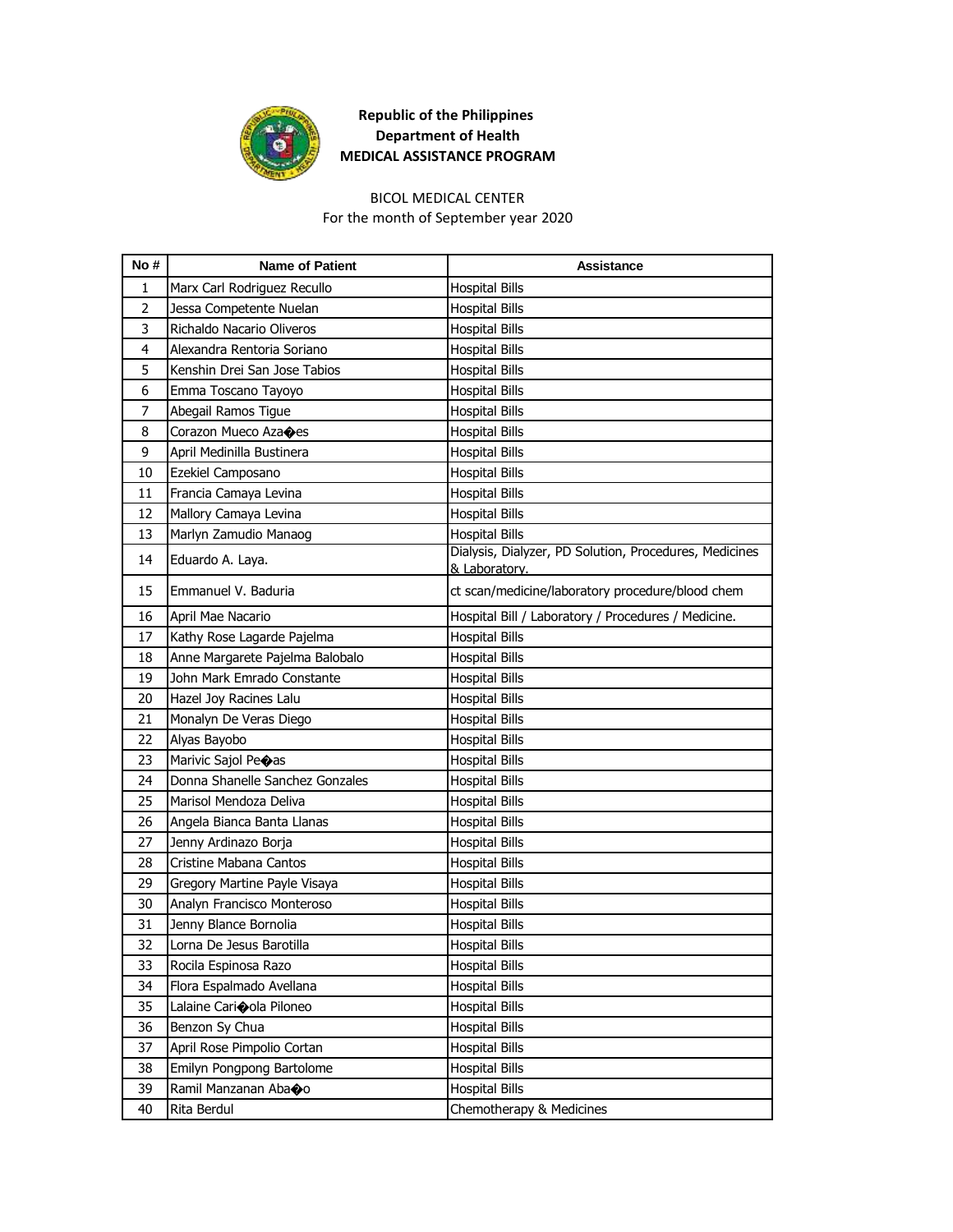| 41 | Carmen E. Bolante        | Laboratory/Procedures/Medicines.                    |
|----|--------------------------|-----------------------------------------------------|
| 42 | Janine Florece Plotado   | Hospital Bill / Laboratory / Procedures / Medicine. |
| 43 | Emmanuel V. Baduria      | Chest CT Scan.                                      |
| 44 | Jerimee Sabaria Custodio | Hospital bills / Medicines.                         |
| 45 | Marichu Igual Ohira      | Hemodialysis/Medicines/Lab. Procedures.             |
| 46 | Sanita Masagca Tabilog   | Hospital Bill / Laboratory / Procedures / Medicine. |